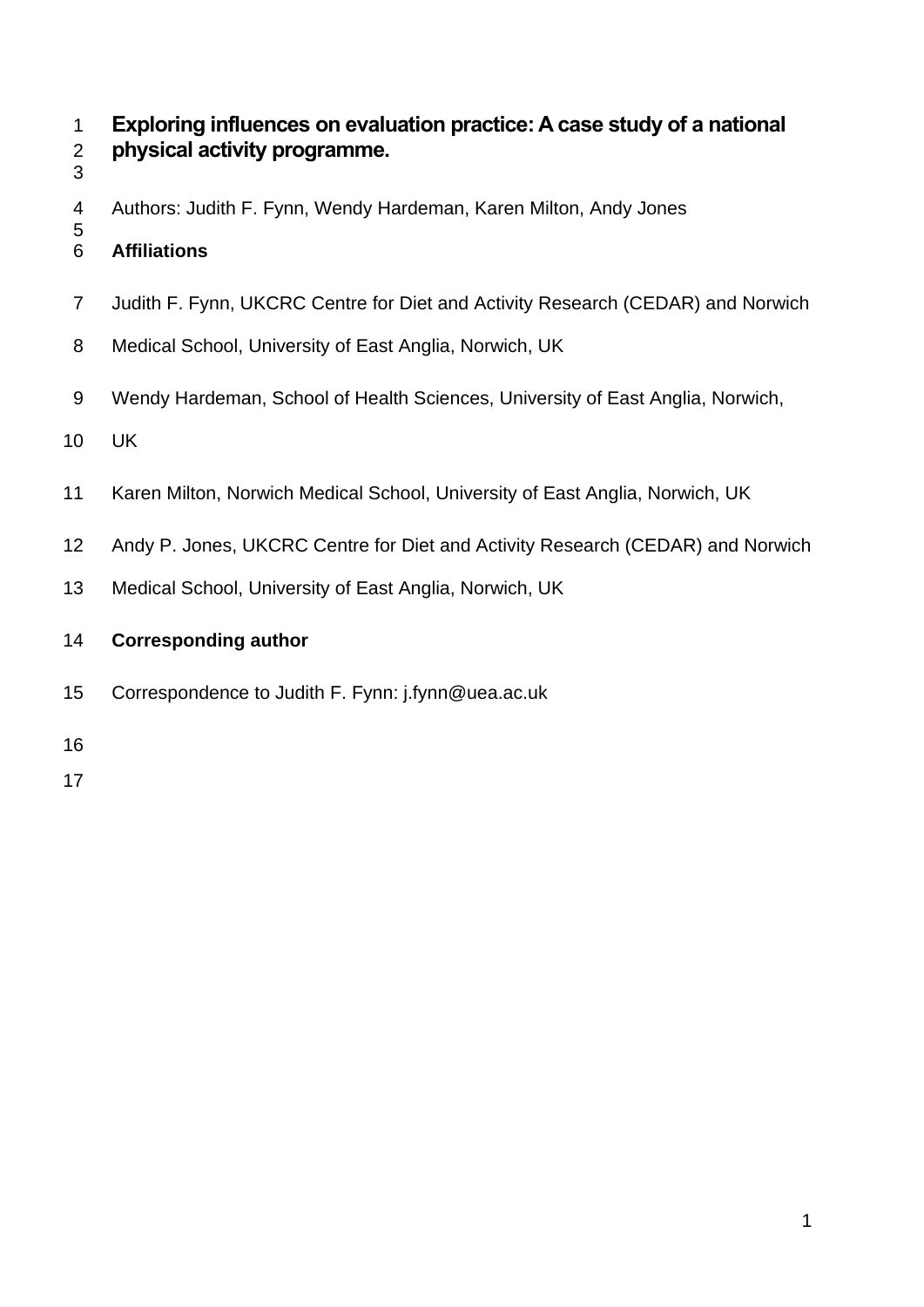**Abstract:**

#### **Background**

 Interventions to improve physical activity behaviour are a core part of public health policy and practice. It is essential that we evaluate these interventions and use the evidence to inform decisions to improve population health. Evaluation of 'real-world' interventions provide an opportunity to generate practice-relevant evidence, however these interventions are difficult to evaluate. Various guidelines have been developed to facilitate evaluation, but evidence about their effectiveness in practice is limited. To explore influences on evaluation practice in an applied context, we conducted a case study of Sport England's 'Get Healthy Get Active' (GHGA) programme. This was a national programme that funded 33 projects that were delivered and evaluated across England. The programme was chosen as it was designed to generate evidence on the role of sport in increasing physical activity and improving health. The study aimed to explore and appraise whether strategies intended to facilitate project evaluation, including funder requirements to use a standardised evaluation framework and specific data collection methods, were effective in generating evidence that enabled the programme to meet its aims.

## **Methods**

 We applied a collective case study design involving 35 semi-structured interviews, and documentary analysis of multiple sources of evidence from 23 physical activity projects funded by GHGA. We applied thematic and framework analysis. We developed a logic model and mapped actual outcomes against intended outcomes. A narrative synthesis is provided. We discuss implications for the effective commissioning and evaluation of public health interventions.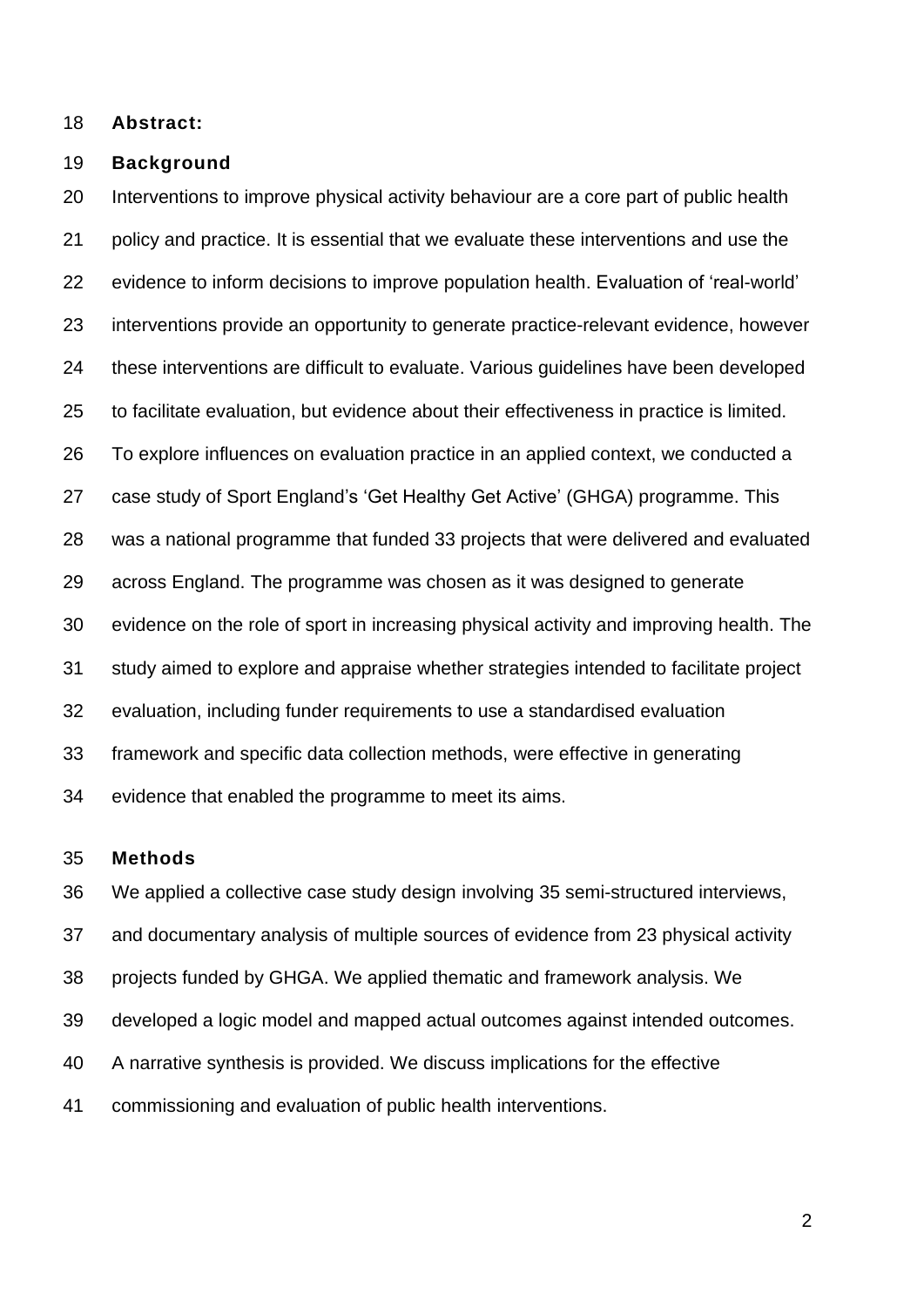#### **Results**

We identified five main themes of influences on evaluation practices that can act as

barriers and facilitators to good practice: programme and project design; evaluation

design; partnerships; resources; and organisational structures and systems. These

influences are context-specific and operate through a complex set of interactions.

#### **Conclusion**

- Developing a better understanding of how influences on evaluation practice can act
- as facilitators or barriers is vital to help close current gaps in the evidence-based
- practice cycle. Critically, organisational structures and systems are needed to
- facilitate collaborative decision making; integration of projects and evaluation across
- partners organisations; transfer of knowldege and insights between stakeholders;
- and more rapid feedback and dissemination.
- **Key Words:** Physical activity, Evaluation, Evidence-Based Public Health,
- Influences on practice

#### **Background**

- Interventions to increase physical activity are a core part of public health policy and
- practice (1-4), yet the complexity of public health interventions, which are often multi-
- component and multi-sectoral, inevitably leads to complexity in terms of their
- implementation and evaluation (5, 6). Nevertheless, it is essential that we
- understand if and how these interventions are effective and act upon this evidence if
- we are to meet targets for increasing physical activity at the population level,
- including the World Health Organization Global Action Plan target for a 15%
- reduction in physical inactivity by 2030 (1).
- Evidence-based public health aims to ensure that decisions and interventions are
- based on sound evidence to safeguard and improve the health of the population.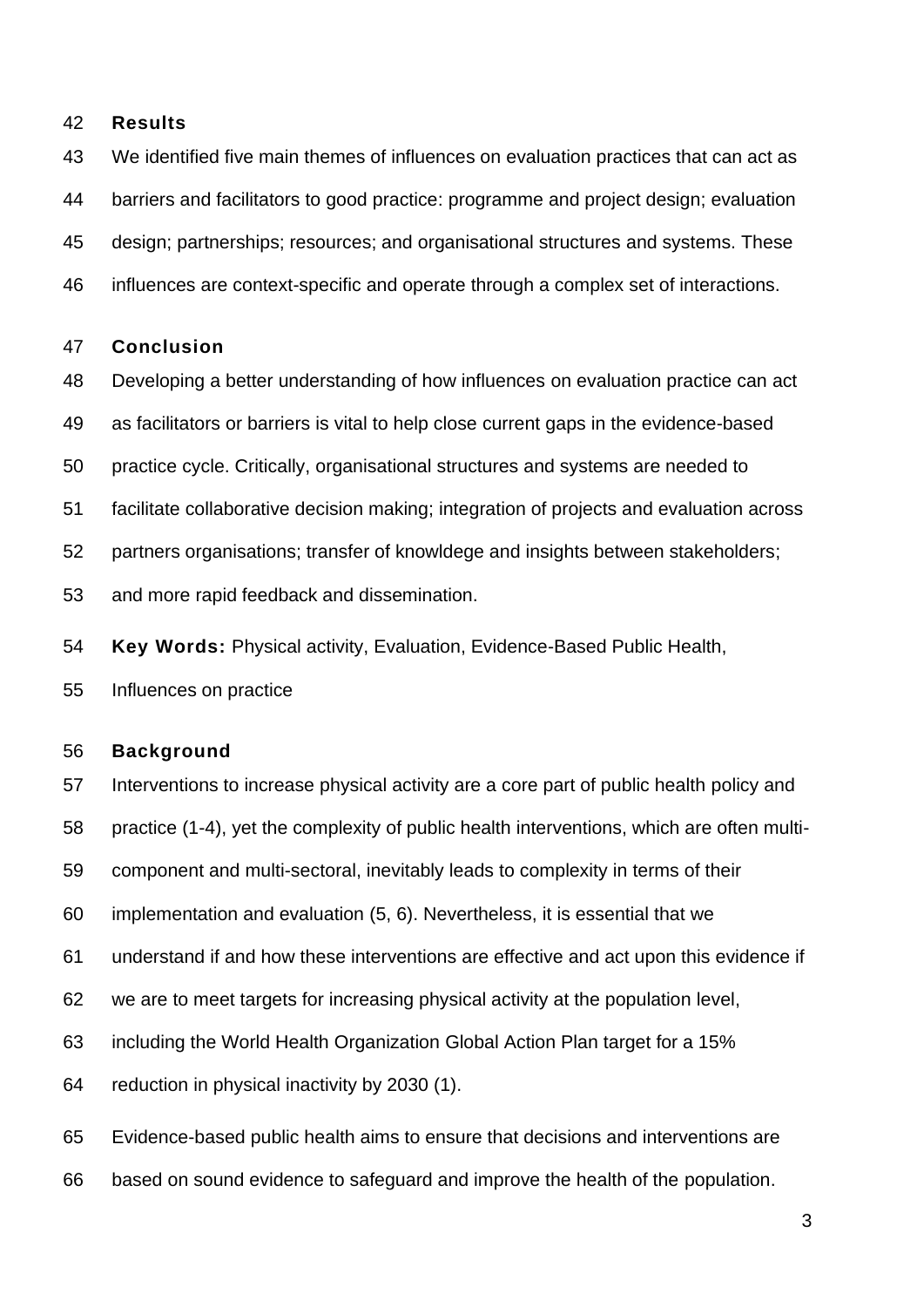Appropriate evaluation is central to the generation of this evidence (7-10). One of the key challenges is to generate practice-relevant evidence, where external validity and adoption into routine practice may be more likely (10-12). Evaluation of 'real-world' interventions, implemented as part of normal service delivery or in practice-based settings rather than in a research environment, provides an opportunity to address this challenge. However, this type of evaluation requires careful selection of approaches that are appropriate and feasible within real-world contexts (13-15).

 Much progress has been made within the field of public health evaluation in the last two decades, and we have a better understanding of the challenges. Examples include limitations in expertise, capacity, and resources within normal service delivery to conduct evaluation, too much focus on operational objectives and outputs, and barriers to knowledge translation (7, 16-19). As our understanding of the challenges to evaluation has developed, so too has the guidance available. This includes guidance on methodological approaches, such as theory-based or realist evaluation (20, 21), recommendations for good practice (8, 14, 16, 22-24), and specific frameworks to facilitate systematic evaluation (25-27). The application of frameworks and logic models are now commonly recommended to guide the evaluation and reporting of physical activity interventions. However, our own systematic review of evaluation frameworks showed limited use and/or reporting of frameworks in evaluation studies of physical activity interventions (28). The reasons for this remain unclear.

 Further to the concerns regarding the limited use of frameworks, additional gaps remain in our understanding of how to improve evaluation. Previous reviews of health promotion programmes have highlighted a need for a greater consideration of programme theory (29), investment and planning for evaluation (7), and a need for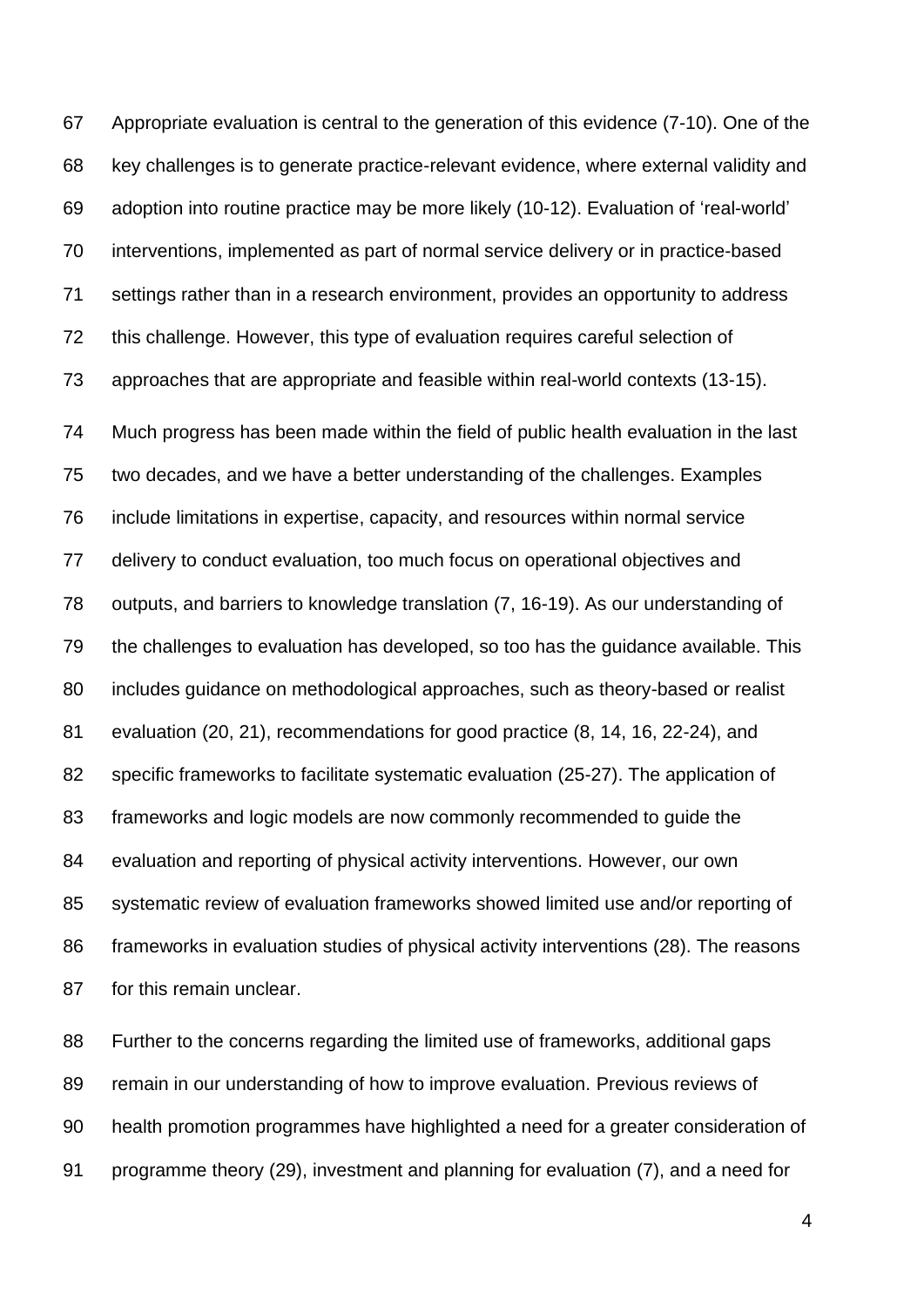multi-level strategies that involve multiple stakeholders (7, 16, 19). Collaboration with independent experts in evaluation, such as through research-practice partnerships, is recommended as an approach to improve the quality of evaluation, build capacity for evaluation (7, 16, 18, 19, 22), and improve the use of evidence to inform programme development (12). However, our understanding of the effectiveness of these strategies in practice remains limited (12, 19, 30, 31).

 There is a need for research to develop a better understanding of how different factors interact to influence evaluation practice (19). Lack of insight into these influences may lead to variability in the quality of evaluation and reporting, which limits the generation and use of critical evidence to inform interventions and decisions to improve population health.

 In this study, we report the findings of a case study of Sport England's 'Get Healthy Get Active' (GHGA) programme (32) to explore evaluation practices, and influences on practice, in an applied context. Sport England is the agency in England with primary responsibility for developing grassroots sports and increasing physical activity across England (33). The GHGA programme was chosen as our case study as it was specifically designed to build an evidence base for the role of sport in increasing physical activity, improving health and reducing health inequalities (34); evaluation was therefore a key element of the programme. The GHGA programme exemplifies multi-sectoral and multi-component approaches within public health (2). We explored the relationships between organisational structures and processes, and evaluation practice. Although we focus on a national programme to increase physical activity, the aim was to produce research findings that were applicable to other health-promotion interventions, particularly those operating in multi-sectoral public health contexts.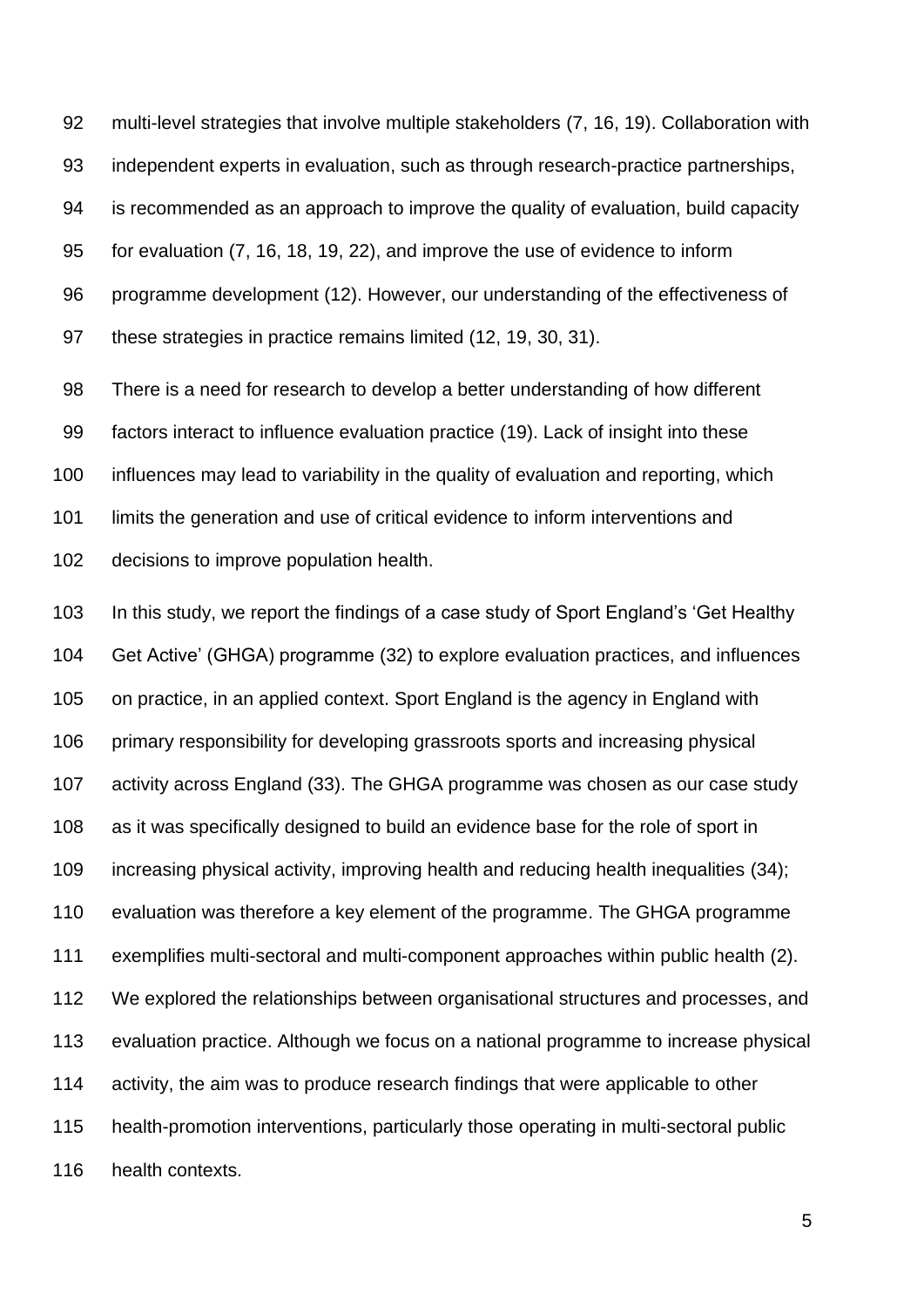#### **Objectives**

- 118 1. To identify the logic of the programme and explore the relationships between programme and project aims.
- 2. To explore influences on evaluation practices, including requirements to use a
- standardised evaluation framework and specific data collection methods.
- 3. To appraise whether the programme was effective in generating high quality
- 123 generalisable evidence that enabled it to meet its aims.
- 4. To formulate and discuss implications for the effective commissioning and
- evaluation of public health interventions.

## **Method**

#### **The GHGA Programme**

 Through the GHGA programme Sport England funded 33 physical activity projects, 31 projects within two funding rounds and two invited projects, which were delivered between 2013 and 2018 to communities and population groups across England. For clarity, we refer to the GHGA intervention as "the programme" and local, funded interventions as "projects". Projects were developed, implemented and evaluated in partnership with Local Authorities, charities, Clinical Commissioning Groups and evaluation partners.

 The programme provided an opportunity to explore evaluation practices, and to appraise whether strategies intended to facilitate project evaluation were effective. Sport England put in place several funding requirements to support evaluation. All projects were required to engage an independent evaluation partner, either an academic organisation or consultant. Projects were also required to use validated evaluation tools. This included the use of the Standard Evaluation Framework for physical activity interventions (SEF) (26) to guide project evaluation, the Single Item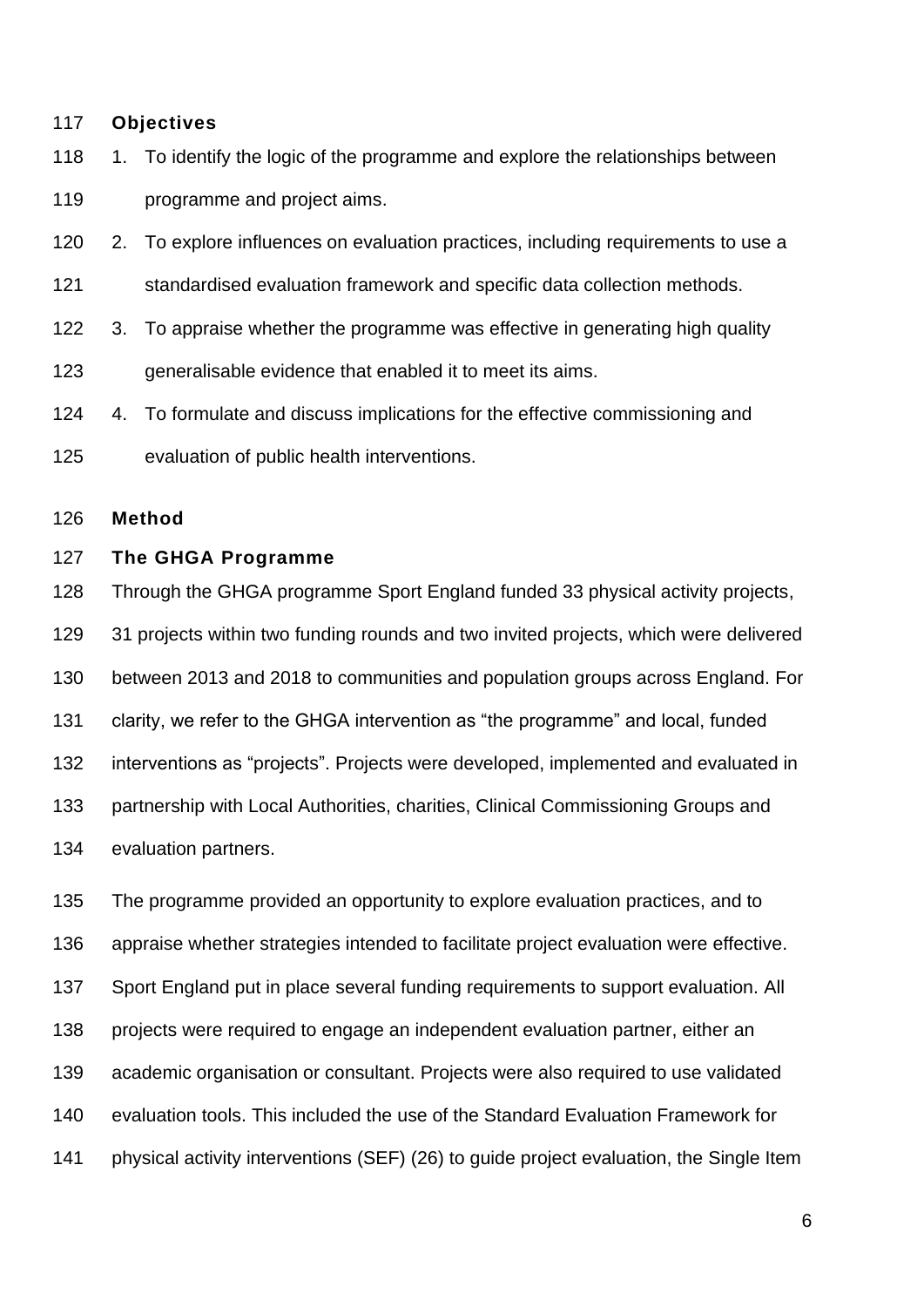Physical Activity Measure (35), a validated tool to screen participants for eligibility for physical activity interventions, and the International Physical Activity Questionnaire (IPAQ) (36) to measure physical activity at baseline and follow-up.

## **Study Design**

 We applied a collective case study design (37), using documentary analysis and semi-structured interviews, to conduct an in-depth analysis of multiple sources of evidence from a range of physical activity projects funded by GHGA. Ethical approval was received from the University of East Anglia Faculty of Medicine and Health Sciences Reseach Ethics Committee (REF: 201718 – 133).

## **Sampling and Data Collection for the Documentary Analysis**

 Agreement to conduct the research was gained from Sport England. We conducted initial screening of documents provided by Sport England or published on their website, such as the "Project Summaries", to develop an overview of projects and to identify the lead organisation for each project. Each of the organisations responsible for the 31 projects in the two funding rounds were contacted and asked to share the final project evaluation report along with documents related to the funding application and intervention planning if available. Contact was initially made by email and then by telephone up to three times. All documents were given a unique code to de-identify them prior to importing them into NVivo 12 Pro for analysis.

## **Sampling and Data Collection for the Semi-structured Interviews**

 For the interviews, we applied purposive sampling to select stakeholders who were involved in the development, delivery or evaluation of the GHGA programme and projects. This included stakeholders with a role in the national programme and the project lead of each organisation who had shared an evaluation report. We applied snowball sampling to identify additional stakeholders, such as evaluation partners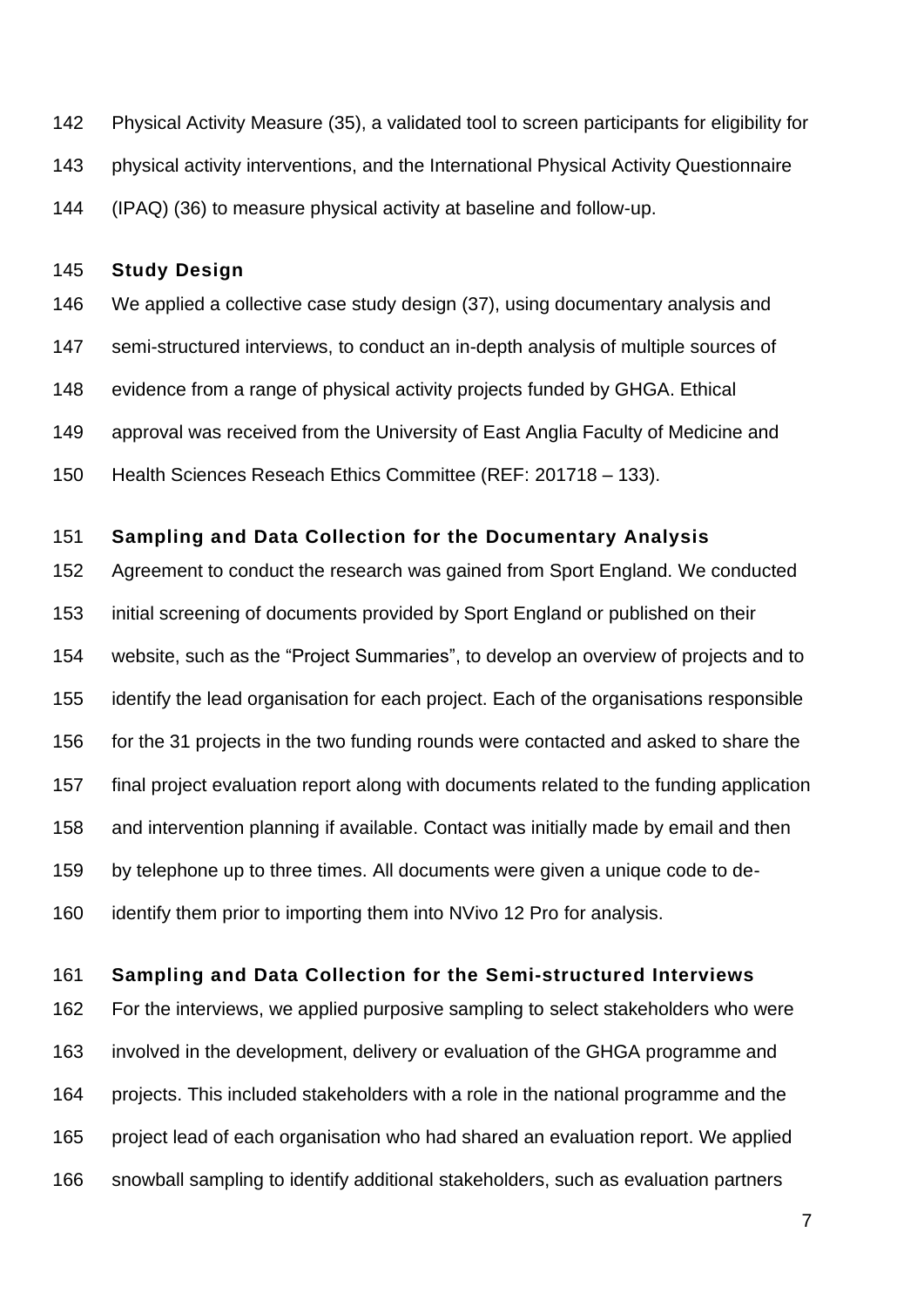and project facilitators. Each stakeholder was contacted up to three times via email or telephone and invited to participate in an interview. We continued sampling until we were confident that the sample was representative of projects across the two funding rounds, and different types of lead organisation, evaluation partnership, and stakeholder role. All participants provided written consent prior to participating in the interview.

 We used semi-structured interviews to ensure we obtained data in relation to the objectives yet allow flexibility that may elicit richer data. An interview guide was developed to facilitate practitioner reflection and allow clarification of findings from the documentary analysis. The guide was piloted with one practitioner, however using semi-structured interviews allowed us to be responsive to emerging findings and refine the questions throughout the data collection period in an iterative approach. The guide consisted of 13 open ended questions that explored practitioners' experiences of the evaluation process, influences on evaluation, barriers and facilitators, and dissemination activities (provided in Additional File 1).

 The interview guide was sent to participants in advance to provide them with prompts for reflection prior to the interview. Interviews were conducted face-to-face, by Skype or telephone. One participant communicated their responses via email. Interviews were conducted by the lead author (JF) between May and December 2019 and lasted an average of 46 minutes (range 25-86 min). Interviews were audio recorded and transcribed verbatim. All transcripts were sent to participants to check and provide the opportunity to add additional comments or clarification. Transcripts were given a unique numerical identifier to de-identify them before being imported into NVivo12 Pro.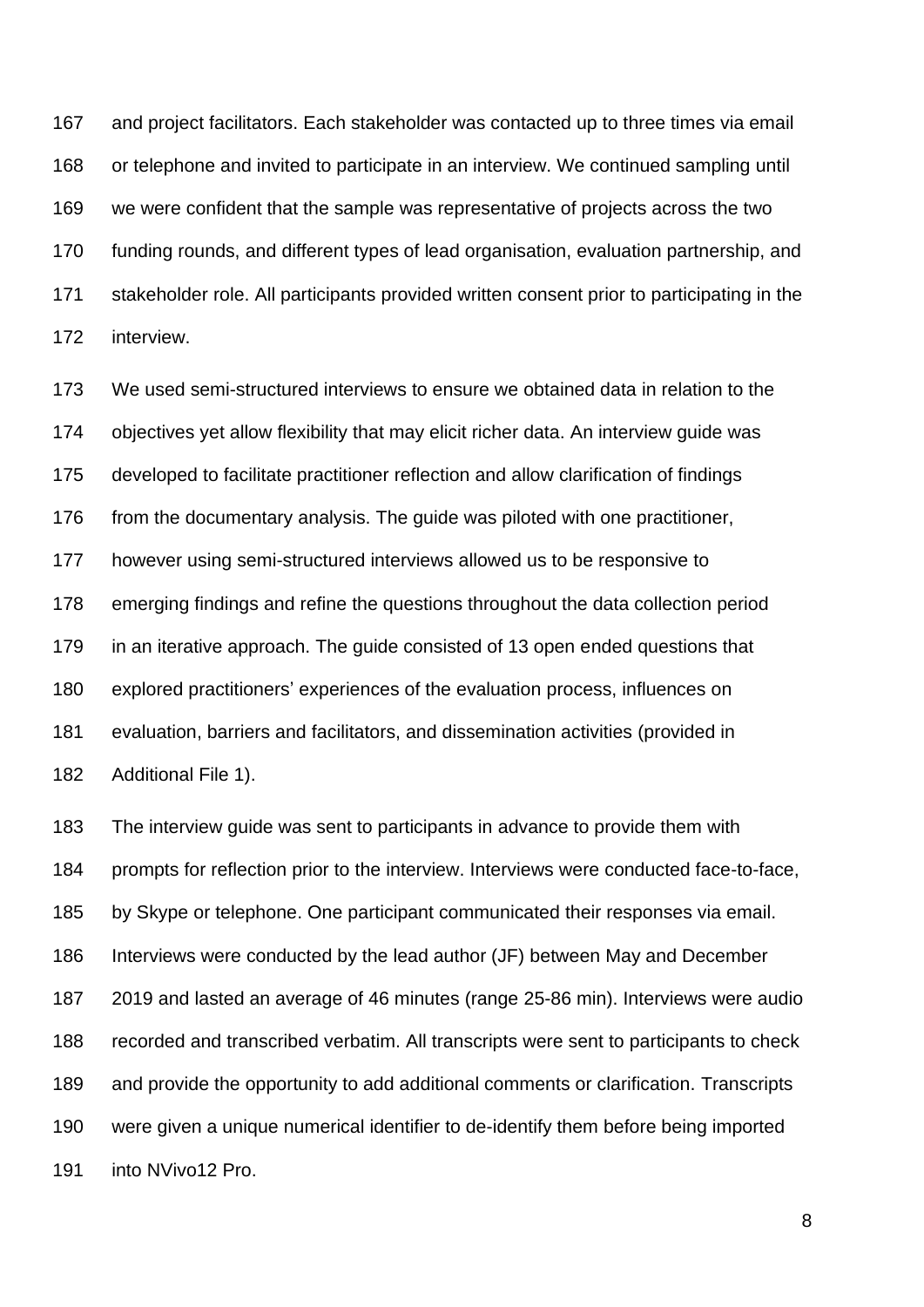#### **Analysis of Documents and Interview Data**

 To understand the programme aims and logic (objective one) we analysed Sport England's organisational documentation related to programme design, funding and monitoring, to develop a logic model and pathway diagram. These were refined through interviews and consultation with key stakeholders at Sport England to ensure that our interpretation and representation of the programme was accurate. To address objectives two and three we applied Framework Analysis (38, 39). We combined deductive (*a priori)* and inductive (emergent) approaches to conduct thematic analysis of the documents and interview data. Initial categories and codes were identified *a priori.* These included codes related to the use and reporting of the SEF criteria, the single-item physical activity measure and the IPAQ. The SEF provides a structured framework to support project design, evaluation and reporting; the 52 criteria included in the SEF are intended to provide guidance on the information required to undertake a comprehensive and robust evaluation (26). The criteria are grouped into seven sections (Table 1). We used these criteria as codes to guide data extraction and anaylsis, and provide a systematic approach to summarise the projects and their evaluation. Other codes identified *a priori* were informed by our interview guide and research objectives, for example influences on evaluation design, barriers and facilitators, and dissemination. Through repeated reading and familiarization with the data emergent codes were added , for example reference to additional evaluation methods such as logic models and case studies. The codes were reviewed and organised into categories and sub-themes (by JF) to develop the coding framework and were iterated and agreed with all authors.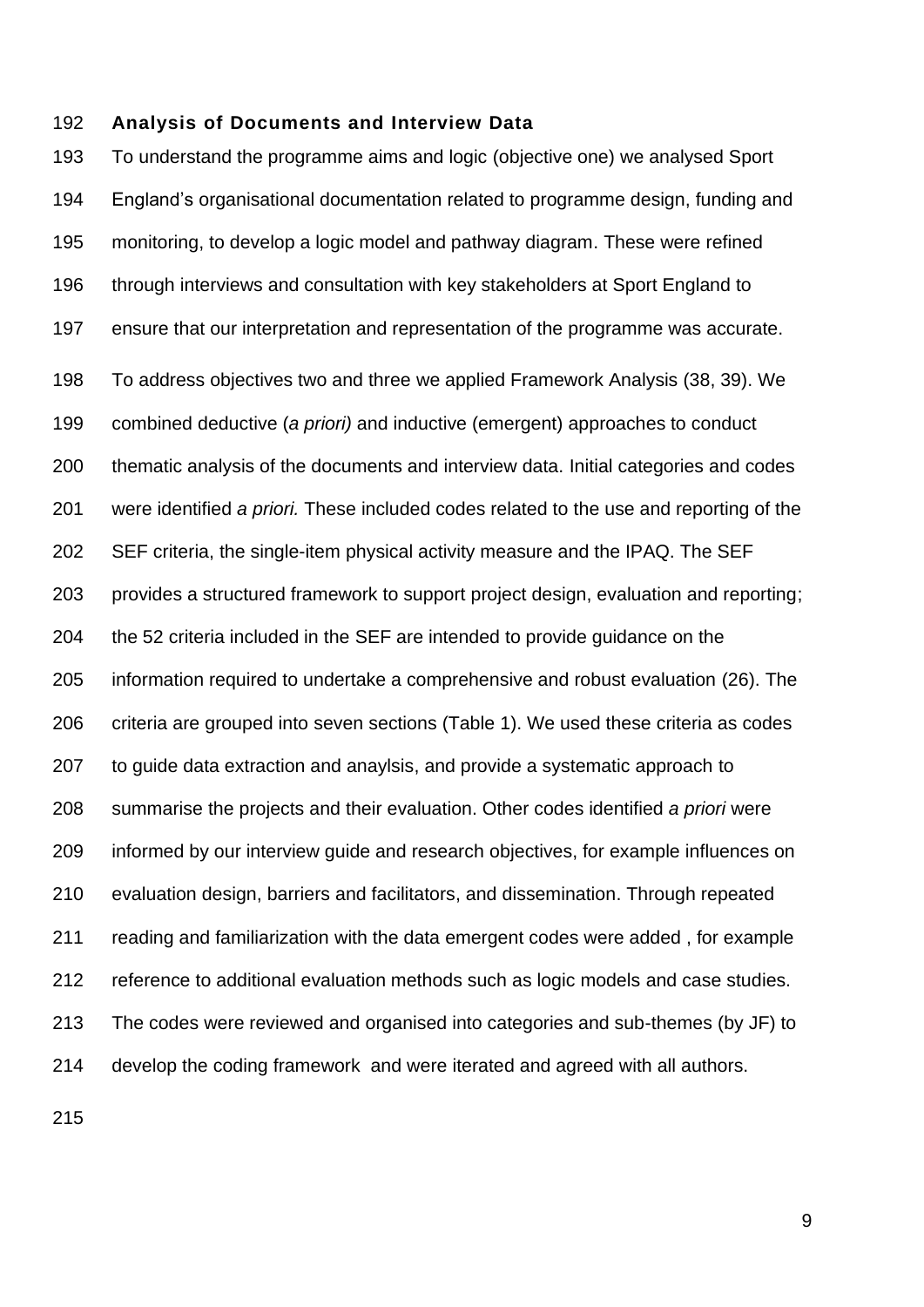216 *Table 1 Summary of criteria included in the Standard Evaluation Framework for Physical*  217 *Activity Interventions (SEF)*

| ן שווטוווטו וער זווואון ווע<br><b>SEF</b> sections | Criteria     | Examples of criteria included                                                         |
|----------------------------------------------------|--------------|---------------------------------------------------------------------------------------|
| 1 Programme details                                | 16 essential | Aims, timescales, location and setting,<br>description, recruitment, costs, resources |
|                                                    | 7 desirable  | Rationale, policy context, health needs<br>assessment                                 |
| 2 Evaluation details                               | 2 essential  | Evaluation design, methods and timing of<br>data collection                           |
| 3 Demographics of<br>participants                  | 5 essential  | Age, sex, ethnicity, disability, socio-<br>economic status                            |
|                                                    | 2 desirable  | Additional information                                                                |
| 4 Baseline data                                    | 1 essential  | Measures of physical activity                                                         |
|                                                    | 2 desirable  | Correlates of physical activity, other<br>outcomes                                    |
| 5 Follow up data                                   | 1 essential  | Physical activity at $\geq$ 3 time points                                             |
|                                                    | 3 desirable  | Physical activity > 1 year, correlates of<br>physical activity, other outcomes        |
| 6 Process evaluation                               | 6 essential  | Participant numbers invited, recruited,<br>attending, at follow up, satisfaction      |
|                                                    | 2 desirable  | Unexpected outcomes, sustainability plans                                             |
| 7 Analysis & interpretation                        | 3 essential  | Summary of results, limitations and<br>generalisability, recommendations              |
|                                                    | 2 desirable  | Details of analysis, dissemination                                                    |

218

219 We extracted data from NVivo12 Pro into a final analytical framework matrix to

220 systematically synthesise the data by cases and codes. Using the framework we

221 analysed themes by individual cases (funded projects), across different data sources

222 (documents and interviews), and across the whole data set (representing the

223 programme). To explore how evaluation practices had been applied and

224 documented, and to identify influencing factors, we combined data from the

225 documentary anaysis with data from the interviews.

226 The findings are presented as a narrative synthesis. Firstly, we present the

227 programme's aim and logic, and then describe how these compare to project aims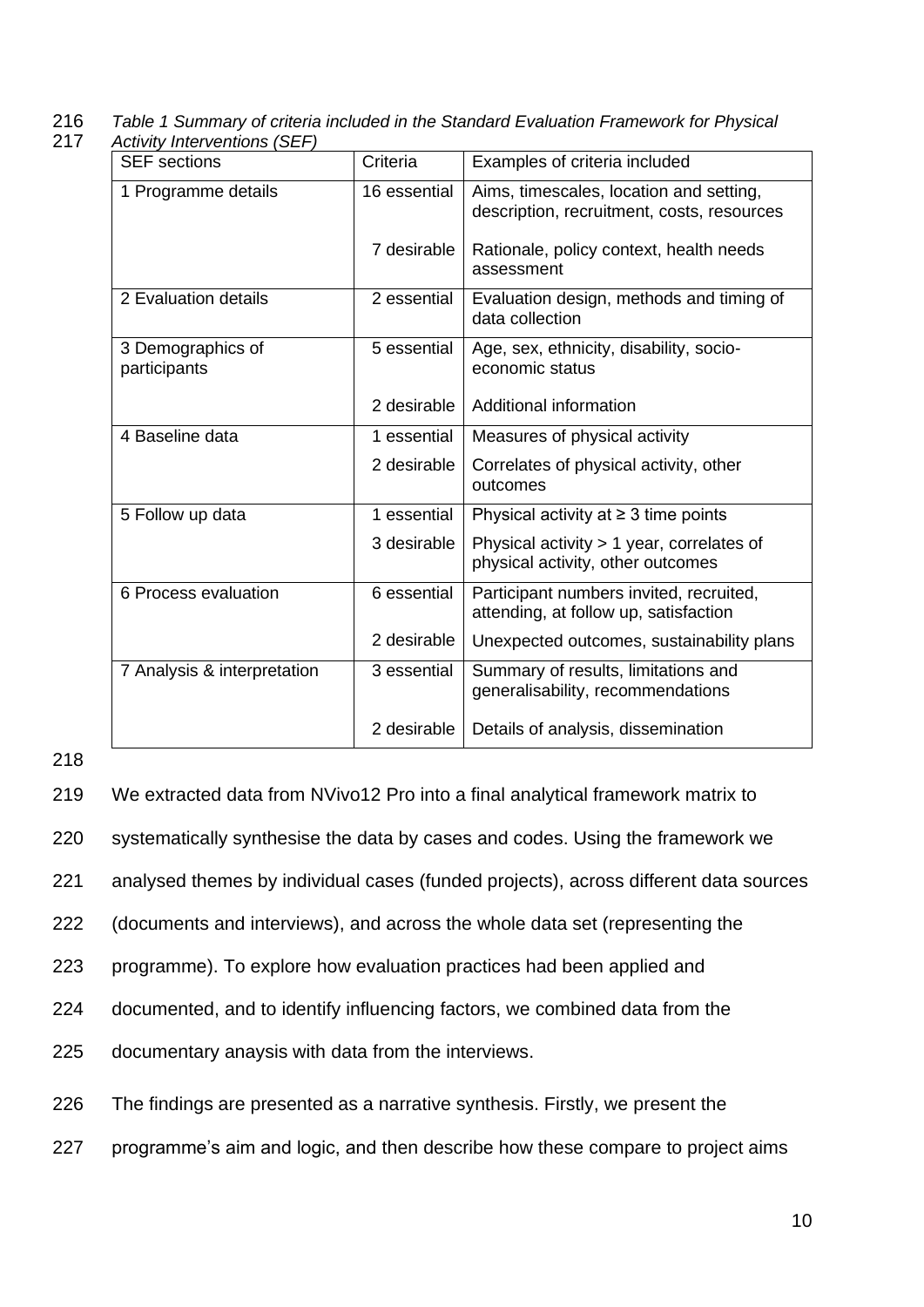and characteristics (objective 1). We then present key themes identified as influences on evaluation practices (objective 2). To appraise whether the programme aim of generating evidence had been met (objective 3), we summarise the reported outputs and outcomes from the project and programme evaluation, and map these against the intended outcomes. Finally, we formulate and discuss implications for effective commissioning and evaluation of health promotion interventions (objective 4) within the discussion.

**Results**

## **The Case Study Sample**

In addition to the programme-level documents provided by Sport England,

 representatives from 23 out of 31 (74%) projects shared documents, including the final evaluation reports. These documents formed our sample for the documentary analysis. Lead organisations of two projects declined to share reports, and the leads of the remaining projects did not respond, of which two organisations were known to be no longer in operation.

 Thirty-five stakeholders participated in an interview, including stakeholders with a role in the development, management or evaluation of the national programme (n=5), and stakeholders with a role in the design, delivery and/or evaluation of one or more local projects (n= 31). Some stakeholders had held more than one position with differing roles in the programme and projects. The interview sample was representative of 16 different projects; six from the first funding round and 10 from the second round.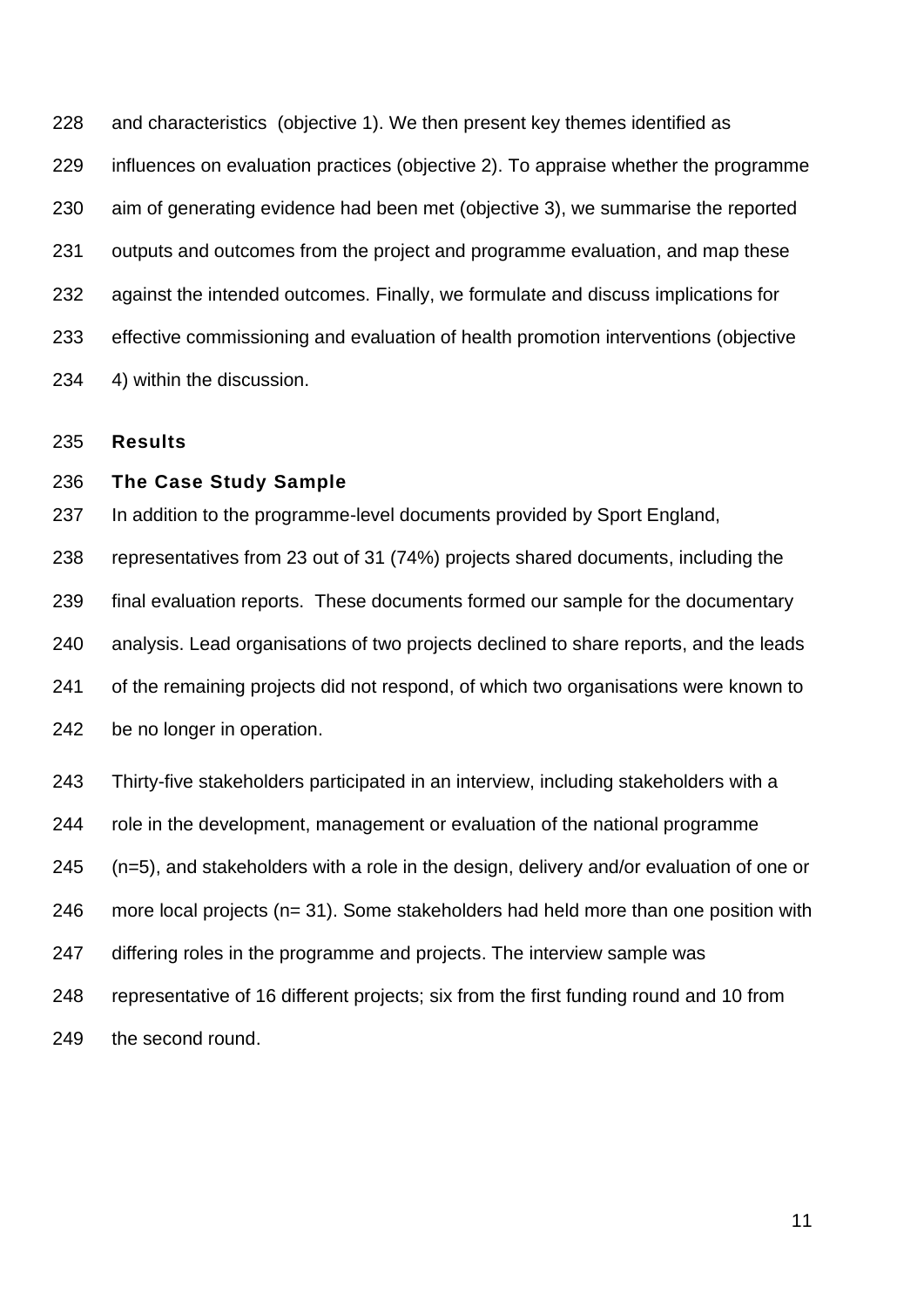**Objective One: To identify the logic of the programme and explore the relationships between programme and project aims.**

 The rationale for the programme and its evaluation is shown in a logic model (Figure 1). A pathway diagram (Figure 2) shows the contextual factors influencing the programme. The programme was described as a response to a review commissioned by Sport England that highlighted the limited evidence base for the 256 role of sport in tackling inactivity (40), and to government strategies that sought to increase participation in sport and physical activity among the least active adults (41, 42). Stakeholders involved in the programme's design highlighted the desire to build evidence that could support the commissioning of sport interventions to improve physical activity and health. One programme-level stakeholder explained:

 *"The reason why we did it the way we did it, was because of the lack of the evidence base … so when somebody else does a systematic review we are hoping that there will be at least 33 papers that will come up, if not more, to help answer that question in future". (stakeholder 1)*

 Table 2 summarises the aims and key characteristics of the projects. Whilst the primary aim of all projects aligned to the programme aims, projects also reported various secondary aims and objectives. Projects were delivered by a range of organisations and cross-sector partnerships in a range of locations and settings to diverse population groups. Several included multiple components and/or delivery pathways.

 The pathway diagram (Figure 2) shows changes in organisational structures and strategies, as well as organisational learning, which influenced programme processes and practices across the two funding rounds. A key factor was the shift to Local Authority Health and Well-being Boards and Clinical Commissioning Groups being made accountable for Public Health commissioning in England from 2013,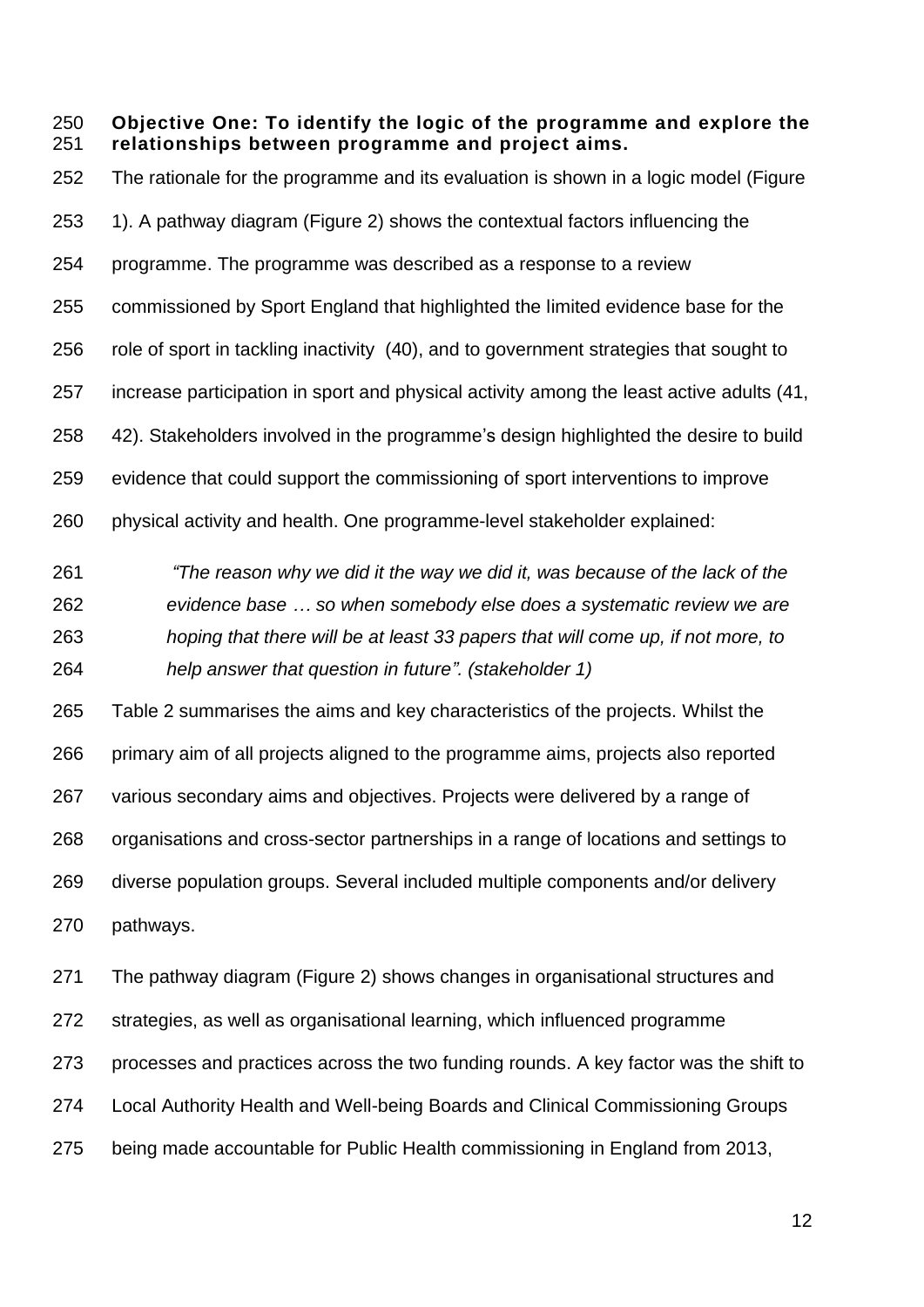- which informed an additional funding requirement for projects to address local needs
- and gain approval from Local Health and Well-being Boards in Round Two; a change
- which is reflected in the target populations and objectives of those projects.

#### **Objective Two: Influences on Evaluation Practices**

 We identified five main themes describing factors that influenced evaluation practices: (1) programme and project design; (2) evaluation design; (3) partnerships; (4) resources; and (5) organisational structures and systems. Examples of how various factors within these themes can act as barriers or facilitators to evaluation are shown in Table 3, and explored further below. The data highlighted the complex inter-connections between influences, and how many influences can act as both facilitators and barriers depending on the project characteristics and context.

## *1. Programme and Project Design*

 Evaluation was shaped by the programme and project design. The choice and use of evaluation and data collection methods within projects was determined by programme and project objectives and outcomes of interest. However, these also

needed to be adapted to the contexts and characteristics of the projects. Within this

theme we identified four sub-themes of important influences on evaluation:

timescales, participant demographics, settings, and implementation.

Timescales were seen as a barrier to data collection and to formative work. For

example, short lead-in times impacted participant recruitment, ability to pilot

evaluation methods, and to develop and embed data collection systems.

Stakeholders noted that it took time to build relationships with delivery partners and

to recruit participants. Timescales related to funding, project conclusion and outcome

review were also felt to be a barrier to project sustainability. For example,

stakeholders commented: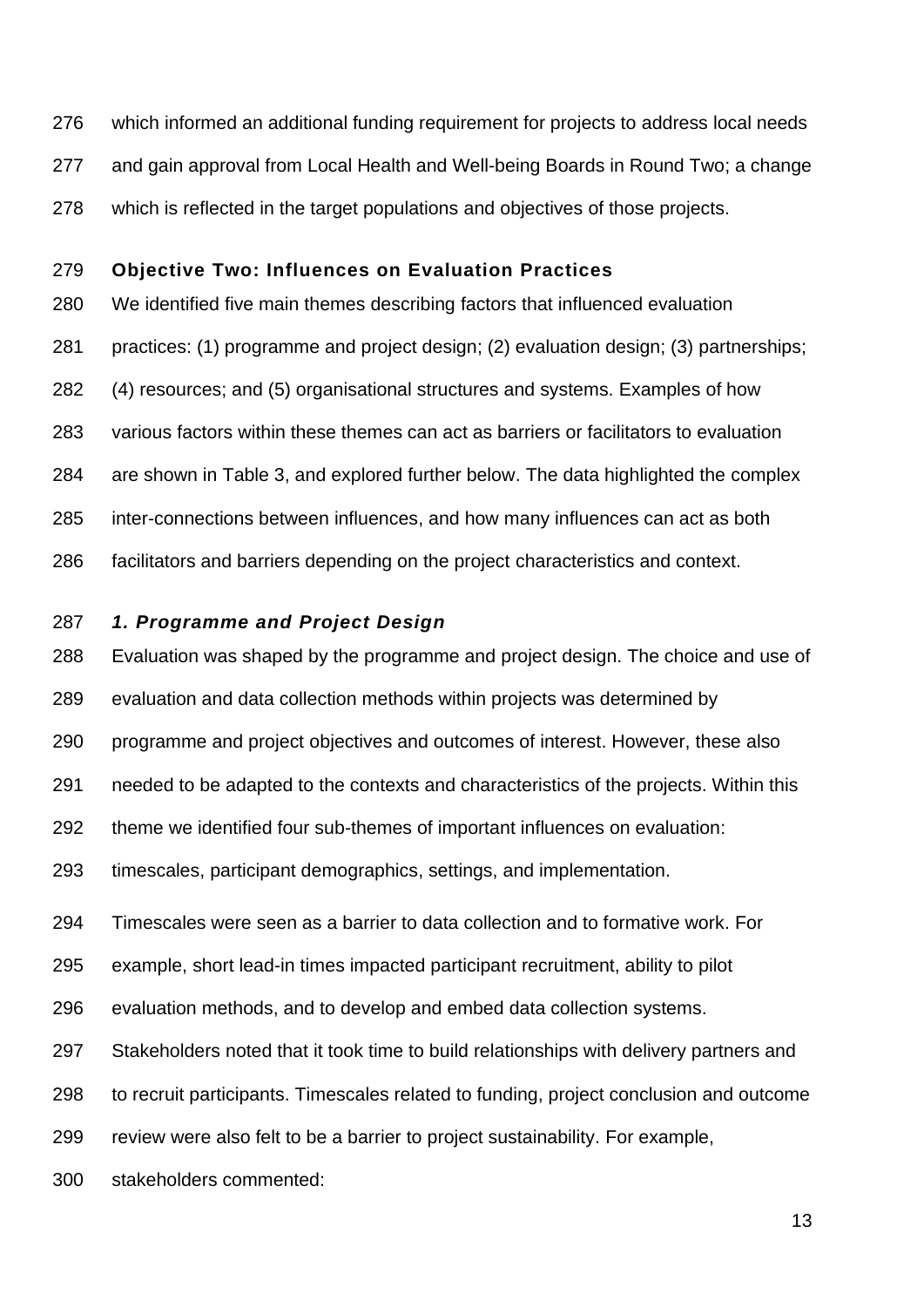*"the main thing was that lead in time, and I think the second thing is that it takes time to set up the project especially in these hard to reach communities and I think you can't underestimate how much time it takes to build those relationships with the participants, community groups, with the referrers…so it is how we can move away from that two to three years funding cycle, with the reality that it probably takes a year to two years to build relationships in the community and then you are taking that intervention away." (stakeholder 15)*

 *"I think there was sometimes a lack of time to actually pilot test some of the data collection instruments and processes because the projects are under pressure to start delivering as quickly as possible. And if we had had that time we might have maybe done things differently or refined things before we actually started to* 

*ensure it all went smoothly." (stakeholder 21)*

Participant demographics also influenced the outcomes of interest and how data

were collected. Stakeholders described the importance of adapting data collection

methods, project design and activities, to facilitate recruitment and data collection

with specific demographic groups.

 Project locations, settings and contexts, including resource availability and accessibility for participants, further impacted recruitment, implementation and response rates. The need for flexibility and adaptability was a recurring theme. This was linked to changes to projects during implementation, such as: staffing and promotional material; adding or tailoring activities and engagement opportunities; and refining eligibility criteria or referal processes. Flexibility in both project and evaluation implementation were described as essential to facilitate data collection, whilst also being a potential barrier to the generalisability of outcomes.

*2. Evaluation Design*

 Evaluation design was shaped primarily by the requirements to use standardised data collection tools and a standard evaluation framework. In addition to these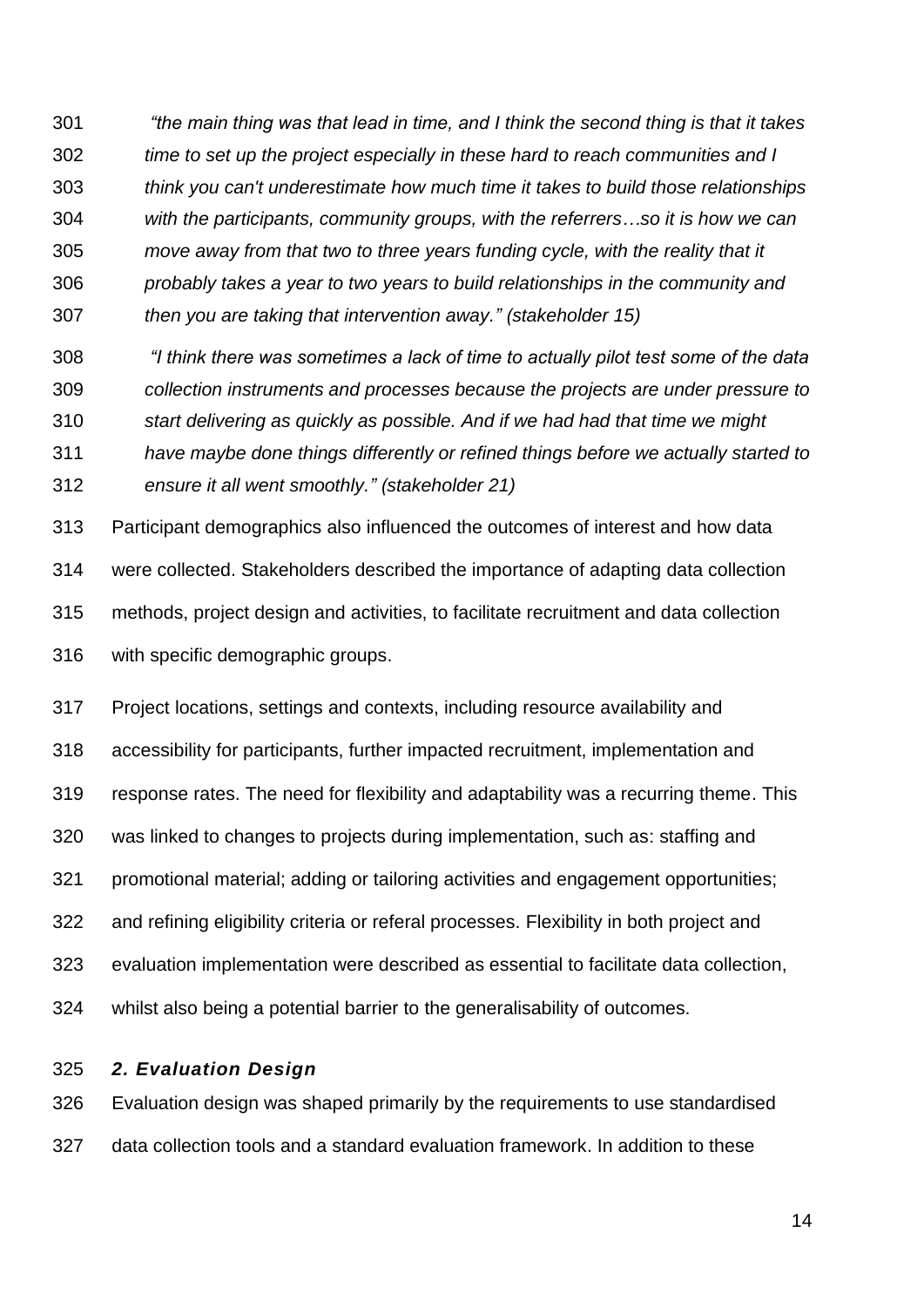required elements, projects reported on a wide range of study designs, evaluation methods, and data collection tools, as shown in Table 4. As one stakeholder explained:

 *"There was a big influence there in terms of consistency across the projects across the country … Sport England were a big influence in terms of the IPAQ and the things that they were asking for, but we also had the additional secondary questions that we added into the evaluation that were very much around what do we need locally to evidence that this works ... I know that a lot of the academic studies included a process evaluation, but that wasn't a direct* 

- *output that Sport England were expecting, or they didn't dictate that."*
- (stakeholder 6)

To illustrate how the application and reporting of required and optional evaluation

methods influenced the evaluation in practice these elements are discussed below.

## *2.1 Use of standardised tools*

 Sport England recommended using the Single Item Measure (35) to identify inactive participants for eligibility. Sixteen projects reported using this tool. Two projects did not refer to any screening tool, whilst four mentioned using alternative screening tools (Table 4). There was variability in how eligibility criteria were applied, and in the use made of the Single Item Measure; for example four projects used it to assess changes in physical activity over time. Stakeholders reflected on differences in how eligibity criteria and screening tools were applied as a challenge to recruitment and comparability across projects.

Projects were also required to use the IPAQ to collect baseline and follow-up

measures. Twenty-two projects reported using IPAQ-short form or IPAQ-E

(developed for older people), whilst one project had agreement to use an alternative

tool, the Scottish Physical Activity Questionnaire (SPAQ). Sport England also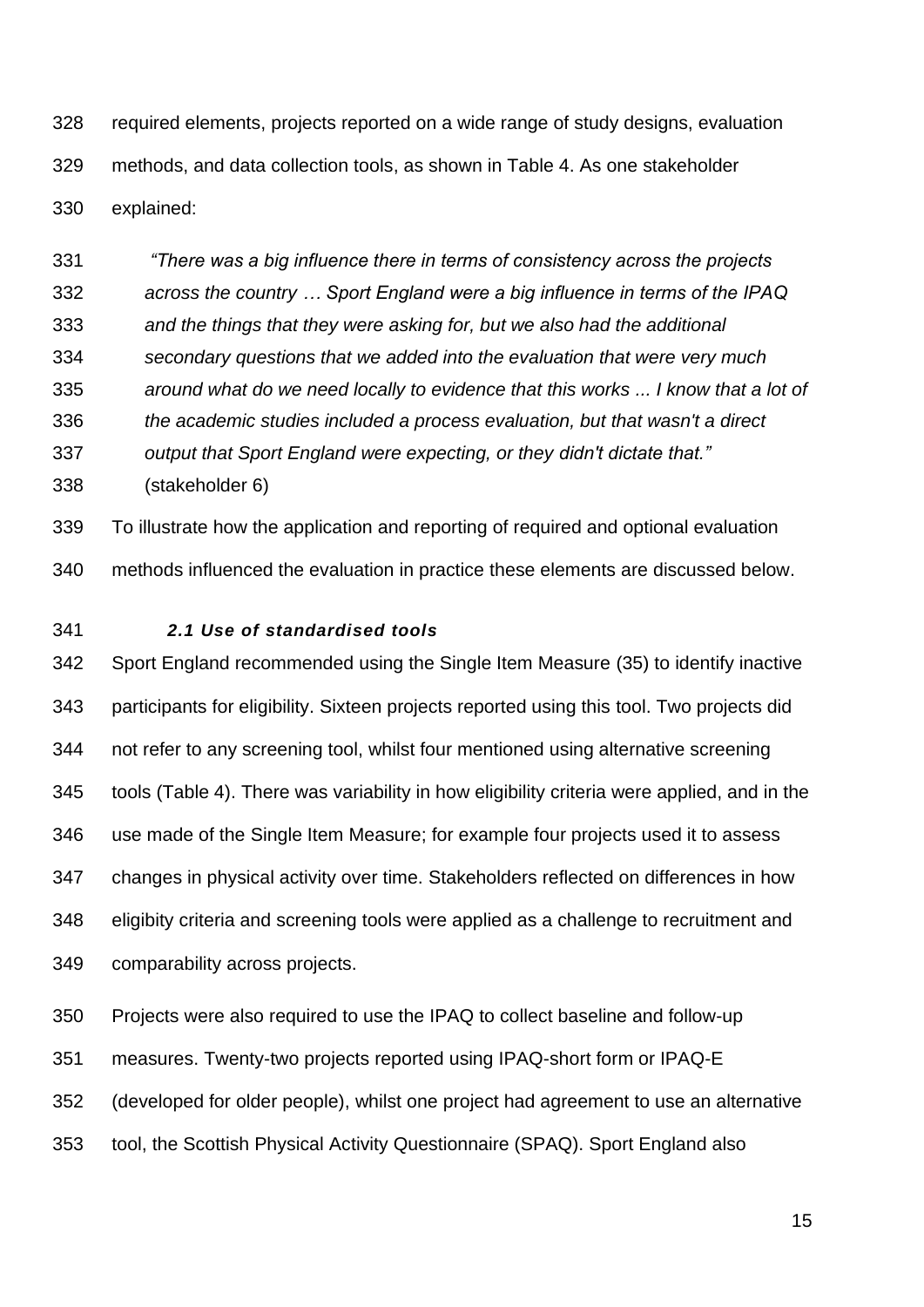recommended using a single question to assess sport participation; which ten projects referred to.

 The use of standardised tools in real-world settings and with specific demographic groups was identified as a key challenge. In particular, stakeholders emphasised the negative effect of data collection burden on recruitment and response rates, and in turn on generalisability. For example, stakeholders described the following challenges in using the IPAQ:

 *"One of the biggest challenges is taking validated questions and looking at the practicality of implementing them in the community." (stakeholder 15)*

*"They were a fairly lengthy questionnaire for the type of people we were working* 

 *with and it led to a real reduction in numbers. The evaluation led to the reduction in numbers. The reduction in numbers was because of the way the evaluation was working but to make the evaluation effective we needed more people. So it was a bit of a vicious circle."* (stakeholder 19)

*2.2 Use and reporting of the Standard Evaluation Framework*

The purpose of including the use of the essential SEF criteria as a funding

requirement was to facilitate standardised evaluation and reporting. According to one

programme-level stakeholder its strength was in the guidance on reporting

contextual factors that would allow Sport England to *"understand what works, for* 

*who and how; or what doesn't." (stakeholder 1)*

Eleven (48%) of the evaluation reports, specifically stated that the evaluation was

guided by the SEF. Eleven reports did not refer to any evaluation framework, and

one referred to the RE-AIM framework (25) as guiding the evaluation.

Reporting of the SEF criteria was variable. Tables 5 and 6 summarise which projects

reportedon the criteria related to programme details and participant demographics.

All projects gave a detailed description of their aims and objectives, recruitment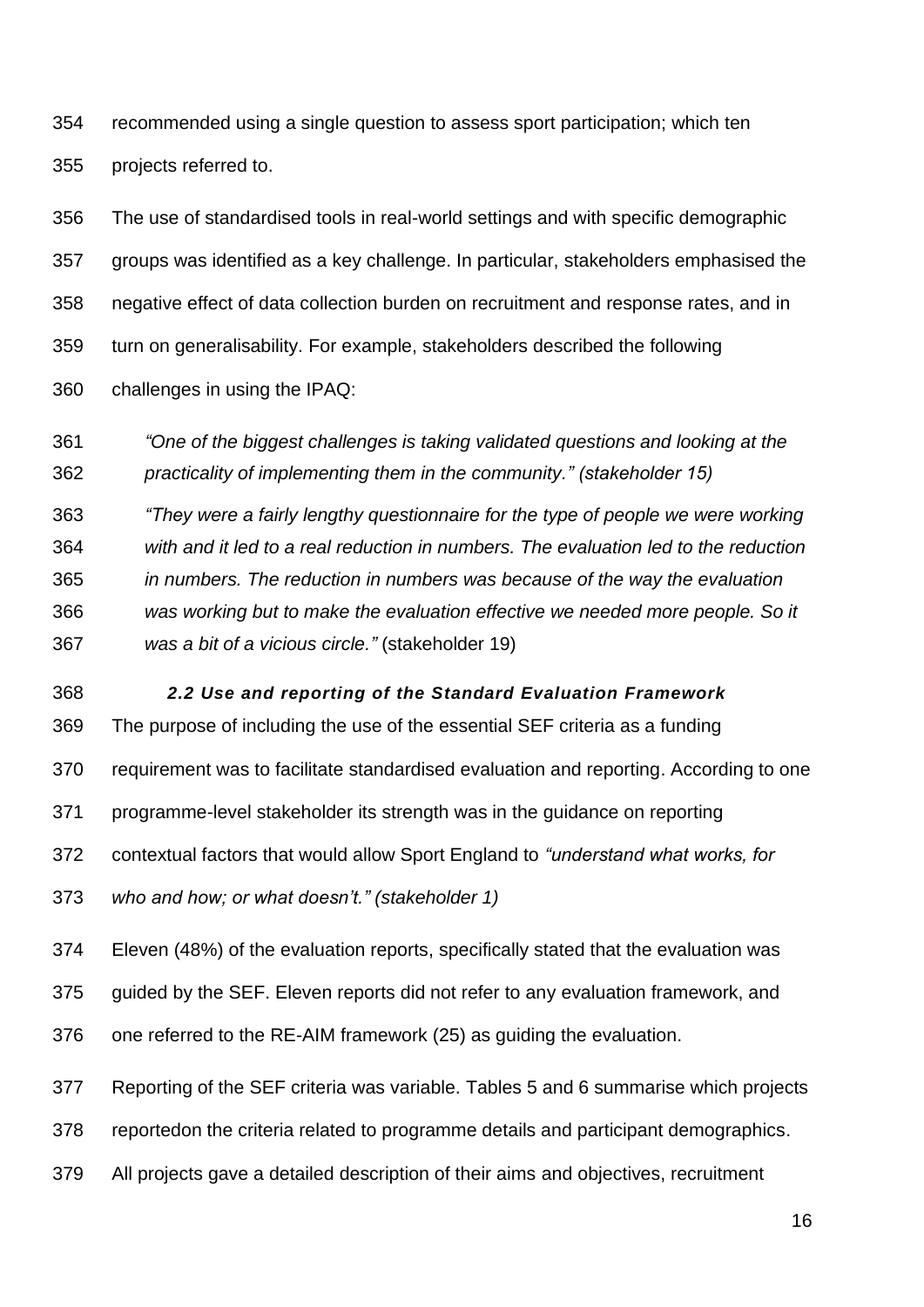methods, location and setting, and reported on age and gender. Those that targeted specific population groups described these in detail. Quality assurance mechanisms, potential unintended consequences, and costs were reported on by fewer projects. The rationale for the intervention, relevant policy context and health needs assessment were not always differentiated. The SEF recommends the use of a logic model, yet just five reports (22%) provided this.

 All projects reported on the timing of data collection at baseline and follow-up. Whilst there was some variation in how impact data were reported, all projects reported on change in self-reported physical activity across time points. Seven (30%) projects reported a comparison of outcomes between intervention and control groups or across demographic, disease-risk, referral or service pathway sub-samples. Details of statistical tests used to analyse physical activity measures and the rationale for their use were reported fully, whilstsixteen (70%) projects reported on limitations and generalisability and ten (44%) reported on how findings were disseminated.

The SEF provides more limited guidance on process evaluation (Table 1).

Participant numbers were reported variably based on attendance at at least one

session, completion of a 10 or 12 week course, or registration at one-off events or

online. One project provided a flow diagram of participant numbers with reasons for

drop out. Fourteen (61%) projects combined exit survey and interview data to report

on participant satisfaction. Nineteen (83%) projects reported on plans for

sustainability. One project included this as a research objective to explore features

that may lead to sustainable delivery models. Five (22%) projects described how the

delivery model had been developed with sustainability in mind.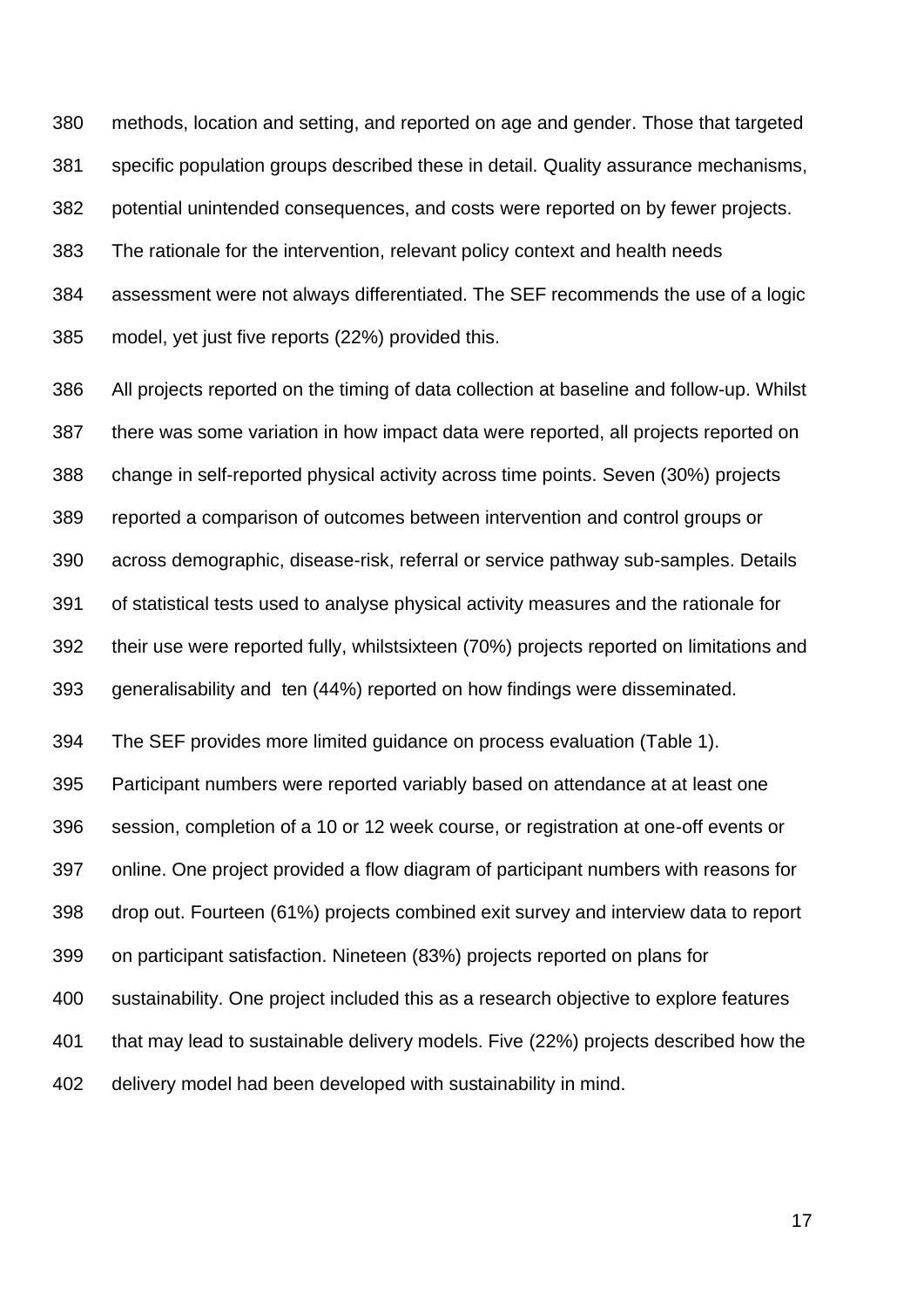#### *2.3 Use and reporting of optional evaluation components*

 Table 4 shows that projects included a range of additional self-report surveys. Nineteen(83%) of the projects conducted interviews and/or focus groups to provide additional understanding and insights about how the projects worked and were received. The choice and use of these methods was influenced by project level stakeholders' priorities and expertise, but also limitations in the required tools to 409 generate evidence in relation to evaluation objectives.

Several stakeholders reflected on the value of qualitative methods to answer

questions about the project, for example:

*"there's certain cohorts of people we work with where it's really hard to collect* 

*robust evaluation and actually it's the qualitative that matters and the process. I'd* 

*like to see a lot more investment in process evaluation because I think at the* 

*moment at this time of system changes, so much transformation going on in the* 

*health system, and it's the processes that are important."* (stakeholder 6)

 "*I think for us some of the most important information came from the qualitative side.*" (stakeholder 15)

 Twelve projects provided a separate section or report described as either a process or qualitative evaluation. There was variability in how qualitative methods were applied, analysed and reported. For example, some simply mentioned thematic analysis, whilst others provided details of the coding and method of reporting. Four projects combined different data sources to explore project impementation and contextual factors, whilst eight reported on data as case studies of individual participants, organisations or delivery pathways.

#### *3. Resources*

 Resources, including staff, time, funding, equipment and facilities, were a major influence on evaluation as shown in Table 3. In particular, the availability and use of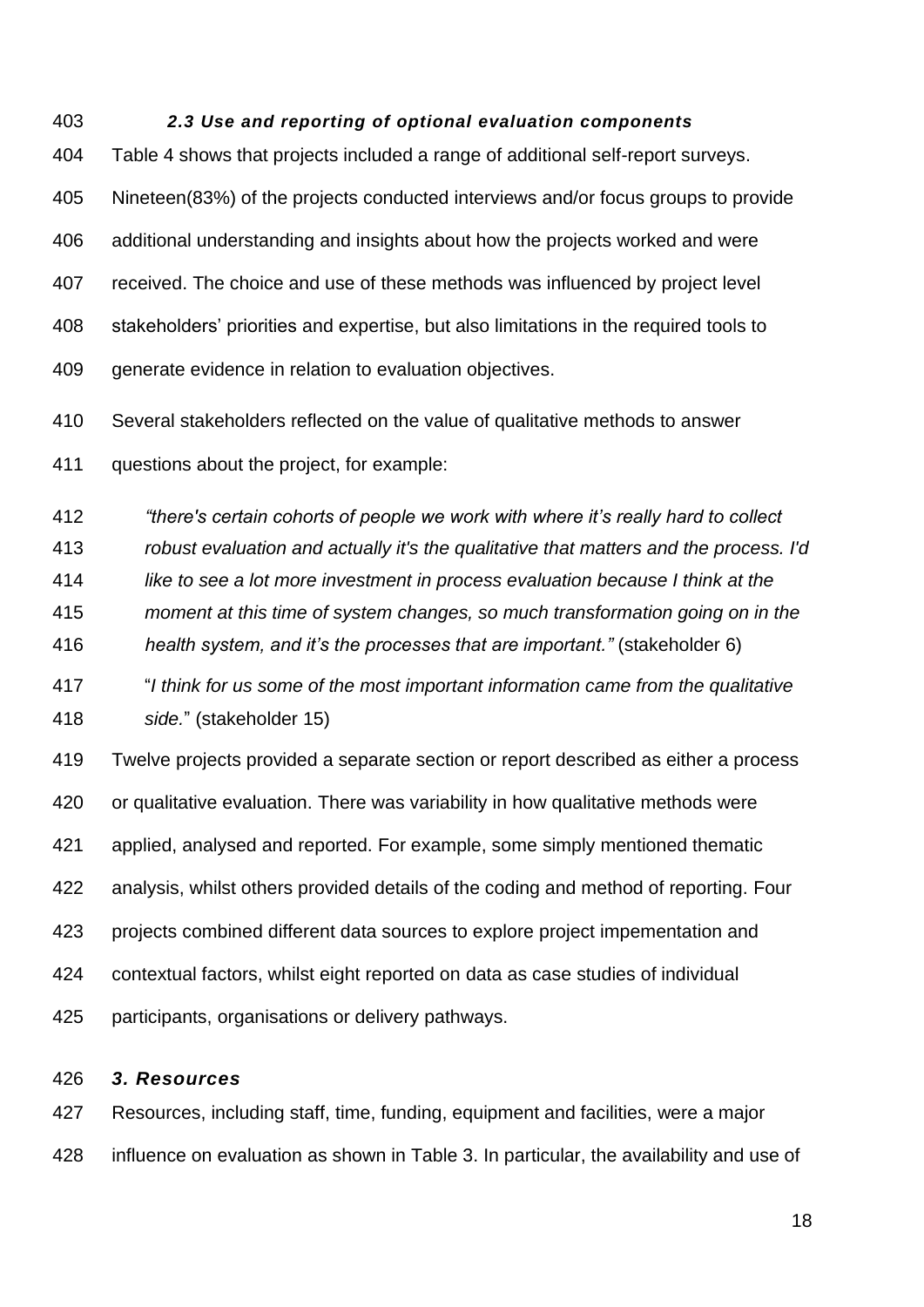resources illustrates how the context and characteristics of each project can affect how factors interact and can act as both facilitators and barriers. For example staffing was essential for data collection and evaluation, and depended on the roles, responsibilities and capacity of partners, which in turn were dependent on organisational staffing structures, funding levels and time-scales. Stakeholders from some projects regarded the level of funding as enabling a more rigorous evaluation process than is often possible within real-world interventions, whilst stakeholders 436 from other projects highlighted limited funding as a barrier to their ability to resource the evaluation.

#### *4. Partnerships*

 Partnerships shaped the nature of project evaluations. All projects were required to have an independent evaluation partner, and were developed and implemented through working with a range of delivery and funding partners. Evaluation partners were central to the evaluation design. Whilst some stakeholders reflected on differing objectives, priorities and understanding between research and practice as potential sources of tension, most highlighted access to expertise, and in some cases access 445 to additional resources for evaluation as a benefit.

 Variation in the responsibilities, priorities and capacities of staff employed by delivery organisations and evaluation partners was thought to have impacted the evaluation design and process. Delivery staff were seen as essential to recruitment and managing data collection. Defining responsibilities,communication, and training were seen as vital to build capacity,and to get buy-in to the evaluation process. As shown in Table 3, the nature of the relationships and history of the partnerships were key influences. For example, close relationships and local partnerships enabled regular communication, and facilitated relationship building and sustainable partnerships,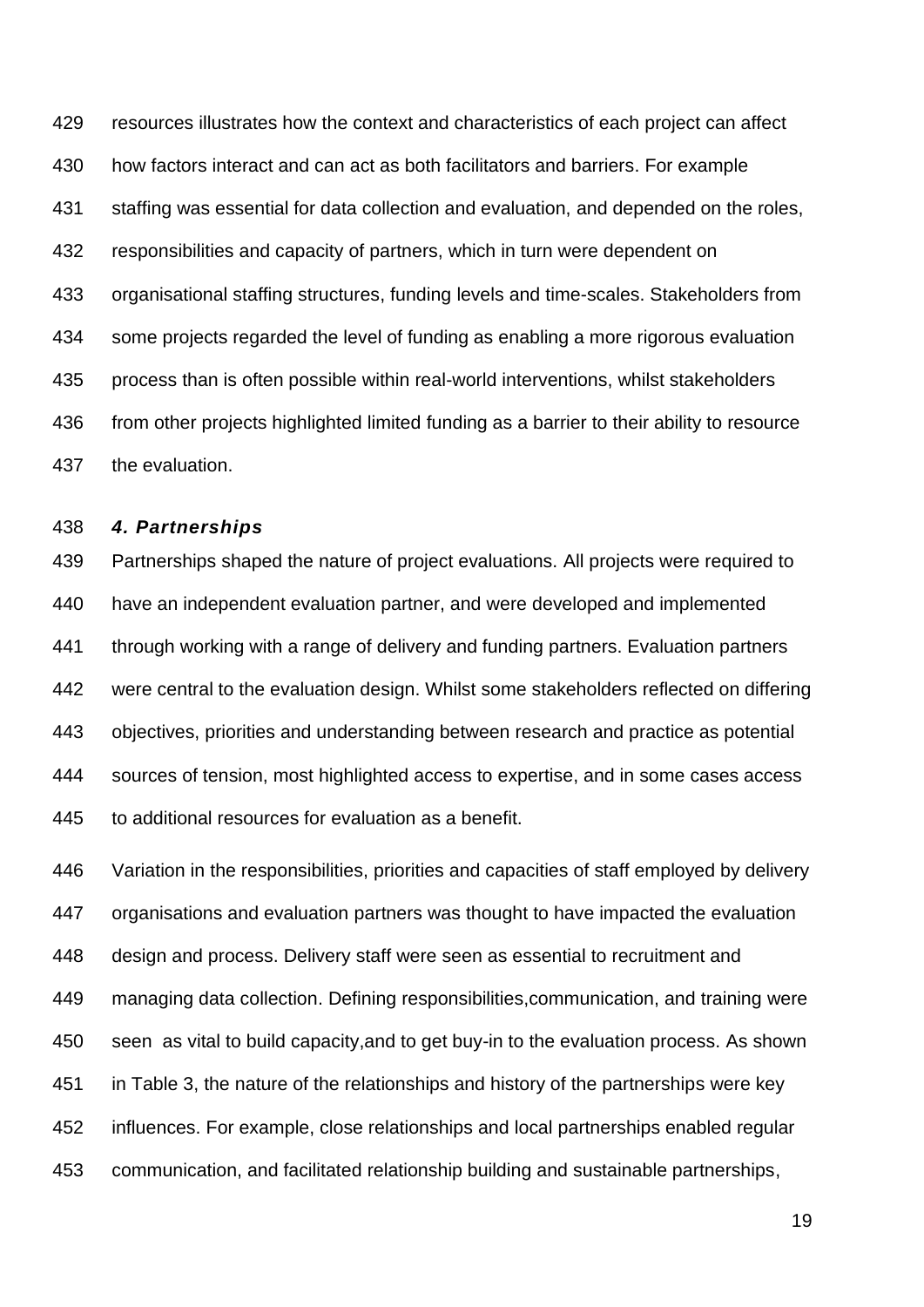whereas arms-length relationships were described as barriers to successful partnerships and evaluation.

#### *5. Organisational structures, systems and processes*

 We identified seven sub-themes of influences related to organisational structures, systems and processes: funding systems; staffing structures; systems for communication, monitoring and oversight; processes for capacity building and knowledge exchange; data management systems; wider external influences; and organisational culture and embeddedness of evaluation (Table 3).

 Several of these factors are inter-connected, and also underpin factors identifed within the other main themes. For example, whilst defining roles and responsibilities early in the project was essential to successful partnership working and evaluation, this was dependent on appropriate funding and staffing structures. High staff turnover was mentioned as a challenge to evaluation in nine of the reports, and by eighteen of the stakeholders interviewed. Stakeholders felt this was linked to short funding cycles and contracts, and to have negatively influenced continuity, the capacity for evaluation and dissemination. In particular, stakeholders felt that delays in staff recruitment added to the challenges associated with short lead in times; and early departure of staff influenced dissemination and use of evidence. Having a central co-ordinator who could act as a conduit between partner organisations was seen as critical to successful project evaluation in several cases.

 As shown in Table 3, various structures and systems that can act as facilitators to evaluation were identified. Examples include: steering groups and service level agreements to enable regular and formal communication and oversight; training and knowledge exchange to build capacity; and data management systems and processes to integrate evaluation within normal service delivery. Stakeholders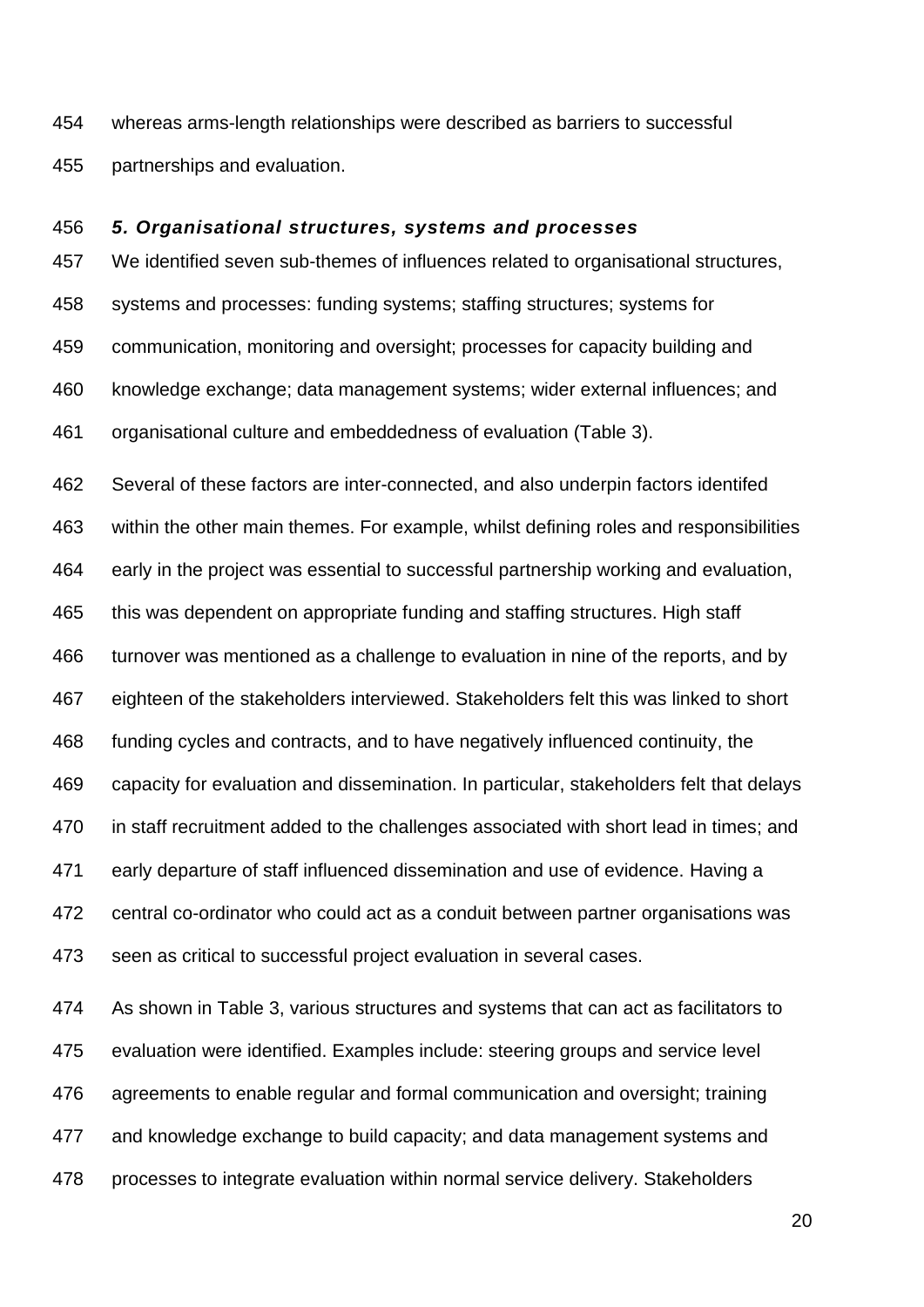reflected on the potential for efficiencies from integrated systems and processes, but also on the considerable time and resource implications of developing these and the difficulties in implementing them across multiple project partners and/or components.

 A key underpinning theme was the importance of systems to facilitate monitoring, oversight and communication throughout the project planning, implementation and evaluation cycle. However stakeholders reflections on their experiences of these were variable. For example, service level agreements were seen as critical to agreeing and defining responsibilities in some projects, and as limiting flexibility in others. Many stakeholders reflected on the value of networking and knowledge exchange events facilitated by the funding agency, whilst others commented on a lack of such oportunities as a limitation:

 *"We found the workshops that they held, … actually to get the GHGA projects in a room together was really useful and because you could share the issues that you were having and people understood and you could share ideas and realize how people have overcome them."* (stakeholder 24)

 *"They were really good at that side of things, they would bring us in and then different projects would speak each time on different topic areas that we would cover in workshop scenarios, that was really good. They did that really well … I think Sport England could make a lot more of the network than they do in terms of avoiding that duplication of effort and resources*." (stakeholder 6)

*"I never had a chance to talk to anyone else who was doing any of the other* 

*evaluations so there was never that kind of network and support which I think it* 

*might have been quite useful to have had*." (stakeholder 28)

Variability in communication and involvement of stakeholders in networking across

different projects appears to have limited the opportunity for a more consistent

approach to wider scale knowledge exchange and use of evidence. Some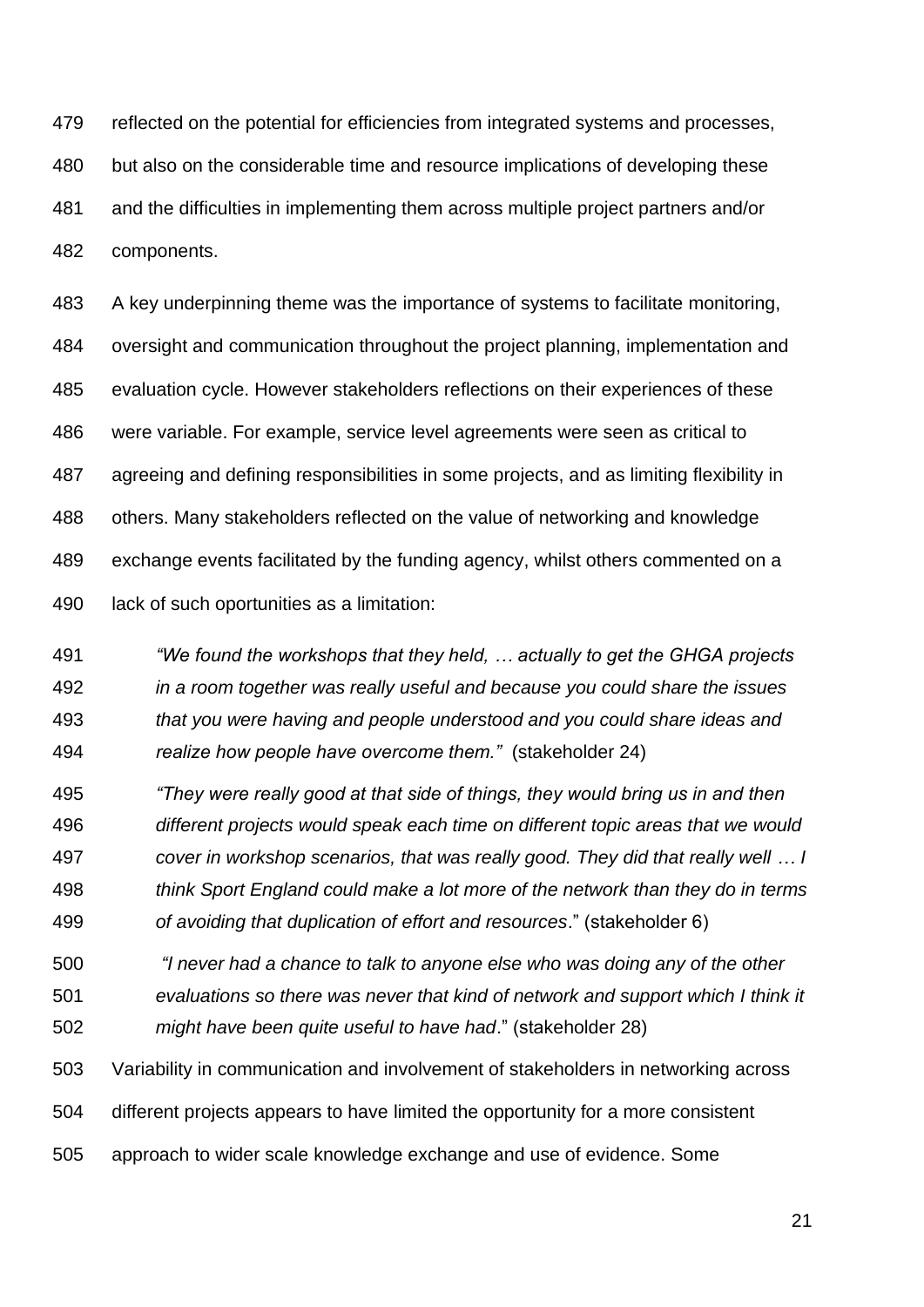stakeholders also identified a need for organisational structures that enabled forward planning and closer working with local services to ensure that evaluation and evidence generation met future commissioning requirements.

## **Objective 3: Appraisal of whether the programme was effective in generating high quality generalisable evidence that enabled it to meet its aims**

- Figure 3 provides a summary of project and programme outputs mapped against the
- intended outcomes included in the logic model (Figure 1). Two separate evaluation
- consultancies were commissioned to produce summary reports from Round One and
- Round Two respectively. At the time of writing, only the reports following Round One
- were available (34, 43); these reported numbers of participants engaged in the
- programme, changes in numbers of participants identified as active or inactive, and
- case studies of individual projects. Stakeholders at programme and project levels
- acknowledged the challenges of pooling large data sets from multi-component, multi-
- sectoral projects due to diverse project designs, settings and participant
- demographics, and variability in response rates, secondary outcomes, and in how
- outcome measures were analysed and reported:
- *"It was good to specify a measure to get the consistency across all the*
- *programmes, I guess the quality of that data collection probably varied quite a lot across different projects, depending on who did the data collection and how it*
- *was done."* (stakeholder 21)
- One programme level stakeholder commented on the need to accept flexibility in
- how projects applied the specified requirements but that this:
- "*created a number of challenges at programme level, when you try to pull it all together."* (stakeholder 1)
- Programme level stakeholders reported that findings had informed the development
- of resources to support project and service design and evaluation(44-46), and that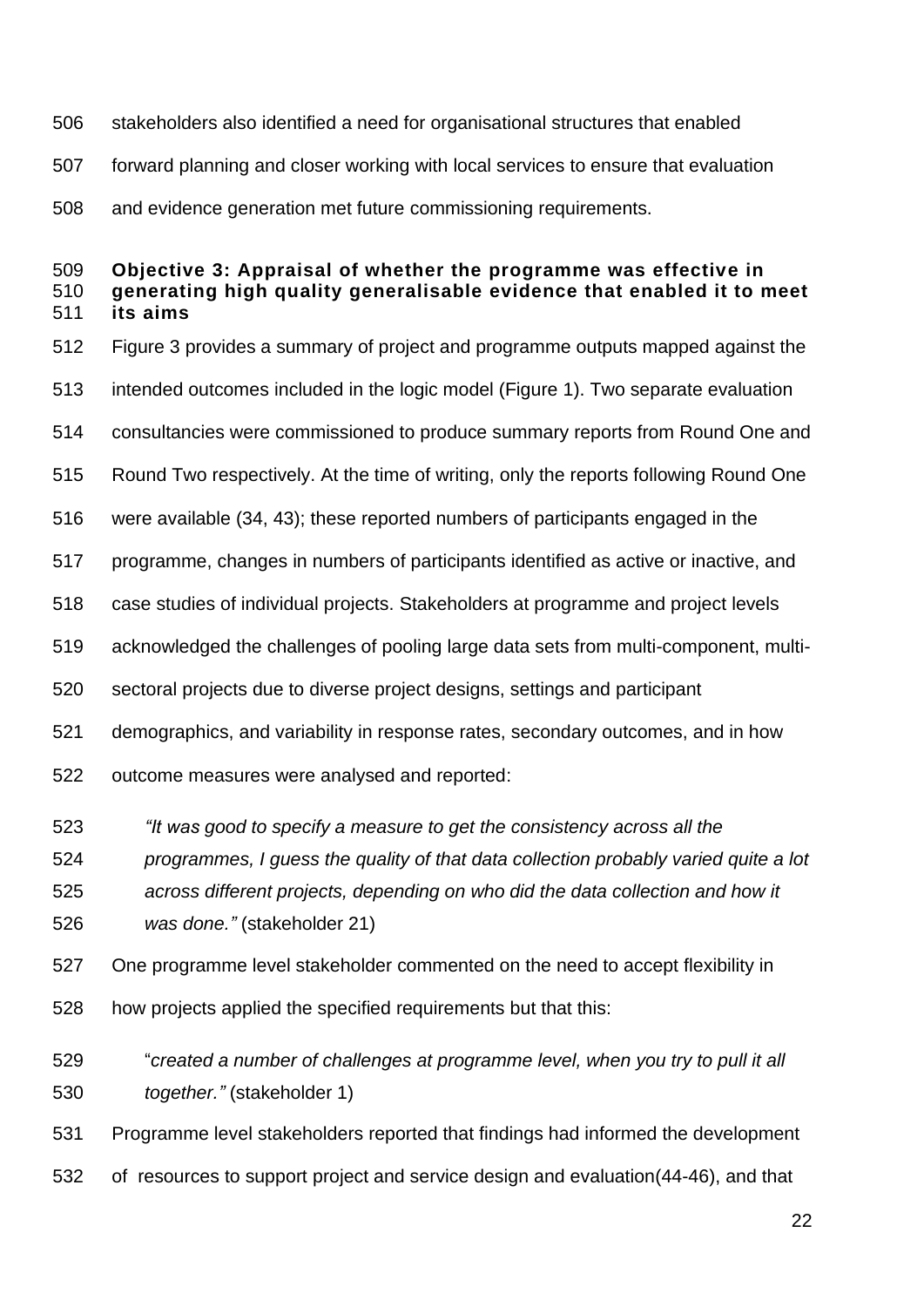several project reports had been included in subsequent reviews of practice (47, 48). In total nine projects disseminated findings through published articles in academic journals, eleven through publicly available reports, and nine through conference presentations. Five stakeholders mentioned plans for publishing articles, but identified a lack of time or time lag between end of project and publication as a challenge.

 Project level stakeholders felt the need for knowledge exchange activities and reporting methods that were more appropriate to a wider audience, including local stakeholders and commissioners. Stakeholders involved in projects that had been showcased through best practice projects and conferences saw it as an important way of valueing the project and disseminating findings. Other stakeholders, who had not been involved seemed less aware of dissemination activities beyond what they were doing locally, and were keen to know more about how findings from across the programme were being shared. For example, stakeholders commented:

 *"I think it is a constant frustration that I have, that there is a huge amount of knowledge that gets built up and then never gets shared." (*stakeholder 31)

 *"I don't think out of all those projects across the whole network, that was really shared with people. So I think we got to hear more about it because we were part of it. I think where they have done one or two things more recently where they do try and bring people back together where they are all working on similar types of project and I think that's really valuable but I still think they can do a lot more to then share that with the wider network." (*stakeholder 30)

 Whilst there was limited understanding amongst some project level stakeholders of how the reports were received, used or shared at the programme level, many described project evaluation as influencing practices, project sustainability or partnerships locally. One programme-level stakeholder commented on learning and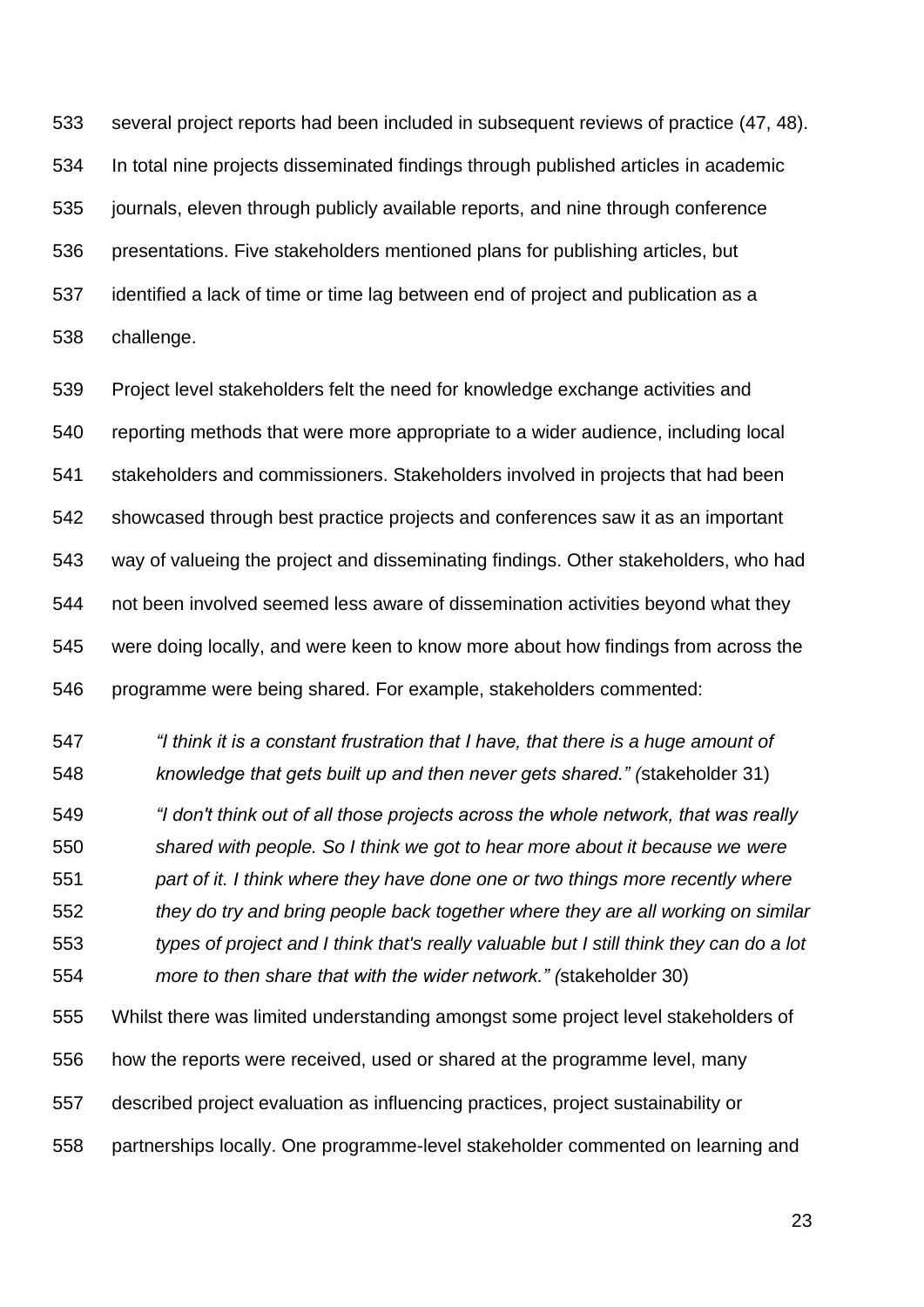capacity building remaining at a project or person level, and fragmentation of projects across multiple organisations, limiting the ability to influence at scale.

#### **Discussion**

 The GHGA programme included physical activity projects with a wide range of secondary aims, partnerships, participant groups, settings, and project and evaluation designs. Despite the variability in projects, we identified common influences on evaluation practices that act as facilitators or barriers depending on the context and how they interact within a project. Multiple factors influence programme implementation and evaluation in real-world interventions (16, 19). This is especially true in multi-sectoral and multi-component programmes such as GHGA. This makes gauging the role of any one factor difficult. Accordingly, our findings highlight the importance of understanding the interactions between influences on evaluation practices and, in particular, the implications for commissioning and evaluation of interventions. Whilst our focus is on physical activity interventions, the findings are applicable to other interventions, particularly those operating in multi-agency public health contexts.

 A frequent criticism of real world evaluation has been that evaluation is approached as an "add on" to intervention design and implementation, and that insufficient attention is given to evaluation during intervention planning (7, 16). Previous studies of health promotion programmes have also identified barriers such as limited investment for evaluation, and differing value placed on evaluation by stakeholders (7, 8, 49, 50). Within the GHGA programme these barriers were largely overcome by the specification of evaluation as a funding requirement at the outset of the programme. Our study showed the vital role that commissioners play in influencing evaluation practice through resourcing and demands for evaluation, and more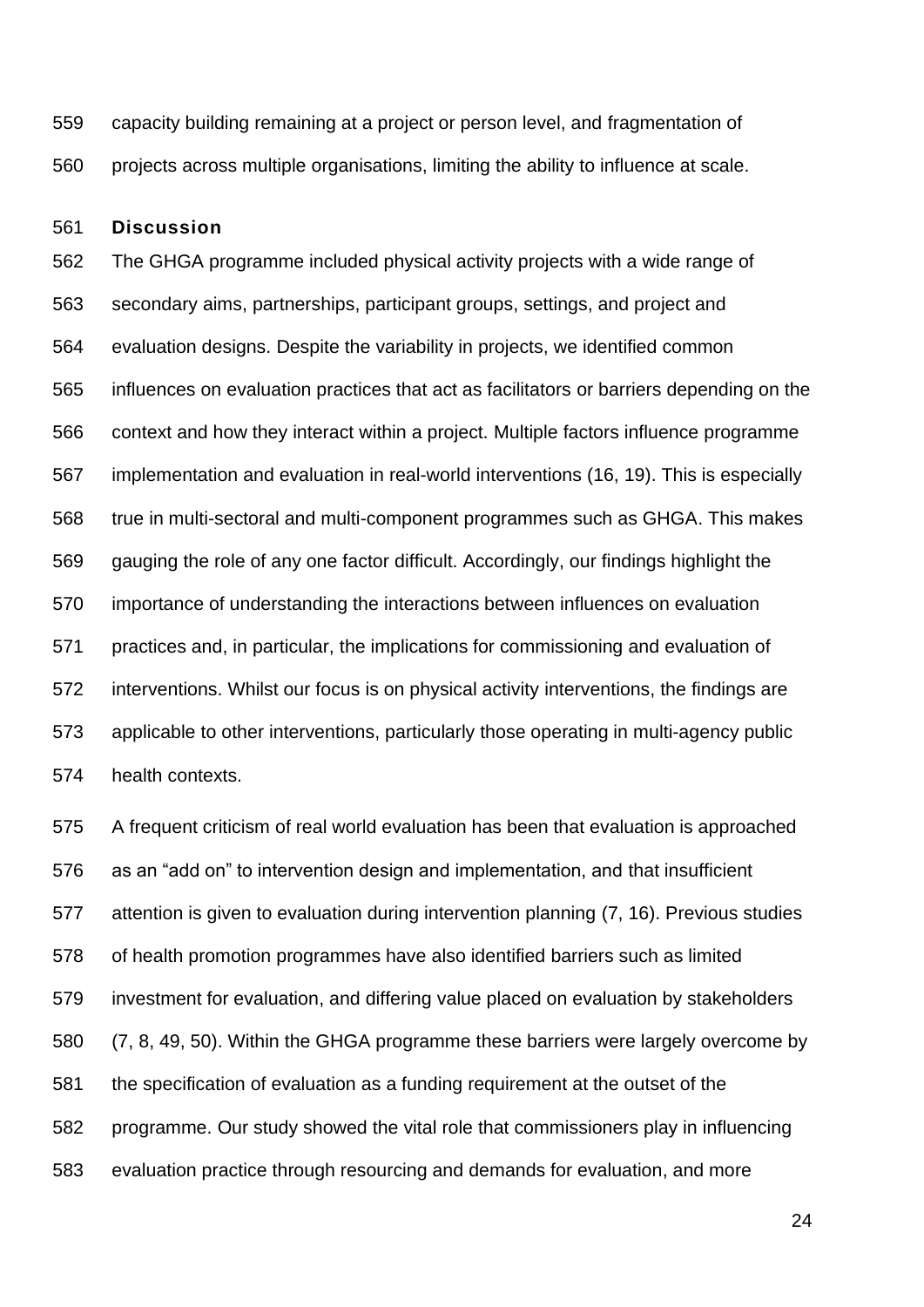critically, in providing appropriate guidance and support, and how they value different forms of evidence.

 Stakeholders' understanding of what counts as evidence, and their use of appropriate evaluation methods, are recognised challenges of conducting real-world evaluation (8, 51-54). Evaluation in an applied context often requires a balance to be found between scientific rigour and pragmatism, internal and external validity, and standardisation and adaptability (8, 22). It can be a challenge to balance differing stakeholder priorities for evidence. The value of combining systematic and flexible approaches (55-57), and applying theory based approaches (20, 21, 58) to evaluate the variability within complex interventions is well recognised. Standardised requirements for evaluation of funded projects can facilitate a systematic approach to evaluation and improve the consistency of reporting. This may be particularly important within multi-project programmes like GHGA, which are designed and funded nationally but delivered and evaluated through local projects. We have previously argued that appropriate use of an evaluation framework to guide evaluation and reporting can improve the quality of an evaluation study (28). Use of a framework can also facilitate identification and agreement of evaluation objectives and methods between stakeholders (59). Logic models are commonly recommended to identify objectives, inputs, contextual factors and outcomes to help explain an intervention's theory or rationale (22, 24, 60, 61); their use is also recommended in the SEF (26). Qualitative or mixed methods are also advocated to help explain quantitative findings, and generate evidence about project implementation, programme theory or causal mechanisms (14, 24, 29, 57). Despite putting in place specific evaluation requirements, there was considerable variation in how important evaluation components were applied and reported. Components that were reported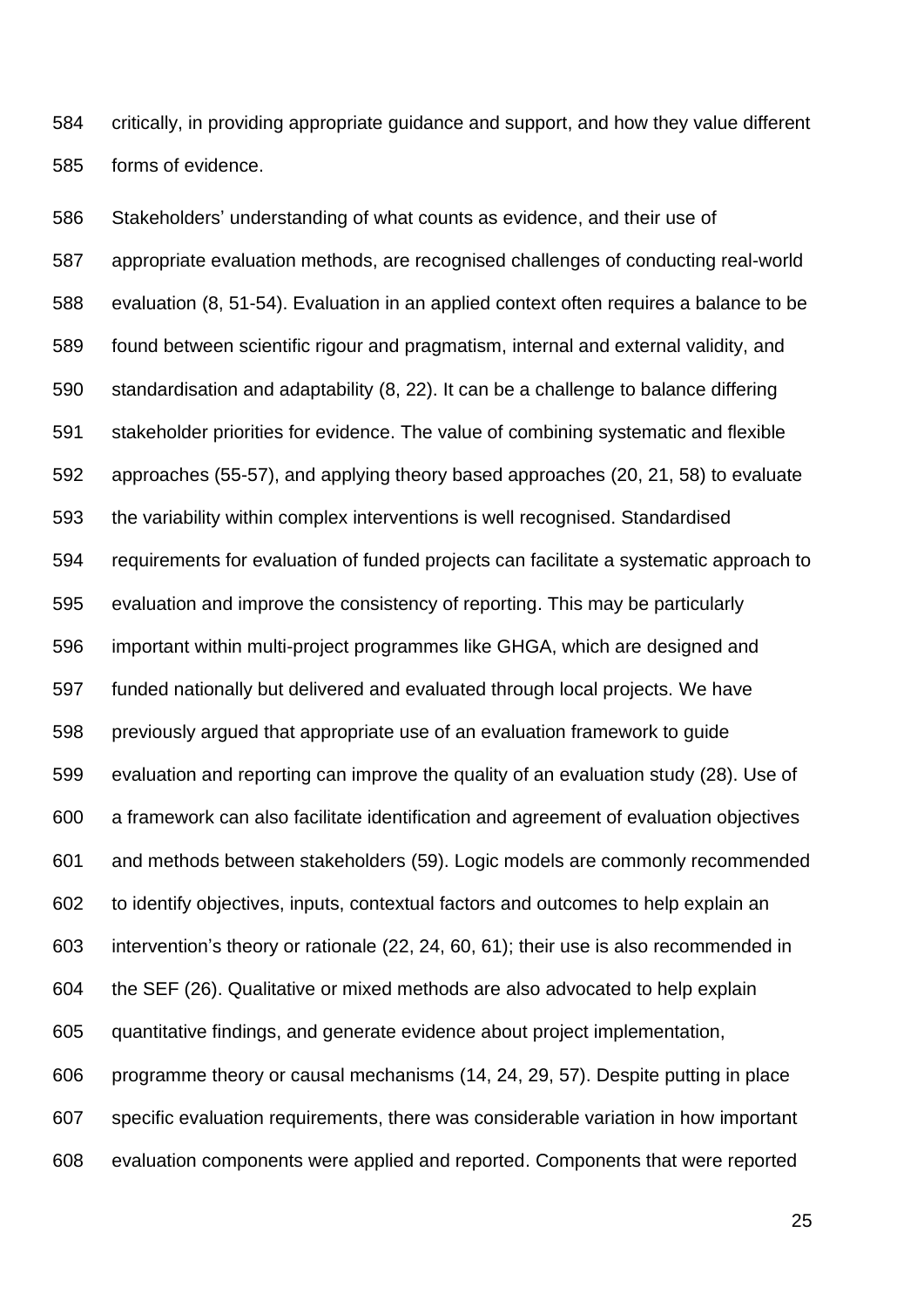in detail, such as project descriptions and participant demographics, reflected the more detailed guidance of these components in the evaluation framework applied. Gaps in the evaluation reports highlighted limitations in the guidance provided in the SEF and the field generally on important evaluation components, and limited the ability to compare or generalise findings across projects. Further guidance or training is needed to improve the evaluation and reporting of specific components, in particular qualitative methods, process evaluation, economic evaluation, logic models, and data analysis. We argue that specifying evaluation requirements alone is insufficient. The context-specific nature of influences within diverse projects makes it more critical to implement processes that facilitate collaborative decision making to select, agree and apply the most appropriate methods to generate the evidence required and valued, rather than specifying standardised data collection across heterogenous projects.

 Evaluation partnerships were a strong influence on evaluation. Many of the benefits of partnership working that we identified in this study, such as access to expertise, capacity building, and efficiencies from shared resources or integrated systems were also found in other studies (7, 12, 16, 19). We also suggest that partnerships can bring greater opportunities for evaluation to be tailored to the needs of individual projects and stakeholders, and to enable a more flexible and innovative evaluation approach. However, the effectiveness of partnerships were dependent on the nature of the relationships, the embeddedness and continuity of partnerships, and on organisational structures and systems. In line with other studies, we also found partnerships to be context specific, and changeable (62). For funders and partners to initiate and embed processes and systems that facilitate partnerships and that retain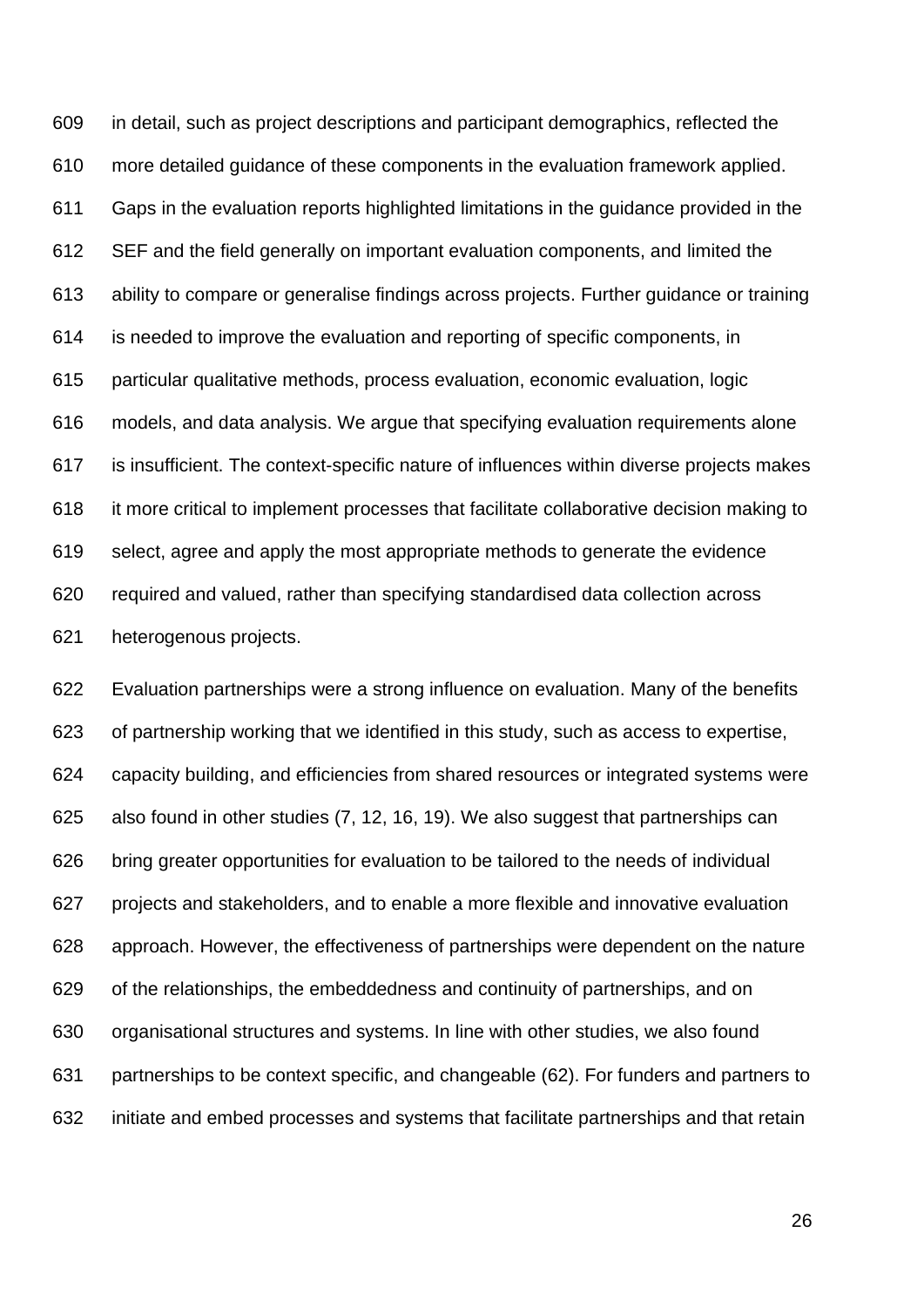benefits of partnership working beyond a projects lifetime, it is essential that we develop a better understanding of the influences of, and on, partnership working. Our appraisal of the extent to which the programme had generated evidence to achieve its aims (Figure 3) identified several resources and publications resulting from the programme, but showed that dissemination and use of evidence remains a challenge. At this stage, questions remain as to how useful local project evaluation has been in addressing the programme aim to build an evidence-base that would inform scale up of effective interventions or translation to other settings. The programme sits within a system of evolving national and local policies, strategies and priorities, and knowledge base (Figure 2). Our findings highlight the importance of rapid feedback to ensure that evidence and insights are disseminated and used to inform policy and practice. Further, we show the importance of thinking forward to the next cycle of project planning and funding to ensure that relevant evidence is generated and used beyond the project. Systems that enable collaboration in the early stages of evaluation planning to identify and agree types of evidence needed and stakeholder engagement throughout the project lifespan are essential. In additition, systems are needed that minimise time lags between project end and dissemination and facilitate knowledge transfer between and beyond projects and partners. The role of research partners is critical in bringing practice-relevant studies to publication (12), and reviewers and editors also have a role in this. Our study showed that funders and practitioners have a vital role in facilitating and contributing to knowledge-exchange activities. Multi-sectoral and multi-component projects, particularly where projects and evaluation are locally designed and implemented, need appropriate processes and systems to facilitate flows of information between all stakeholders. Without this, fragmentation of projects can lead to fragmentation of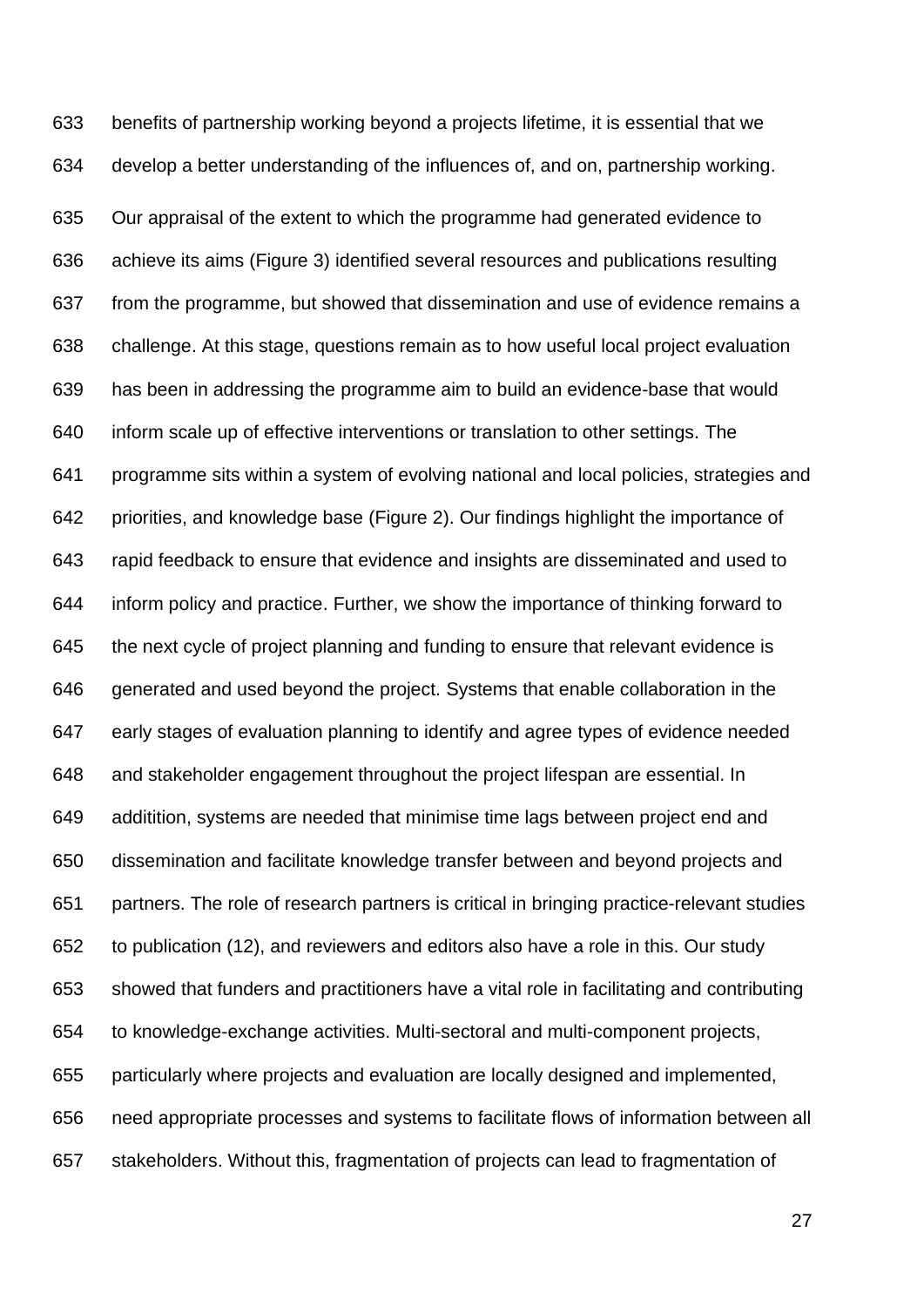learning across organisations and individual stakeholders. In line with other studies (16, 18, 19), we show that cross-sector partnerships and networks appear to offer opportunites to improve knowledge-management and dissemination. Further research is needed to understand their value and how these can be implemented and embeded to help close current gaps in the evidence-based practice cycle. Our findings have highlighted the important influences of differing stakeholder demands for evaluation, and resources for evaluation, in shaping the design and implementation of intervention evaluation. More critically, it showed the important influence of the underpinning organisational structures and systems, and the complex interactions between influences that act as facilitators or barriers to good practice, even when measures to address known challenges are put in place. Previous studies have identified a need for multi-level strategies to improve evaluation and for more research to understand these (16, 19); this study supports this view. We argue that stakeholders need to work together to understand, develop and implement systems to enable: (i) collaborative decision making; (ii) synergies between data needed for project delivery, participant engagement, accountability, research and evaluation; and (iii) timely knowledge transfer and dissemination. It is vital to improve our understanding of how influences interact to facilitate or limit good practice within evaluation. This will enable structures and systems to be developed and implemented that capitalise on factors acting as facilitators and that address barriers, and help to ensure that effective interventions are adopted, and that ineffective interventions or unnecessary research are avoided.

## **Strengths and Limitations**

A key strength of this study is that we combined data from multiple sources,

including evaluation reports and documents from 23 physical activity projects and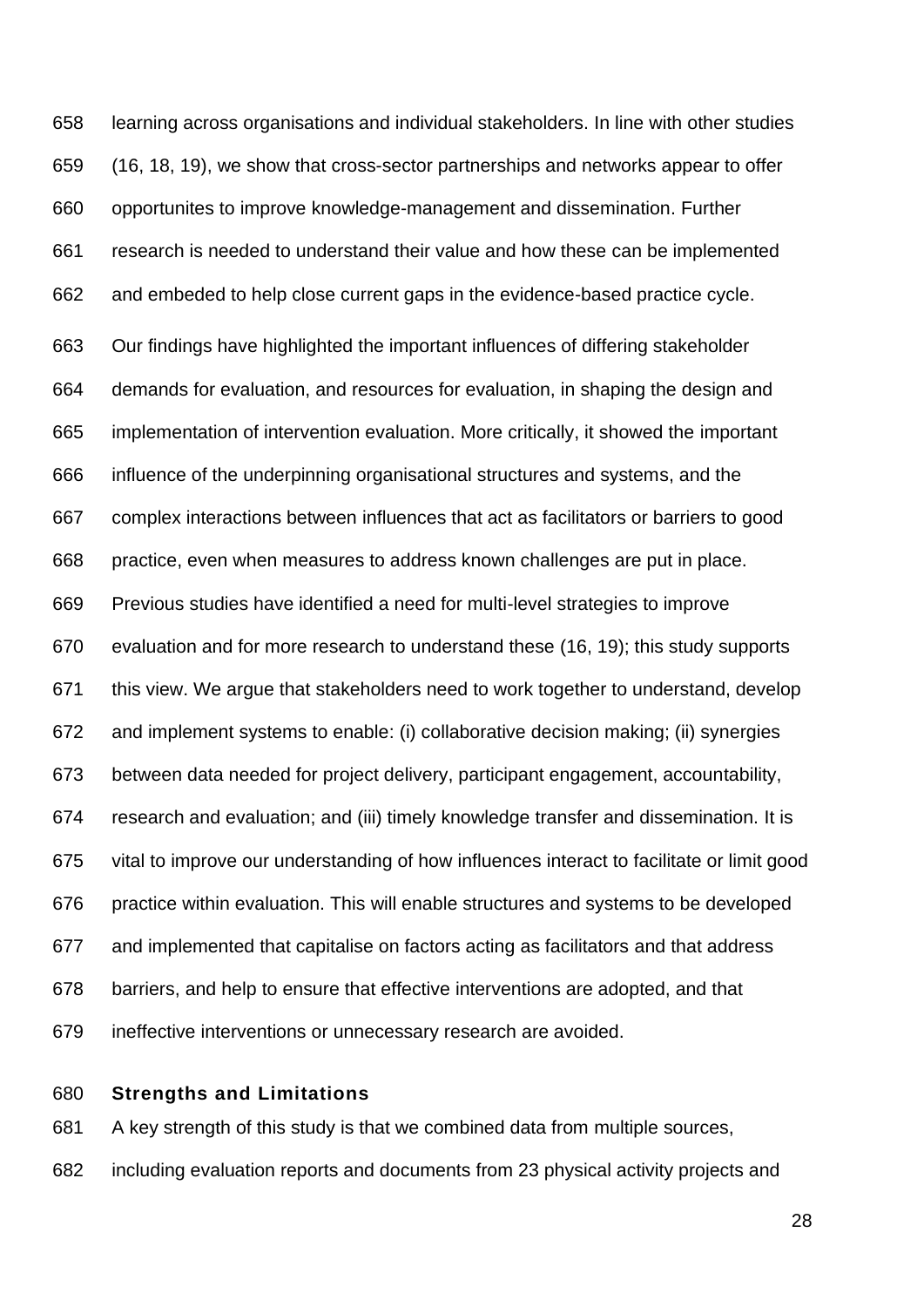from the programme as a whole, and data from 35 stakeholder interviews. A further strength is our use of a rigorous and transparent methodology to extract and analyse the data. The logic model that we imputed from the documents was based on the programme aims, objectives and intended outputs reported, and implied outcomes, and was further refined through consultation and interviews with key stakeholders. There are several limitations of the study. Time lags between end of project delivery and publication mean that our appraisal of the evidence generated could not include the final programme summary evaluation that has been commissioned, and we may have missed additional publications from individual projects. The retrospective nature of the study limited the use of a more ethnographic approach. This may also have contributed to a lower response rate from project organisations and our ability to obtain documents related to project planning and the funding application. This time line also limited our ability to adopt a more collaborative approach to agree the theory of the programme as represented on the logic model.

#### **Conclusion**

 We identified multiple influences on evaluation practice that can act as barriers and facilitators to good practice. These influences are context-specific and operate through a complex set of interactions. It is vital that commissioners, researchers and practitioners engaged in intervention evaluation or with an interest in improving evaluation and the generation of high-quality evidence, develop a better understanding of these influences and implement appropriate systems and processes to support good practice. Critically, organisational structures, systems and processes are needed to: (i) build and retain individual and organisational capacity for evaluation; (ii) enable collaborative and flexible decision making to identify and agree the most appropriate evaluation objectives, methods and types of evidence;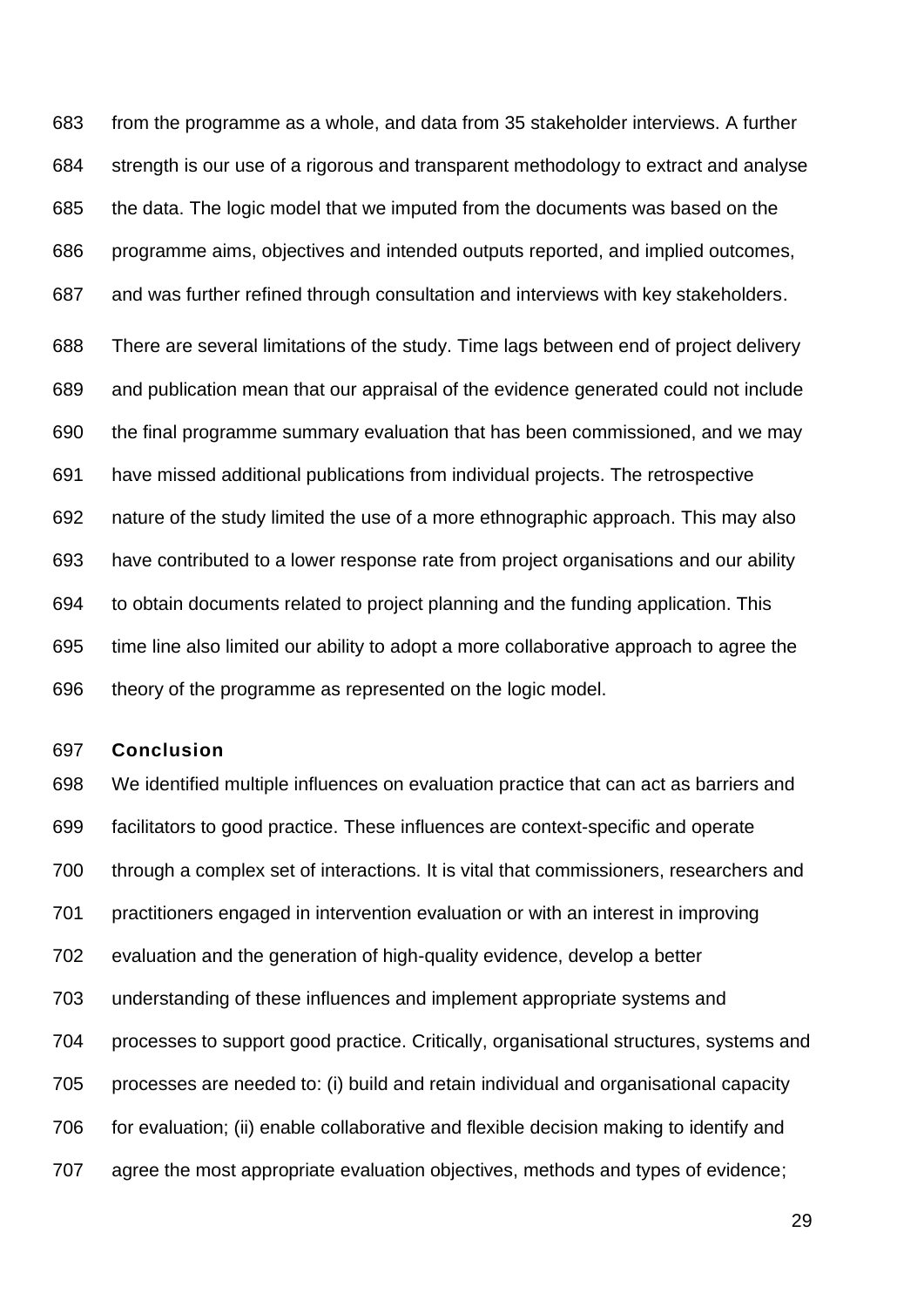- and (iii) improve the transfer of knowledge and insights between stakeholders. This
- is critical to close current gaps in the evidence-based practice cycle, and ensure that
- relevant evidence is generated and used in a timely manner.

| 711 | <b>List of abbreviations</b>               |                                                                       |  |  |  |  |  |  |  |
|-----|--------------------------------------------|-----------------------------------------------------------------------|--|--|--|--|--|--|--|
| 712 | <b>BMI</b>                                 | Body Mass Index                                                       |  |  |  |  |  |  |  |
| 713 | <b>CCG</b>                                 | <b>Clinical Commissioning Group</b>                                   |  |  |  |  |  |  |  |
| 714 | <b>GP</b>                                  | <b>General Practitioner</b>                                           |  |  |  |  |  |  |  |
| 715 | <b>GHGA</b>                                | <b>Get Healthy Get Active</b>                                         |  |  |  |  |  |  |  |
| 716 | <b>IPAQ</b>                                | <b>International Physical Activity Questionnaire</b>                  |  |  |  |  |  |  |  |
| 717 | <b>PA</b>                                  | <b>Physical Activity</b>                                              |  |  |  |  |  |  |  |
| 718 | <b>RCT</b>                                 | <b>Randomised Controlled Trial</b>                                    |  |  |  |  |  |  |  |
| 719 | <b>RE-AIM</b>                              | Reach, Effectiveness, Adoption, Implementation, Maintenance framework |  |  |  |  |  |  |  |
| 720 | <b>SEF</b>                                 | Standard Evaluation Framework for physical activity interventions     |  |  |  |  |  |  |  |
| 721 | <b>SPAQ</b>                                | <b>Scottish Physical Activity Questionnaire</b>                       |  |  |  |  |  |  |  |
| 722 | <b>WHO</b>                                 | World Health Organization                                             |  |  |  |  |  |  |  |
| 723 |                                            |                                                                       |  |  |  |  |  |  |  |
| 724 | <b>Declarations</b>                        |                                                                       |  |  |  |  |  |  |  |
| 725 | Ethics approval and consent to participate |                                                                       |  |  |  |  |  |  |  |

- Ethical approval was received from the University of East Anglia Faculty of Medicine
- and Health Sciences Reseach Ethics Committee (REF: 201718 133). Consent to
- particpate was received from Sport England and the lead organisations of all projects
- included in the case study.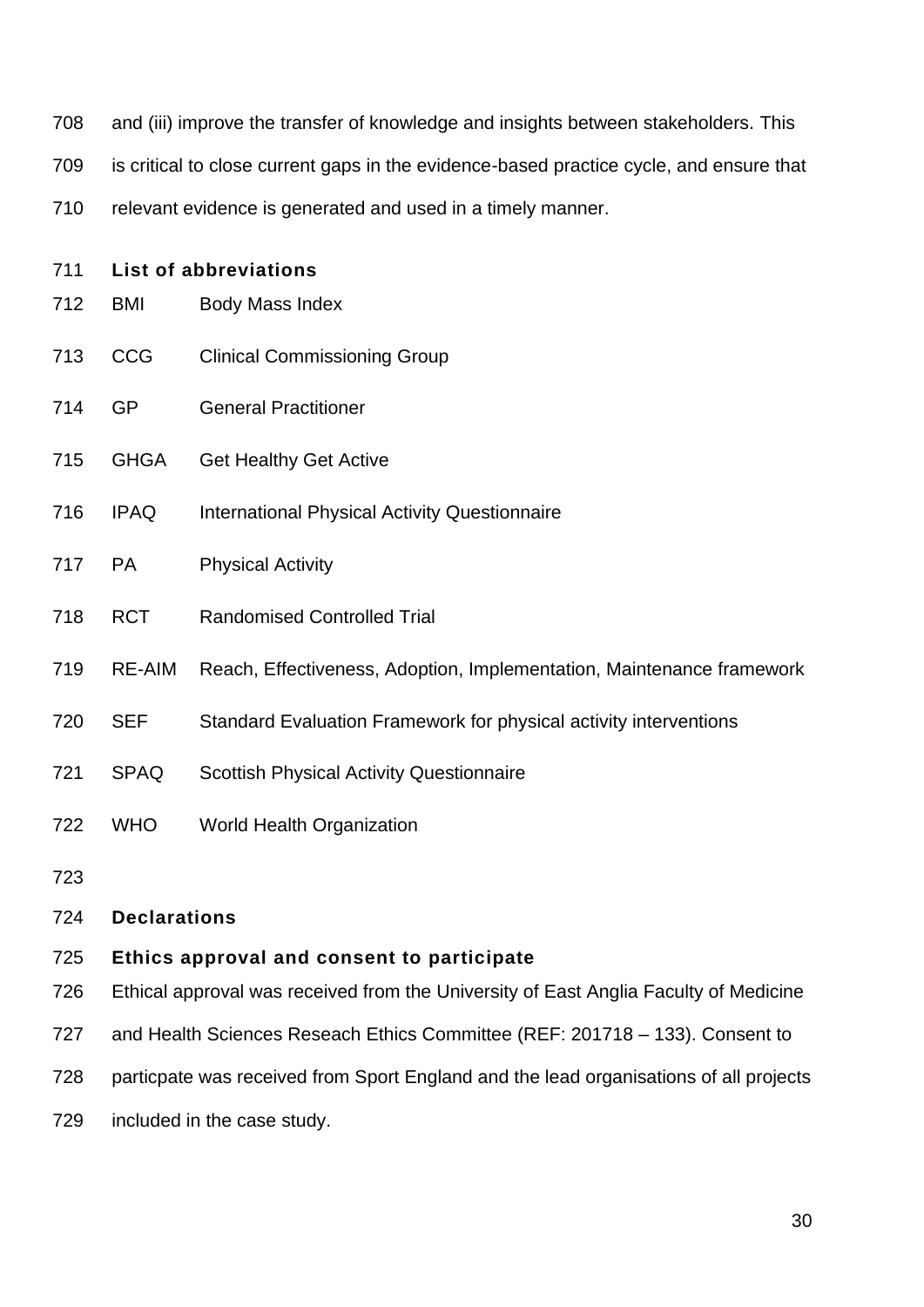## **Consent for publication**

Not applicable

#### **Availability of data & materials**

- Documents used to support the findings of this study are publicly available. Other
- dataset(s) used and analysed during the current study are not publicly available due
- to them containing information that could compromise research participant consent
- and anonymity. Data sets are available from the corresponding author on reasonable
- request, and subject to permission from Sport England.

## **Competing interests**

The authors declare that they have no competing interests.

## **Funding**

- The work was undertaken by the Centre for Diet and Activity Research (CEDAR), a
- UKCRC Public Health Research Centre of Excellence. Funding from the British
- Heart Foundation, Cancer Research UK, Economic and Social Research Council,
- Medical Research Council, the National Institute for Health Research, and the
- Wellcome Trust, under the auspices of the UK Clinical Research Collaboration, is
- 746 gratefully acknowledged. The funders had no role in any element of this research.

## **Author contributions**

- JF, AJ, WH and KM conceptualised the research questions and designed the study.
- JF conducted the interviews, transcription and data analysis. All authors contributed
- to the manuscript, critically reviewed and approved the final manuscript.

## **Acknowledgements**

 This work was undertaken with the permission and support of Sport England. In particular we would like to thank Darcy Hare (Strategic Lead for Evaluation at Sport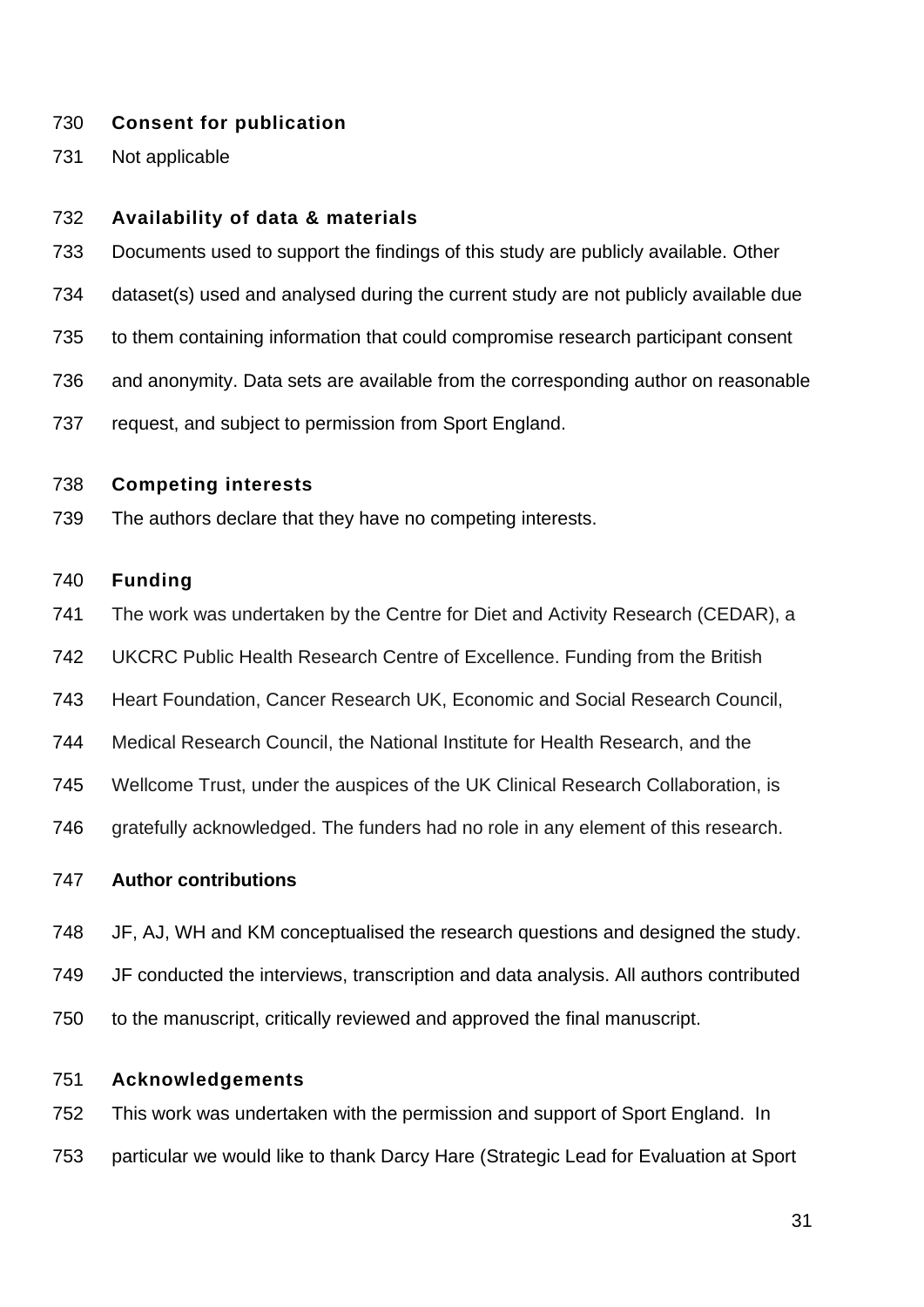- England) and Suzanne Gardener (National Partnerships Lead Health and Inactivity
- at Sport England) and all the participants who shared documents with us and
- participated in this study. We would also like to thank Charlotte Salter for her advice
- on qualitative research and framework analysis.

#### **Additional Files**

Additional File 1. Interview Guide

#### **List of Figures**

- Figure 1. [Logic Model for the Get Healthy Get Active \(GHGA\) programme](#page-32-0)
- Figure 2. [Pathway diagram of the Get Healthy](#page-33-0) Get Active (GHGA) programme
- Figure 3. [Evidence generated from the Get Healthy Get Active programme mapped](file:///C:/Users/judith/Documents/Draft%20chapter%204%20Final%20Draft.docx%23_Toc50991725)
- [against the intended outcomes](file:///C:/Users/judith/Documents/Draft%20chapter%204%20Final%20Draft.docx%23_Toc50991725)

## **List of Tables**

- 
- Table 1. Summary of criteria included in the Standard Evaluation Framework for
- Physical Activity Interventions (SEF)
- Table 2. Summary of the reported programme and project characteristics, aims and
- objectives
- Table 3. Summary of influences on evaluation practice
- Table 4. Study design and data collection methods included in project evaluation
- Table 5. Summary of project reporting on SEF criteria related to programme details
- Table 6. Summary of project reporting on SEF criteria related to participant
- demographics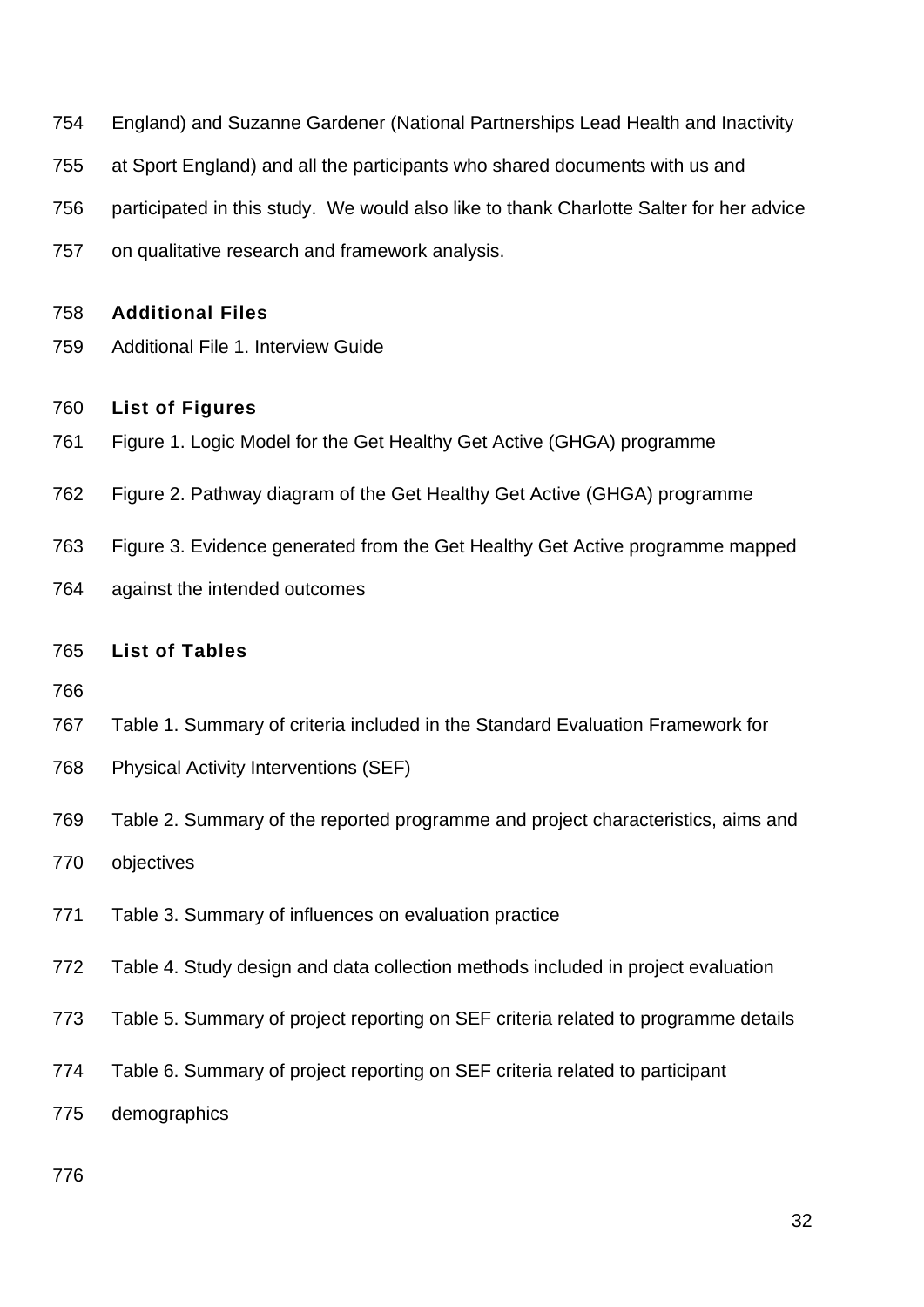

<span id="page-32-0"></span>*Figure 1. Logic Model for the Get Healthy Get Active (GHGA) programme*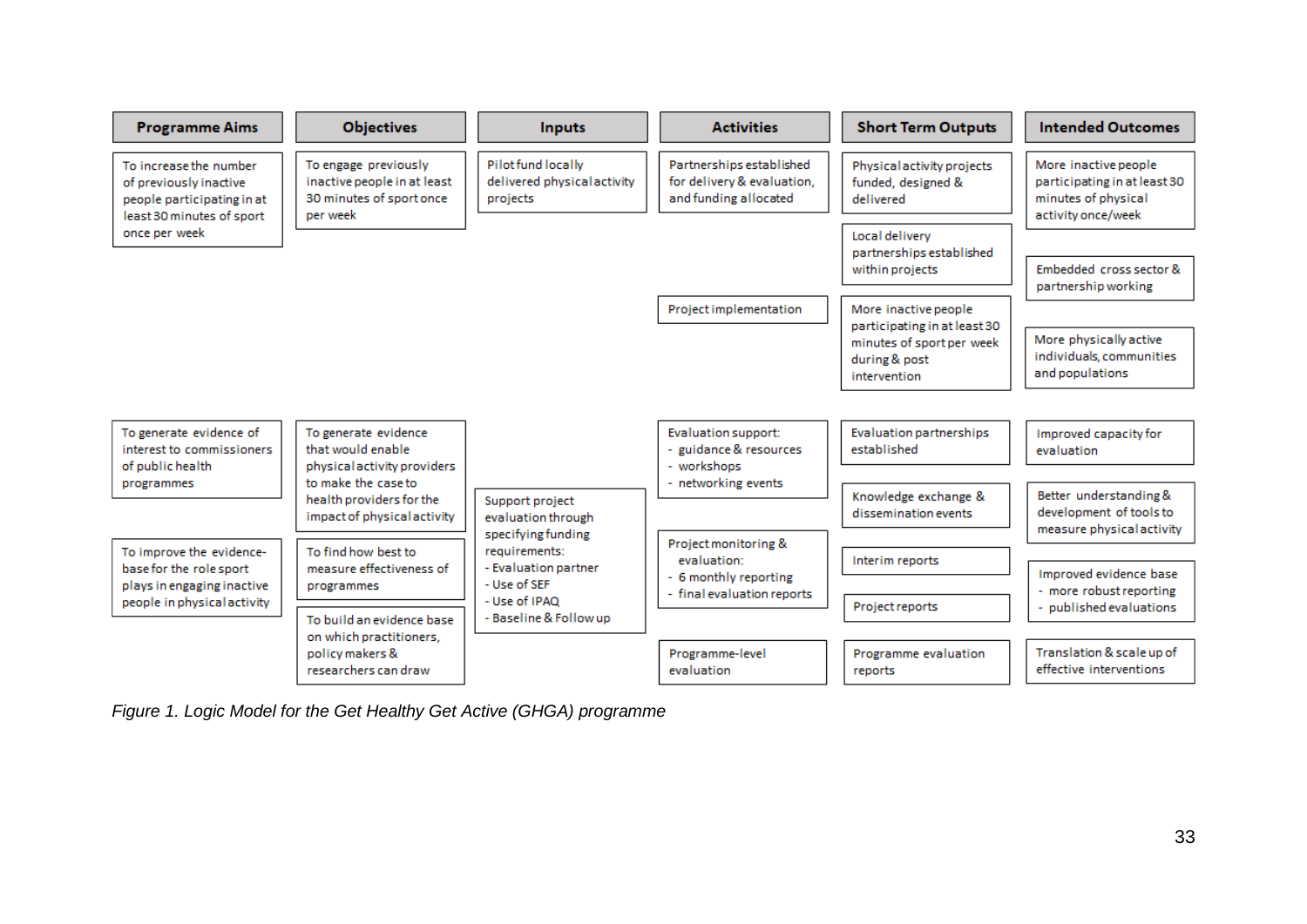

*Figure 2. Pathway diagram of the Get Healthy Get Active (GHGA) programme*

*Notes: Round One was originally referred to as Get Healthy Get into Sport*

*Normal text shows external documents and influences on the programme e.g. Start Active Stay Active (41), Everybody Active Every Day (2),*

<span id="page-33-0"></span>*Bold text shows documents published or commissioned by Sport England and steps in the GHGA programme e.g. Sport England Strategy 2012-17 (42), Improving health through participation in sport (40), Get Healthy Get Active What we have learnt (34), Tackling Inactivity (43, 44)*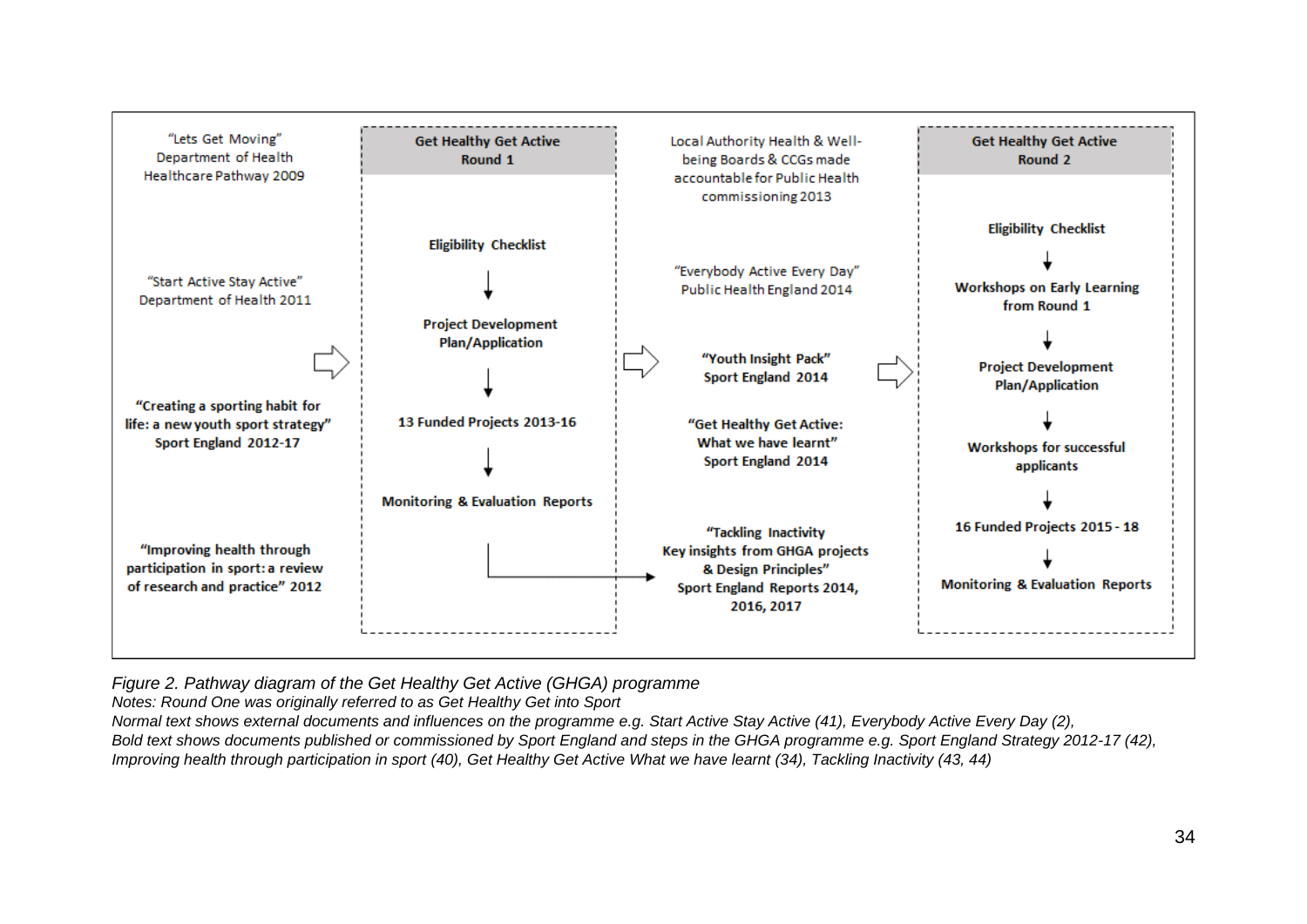| Project     | Lead<br>Organisation                       | <b>Evaluation</b><br><b>Partner</b>        | <b>Location and</b><br><b>Setting</b>                  | <b>Target Population</b>                                                                                 | <b>Aims and Objectives</b>                                                                                                                                                                                                                                                                                                                                 |
|-------------|--------------------------------------------|--------------------------------------------|--------------------------------------------------------|----------------------------------------------------------------------------------------------------------|------------------------------------------------------------------------------------------------------------------------------------------------------------------------------------------------------------------------------------------------------------------------------------------------------------------------------------------------------------|
| <b>GHGA</b> | Sport<br>England                           | In-house and<br>independent<br>consultants | <b>NA</b>                                              | Inactive people aged 14<br>years and over                                                                | To encourage inactive adults to increase their physical activity<br>by participating in sport, and build the evidence base                                                                                                                                                                                                                                 |
| $1 - 01$    | County<br>Sports<br>Partnership            | University<br>Partner                      | County-wide<br>community<br>settings                   | Inactive adults aged 16<br>years and over                                                                | How inactive adults can be recruited into sport and PA;<br>How sport can be used to engage inactive adults in PA;<br>Assess the impact and cost-effectiveness                                                                                                                                                                                              |
| $1 - 02$    | University                                 | <b>University</b><br>Led                   | CCG area, sport<br>and leisure<br>settings             | Inactive people with<br>hypertension, suspected or<br>pre-hypertension or high-<br>normal blood pressure | Whether sports-based referral for exercise would be effective<br>compared to traditional gym-based projects;<br>Whether a self-help web-based tool would add any additional<br>benefit                                                                                                                                                                     |
| $1 - 03$    | <b>University</b>                          | University<br>Led                          | Metropolitan<br>borough,<br>community<br>settings      | Inactive people                                                                                          | To design and deliver innovative community sports for health<br>projects in different local contexts;<br>Evaluate the design, outcomes, processes and costs of the<br>project.                                                                                                                                                                             |
| $1 - 04$    | County<br><b>Sports</b><br>Partnership     | <b>University</b><br>Partner               | County-wide                                            | Sedentary people at excess<br>risk of cardiovascular<br>disease and Type 2<br>diabetes                   | To describe the demographic details and impact of the project<br>on self-reported and objectively measured physical activity;<br>To gain insights into the experiences of participants and<br>deliverers                                                                                                                                                   |
| $1 - 05$    | County<br>Sports<br>Partnership<br>Network | University<br>Partner                      | National<br>workplaces                                 | Inactive employees                                                                                       | To develop a package of interventions to engage people in PA<br>in workplaces;<br>Assess the effectiveness of the project on increasing sport &<br>PA and on business outcomes;<br>Understand factors associated with using the workplace to<br>engage the inactive in sport and PA                                                                        |
| $1 - 06$    | County<br>Sports<br>Partnership            | University<br>Partner                      | City and County<br>districts,<br>community<br>settings | Inactive people living in<br>target areas                                                                | To develop and test a community model for engaging inactive<br>individuals in sport and PA;<br>Assess whether one-to-one mentoring influences experiences<br>and adherence to participation in sport and physical activity;<br>Explore influences of engagement of family and friends;<br>Explore wider benefits;<br>Explore impact of engaging volunteers |

*Table 2 Summary of the reported programme and project characteristics, aims and objectives*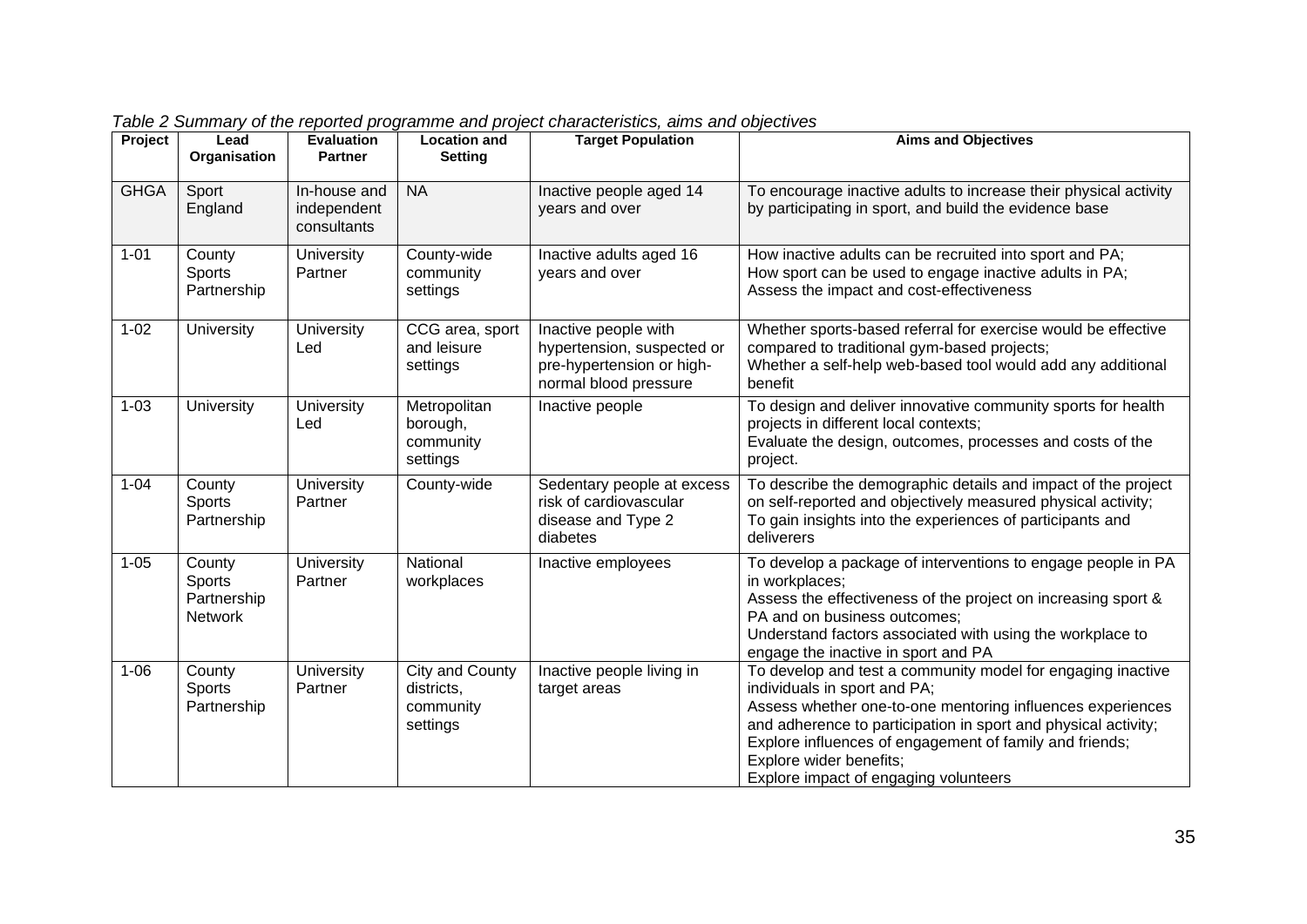| $1 - 07$ | Charity                                | Evaluation<br>Consultant     | Geographical<br>Health regions<br>across UK            | People Living with Cancer                                                                                                                                              | Understand how the pathway has been implemented;<br>Assess the extent to which delivery is in line with the ideal<br>model;<br>Explore efficacy of the interventions, scalability of the pathway,<br>processes for best practice delivery, and impact of the pathway<br>on service users and their families      |
|----------|----------------------------------------|------------------------------|--------------------------------------------------------|------------------------------------------------------------------------------------------------------------------------------------------------------------------------|------------------------------------------------------------------------------------------------------------------------------------------------------------------------------------------------------------------------------------------------------------------------------------------------------------------|
| $1 - 08$ | County<br><b>Sports</b><br>Partnership | University<br>Partner        | County-wide,<br>leisure settings                       | Referrers of inactive people<br>(various health services)                                                                                                              | To help individuals meet recommended levels of physical<br>activity, based on the Lets Get Moving pathway                                                                                                                                                                                                        |
| $1 - 09$ | County<br>Council                      | University<br>Partner        | County-wide,<br>community<br>settings                  | Inactive adults with long-<br>term health conditions:<br>cancer, cardiovascular<br>disease, type II diabetes,<br>mental health and from<br>deprived communities        | To establish the effectiveness of the project at increasing and<br>sustaining PA of inactive individuals;<br>Establish the effectiveness of tailoring interventions to specific<br>population groups;<br>Understand the mechanisms by which outcomes were reached<br>and identify good practice and difficulties |
| $1 - 10$ | Not-for-profit<br>association          | Not Stated                   | City and<br>County-wide,<br><b>GP</b> surgeries        | Individuals 18-75 years with<br>a BMI between 28-35<br>resident in the catchment of<br>participating surgeries                                                         | To provide an overarching assessment of the project and its<br>impact upon participation in sporting sessions and physical<br>activity levels                                                                                                                                                                    |
| $1 - 11$ | Borough<br>Council<br>group            | University<br>Partner        | Metropolitan<br>borough                                | Inactive people aged 14<br>and over, with a BMI of 28<br>or more                                                                                                       | To help people get fit and lose weight by taking up sport;<br>Evaluate effects of a community sports referral project<br>compared with standard community exercise referral                                                                                                                                      |
| $2 - 01$ | County<br>Sports<br>Partnership        | <b>University</b><br>Partner | County-wide,<br>sheltered<br>housing and<br>care homes | Residents aged 65 years<br>and over in sheltered<br>housing and care home<br>sites                                                                                     | To promote physical activity among residents in group homes<br>with the aim of normalising physical activity                                                                                                                                                                                                     |
| $2 - 02$ | Not-for-profit<br>association          | University<br>Partner        | County districts                                       | Inactive people over 16<br>years, living in target areas,<br>one or more risk factors for<br>cardiovascular disease &/or<br>mild to moderate mental<br>health problems | To support inactive adults to become more active and to work<br>with Primary Health Care as a primary route of referral;<br>Assess the measurable change on PA, general health and<br>wellbeing;<br>Understand how the project worked                                                                            |
| $2 - 03$ | <b>City Council</b>                    | Evaluation<br>Consultant     | City areas,<br>community<br>settings                   | Pregnant and post-<br>pregnant women                                                                                                                                   | To increase the activity levels of pregnant and post-pregnant<br>women                                                                                                                                                                                                                                           |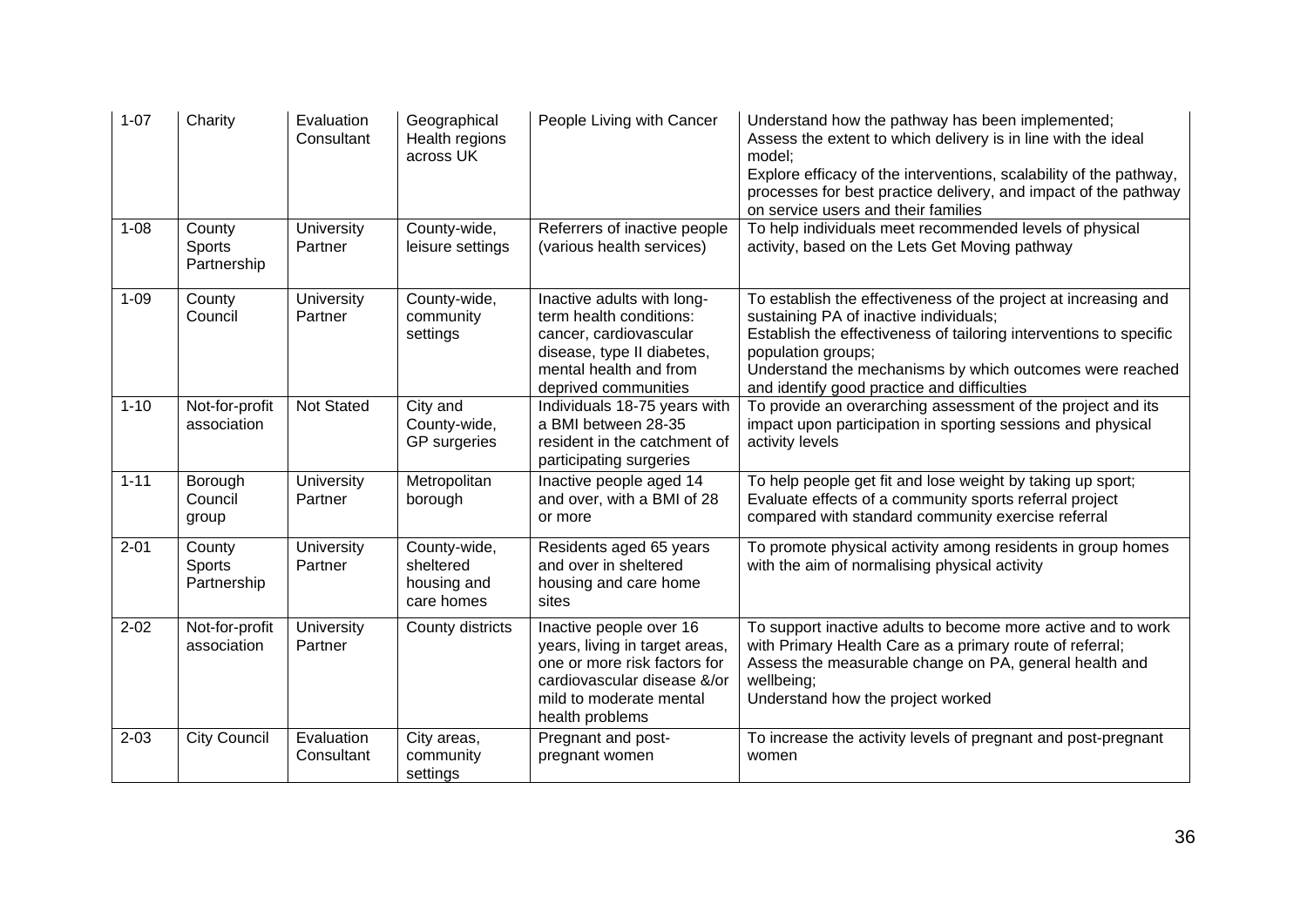| $2 - 04$ | County<br><b>Sports</b><br>Partnership | <b>University</b><br>Partner | County-wide,<br>leisure and<br>community<br>settings | People with drug and<br>alcohol related problems                                                                                                                                                         | To encourage active and healthier lifestyles for adults<br>recovering from drug and alcohol misuse                                                                                                                                                                                                                                                  |
|----------|----------------------------------------|------------------------------|------------------------------------------------------|----------------------------------------------------------------------------------------------------------------------------------------------------------------------------------------------------------|-----------------------------------------------------------------------------------------------------------------------------------------------------------------------------------------------------------------------------------------------------------------------------------------------------------------------------------------------------|
| $2 - 05$ | Borough<br>Council                     | <b>University</b><br>Partner | Metropolitan<br>borough,<br>community<br>settings    | Inactive people with a high<br>risk of developing type 2<br>diabetes, aged 47-74 years                                                                                                                   | To show the impact of a targeted sport & PA project on helping<br>prevent or reduce the onset of type 2 diabetes and risk factors,<br>for high risk adults;<br>Assess differences across demographic categories;<br>Assess if peer support can impact on someone increasing (and<br>maintaining) PA;<br>Assess differences in GP- and self-referred |
| $2 - 06$ | Borough<br>Council                     | <b>University</b><br>Partner | County-wide                                          | Inactive people with a long-<br>term condition: Cardiac<br>Phase IV, Chronic Heart<br>Failure, Stroke, Cancer,<br>Lower Back Pain, Chronic<br><b>Obstructive Pulmonary</b><br>Disease & Falls Prevention | To support individuals with long term conditions to become and<br>stay more physically active;<br>To understand how effective the project was in providing<br>condition specific support via PA pathways for seven long-term<br>conditions, cost effectiveness, and the process of delivering<br>the programme                                      |
| $2 - 07$ | Borough<br>Council                     | University<br>Partner        | Metropolitan<br>borough                              | Older adults                                                                                                                                                                                             | To engage inactive older adults in PA at least once a week for<br>30 minutes:<br>Evaluate project effectiveness on older adults' physical activity,<br>sedentary behaviour and self-reported health indicators                                                                                                                                      |
| $2 - 08$ | <b>District</b><br>Council             | <b>University</b><br>Partner | District, leisure<br>& community<br>settings         | Inactive, hypertensive, pre-<br>diabetic, diabetic or<br>overweight/obese people                                                                                                                         | To engage individuals in sport and PA through collaborative<br>working between general practice and community leisure<br>services;<br>Understand the population impact;<br>Understand Reach, Effectiveness, Adoption, Implementation<br>and Maintenance                                                                                             |
| $2 - 09$ | Not-for-profit<br>association          | University<br>Partner        | Metropolitan<br>borough,<br>community<br>settings    | Residents                                                                                                                                                                                                | To support and empower residents to lead healthier lives, to be<br>more active and lose/maintain a healthy weight                                                                                                                                                                                                                                   |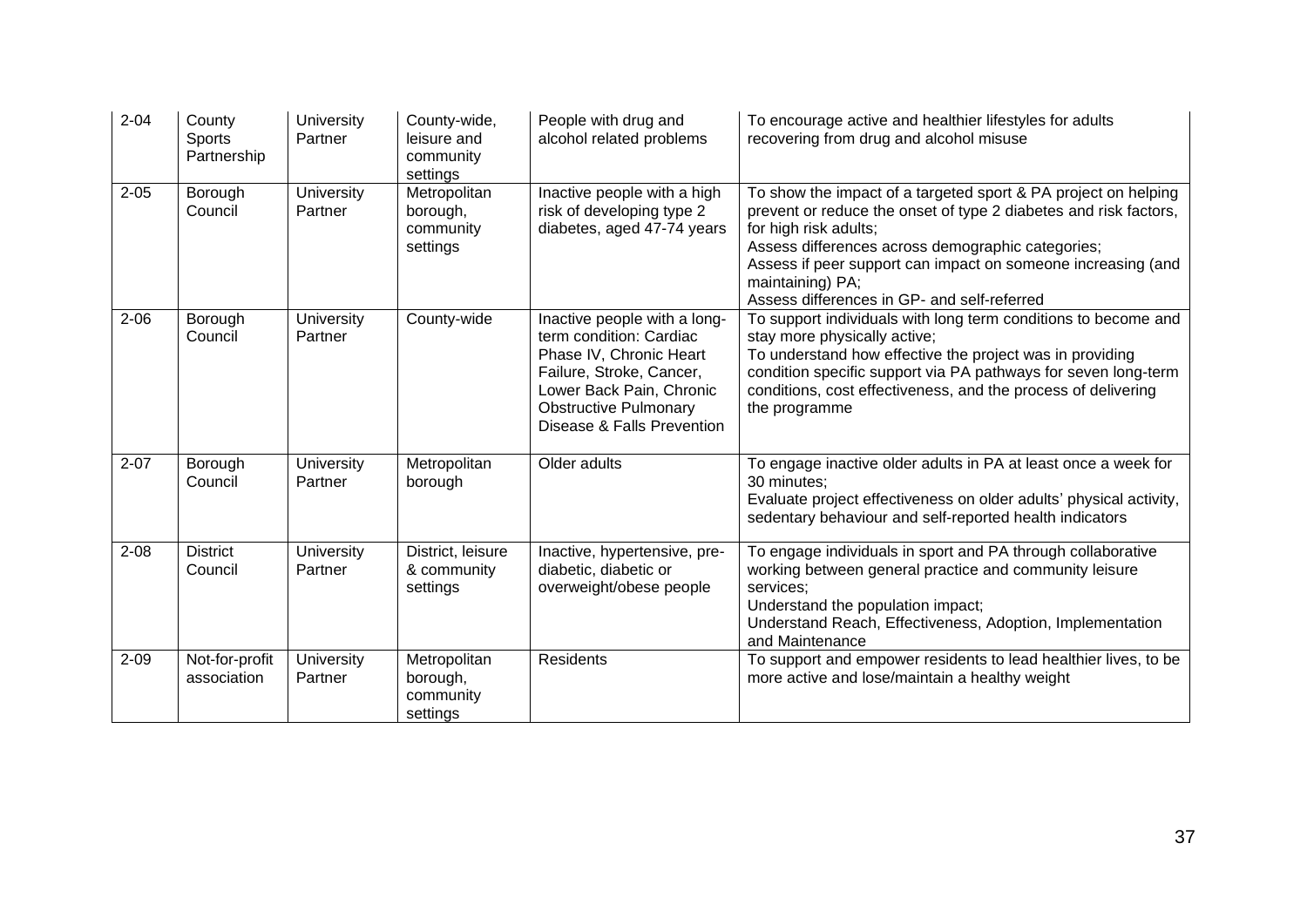| $2 - 10$ | <b>University</b>                         | <b>University</b><br>Led | City-wide                                            | Young people (14-25yrs),<br>working adults and older<br>adults (65+), and those with<br>an identified health risk<br>through smoking or obesity | To put in place a city-wide (whole systems) approach to<br>tackling physical inactivity;<br>Investigate changes in PA awareness and behaviour in<br>response to the implementation of a consortium-led, multi-<br>agency, person-centred behaviour change project                                                                                  |
|----------|-------------------------------------------|--------------------------|------------------------------------------------------|-------------------------------------------------------------------------------------------------------------------------------------------------|----------------------------------------------------------------------------------------------------------------------------------------------------------------------------------------------------------------------------------------------------------------------------------------------------------------------------------------------------|
| $2 - 11$ | County<br>Council<br><b>Public Health</b> | Evaluation<br>Consultant | County-wide,<br>leisure and<br>community<br>settings | Inactive people in the<br>County                                                                                                                | To enable inactive people to engage with sporting activities to<br>lower rates of physical and mental ill-health and to reduce<br>public expenditure related to preventable illness;<br>Evaluate how implementation has improved outcomes and<br>experiences for participants, including improvements in quality<br>of life, health and well-being |
| $2 - 12$ | Not-for-profit<br>association             | University<br>Partner    | City-wide                                            | Inactive men & women<br>(aged 26-75) who already<br>had type 2 diabetes or were<br>pre-diabetic or were at high<br>risk of type 2 diabetes      | To engage target population in a community-based sport and<br>PA intervention to increase PA, enhance health and wellbeing<br>and facilitate the management of disease symptoms                                                                                                                                                                    |

# *Table 3 Summary of influences on evaluation practice*

| <b>Influence</b>             | Examples of how these can act as barriers or facilitators                                                                                                                                                                                                                                    |  |  |  |  |  |  |  |  |  |
|------------------------------|----------------------------------------------------------------------------------------------------------------------------------------------------------------------------------------------------------------------------------------------------------------------------------------------|--|--|--|--|--|--|--|--|--|
| Programme and project design |                                                                                                                                                                                                                                                                                              |  |  |  |  |  |  |  |  |  |
| <b>Timescales</b>            | Lead in time, delivery and funding cycles influence opportunities for relationship building, recruitment, piloting methods<br>and formative evaluation.                                                                                                                                      |  |  |  |  |  |  |  |  |  |
|                              | Scheduling and duration of delivery sessions influence resource availability and capacity for data collection.                                                                                                                                                                               |  |  |  |  |  |  |  |  |  |
| Participant<br>demographics  | Participant demographics influence recruitment and data collection, capacity for self reporting, response rates,<br>outcomes of interest, requirements for different outcome measures and need for adaptations to data collection<br>methods (impacts standardisation and generalisability). |  |  |  |  |  |  |  |  |  |
| Settings                     | Location, facilities and resource availability influence recruitment, response rates and data collection.                                                                                                                                                                                    |  |  |  |  |  |  |  |  |  |
| Implementation               | Tailoring and adaptability in project and evaluation implementation can facilitate recruitment, participant engagement<br>and response rates, but limit standardisation.                                                                                                                     |  |  |  |  |  |  |  |  |  |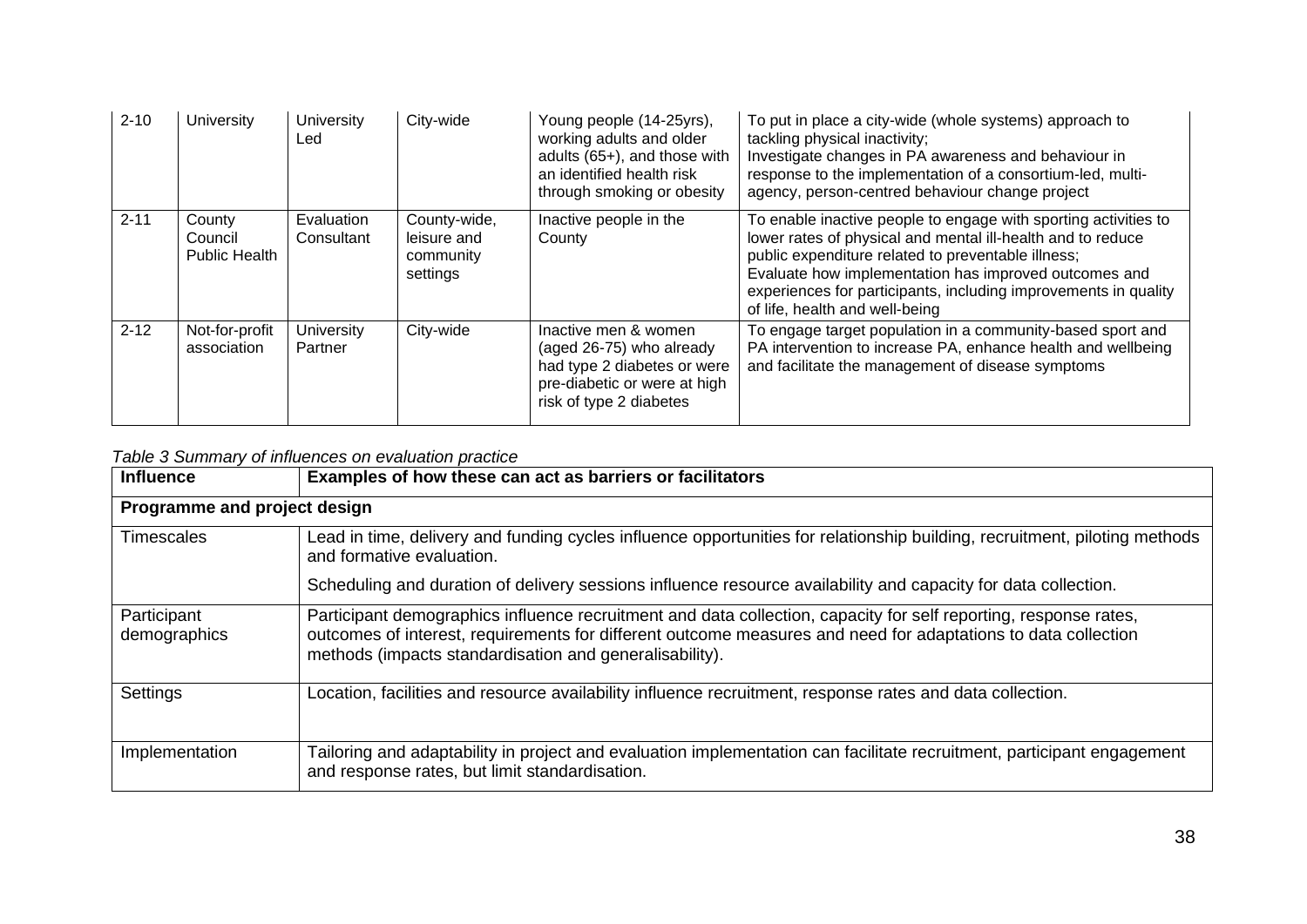| <b>Evaluation design</b>                  |                                                                                                                                                                                                                                                                                                  |
|-------------------------------------------|--------------------------------------------------------------------------------------------------------------------------------------------------------------------------------------------------------------------------------------------------------------------------------------------------|
| Standardised data<br>collection           | Facilitates consistency of reporting and comparability, however use in diverse project contexts and participant groups<br>limits generalisability.                                                                                                                                               |
|                                           | Increases research-practice tensions, data collection burden and impacts response rates.                                                                                                                                                                                                         |
|                                           | Choice of tools, appropriateness to participants, and ease or difficulty of implementation influence data collection and<br>outcomes.                                                                                                                                                            |
| <b>Standard Evaluation</b><br>Frameworks  | Evaluation frameworks and guidance facilitate more consistent evaluation and reporting of required evaluation criteria<br>and outcomes of interest.                                                                                                                                              |
|                                           | Variability in how criteria are applied and reported can act as a barrier to generalisability and quality of data.                                                                                                                                                                               |
|                                           | Limitations in guidance included in frameworks used can lead to variability in the quality of evaluation and reporting of<br>specific evaluation components.                                                                                                                                     |
| Use of non-required<br>evaluation methods | Use of non-required evaluation components is dependent on knowledge, experience and priorities of project<br>stakeholders, e.g. the value placed on qualitative methods influenced the inclusion of qualitative methods.                                                                         |
|                                           | Limitations in the specified requirements to address objectives drives inclusion of additional methods.                                                                                                                                                                                          |
|                                           | Limitations in guidance, understanding of methods and capacity to conduct qualitative research influences the quality<br>of analysis and reporting.                                                                                                                                              |
|                                           | Pilot and formative evaluation facilitates development, testing and embedding of evaluation approaches and data<br>collection systems, intermediate evaluation facilitates learning, adaptation and improvement. These are dependent on<br>timescales, regular reporting and feedback processes. |
|                                           | Adaptability and flexibility facilitates ability to be responsive to needs, to improve participant and stakeholder<br>engagement with evaluation processes, and to improve response rates and quality of data collection.                                                                        |
| <b>Resources</b>                          |                                                                                                                                                                                                                                                                                                  |
| Staffing                                  | Staff expertise, experience, capacity, buy-in for evaluation, and how roles and responsibilities are defined influence<br>evaluation processes, project sustainability, knowledge management and dissemination.                                                                                  |
| <b>Funding level</b>                      | Funding for evaluation, including staffing and partnership working, is a major influence on evaluation practice.                                                                                                                                                                                 |
|                                           | Differing levels of funding and the proportion allocated to evaluation, position of decisions for this at local or national<br>level, and timescales of funding cycles influence evaluation practices.                                                                                           |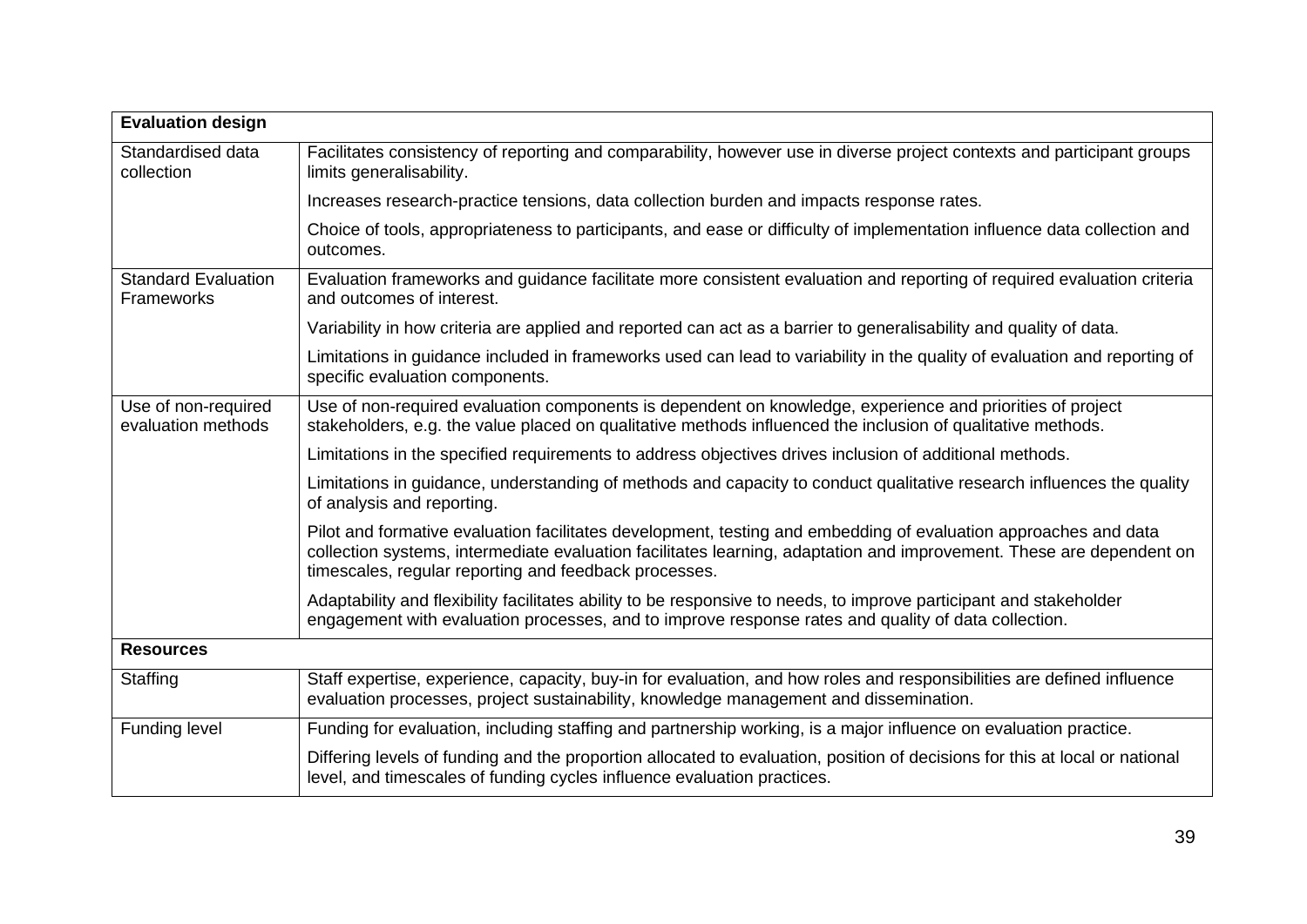| Time                                             | Time impacts the choice of evaluation methods, and the capacity for data collection and evaluation processes.                                                                                                                           |  |  |  |  |  |  |  |  |
|--------------------------------------------------|-----------------------------------------------------------------------------------------------------------------------------------------------------------------------------------------------------------------------------------------|--|--|--|--|--|--|--|--|
| Equipment/facilities                             | Influences project activities, recruitment, implementation, and data collection methods, including opportunities for use<br>of innovative methods.                                                                                      |  |  |  |  |  |  |  |  |
| <b>Partnerships</b>                              |                                                                                                                                                                                                                                         |  |  |  |  |  |  |  |  |
| <b>Essential</b>                                 | Definning roles and responsibilities of delivery, funding & evaluation partners for evaluation processes is a key factor.                                                                                                               |  |  |  |  |  |  |  |  |
| partners/roles and<br>responsibilities           | Capacity for evaluation and success of partnership working is dependent on costs, funding, resources, and the nature<br>of the partnership.                                                                                             |  |  |  |  |  |  |  |  |
| Stakeholder priorities,                          | Differing partner priorities and expectations can lead to research-practice tensions.                                                                                                                                                   |  |  |  |  |  |  |  |  |
| objectives and<br>expectations                   | Approaches to balance research objectives, policy priorities and practicalities of what will work in real-world & in<br>budget are required.                                                                                            |  |  |  |  |  |  |  |  |
|                                                  | Strategies to manage expectations are needed.                                                                                                                                                                                           |  |  |  |  |  |  |  |  |
| Expertise, experience,<br>capacity               | Prior experience, knowledge and training of stakeholders influence evaluation design, choice of methods, innovation<br>and implementation.                                                                                              |  |  |  |  |  |  |  |  |
|                                                  | Research-practice partnerships can improve evaluation through access to expertise, skills and experience, and access<br>to additional resource for implementing evaluation and data collection.                                         |  |  |  |  |  |  |  |  |
| Relationships and                                | Close relationships between partners are key.                                                                                                                                                                                           |  |  |  |  |  |  |  |  |
| Communication                                    | Local partnerships increase opportunities to observe and understand local project needs and facilitate relationship<br>building.                                                                                                        |  |  |  |  |  |  |  |  |
|                                                  | Available, approachable and adaptable partners enable open and trusting relationships, regular comminication,<br>opportunities for stakeholders to challenge, learn from each other, find solutions and make decisions collaboratively. |  |  |  |  |  |  |  |  |
|                                                  | Appropriate language facilitates relationship building (jargon busting).                                                                                                                                                                |  |  |  |  |  |  |  |  |
| History of partnership,<br>embeddedness          | Continuity of relationships facilitates understanding of local project evaluation priorities, helps to embed processes,<br>which can help mitigate effects of limited lead-in times, piloting and insight phases.                       |  |  |  |  |  |  |  |  |
|                                                  | Arms-length or transactional relationships act as barriers.                                                                                                                                                                             |  |  |  |  |  |  |  |  |
| Organisational structures, systems and processes |                                                                                                                                                                                                                                         |  |  |  |  |  |  |  |  |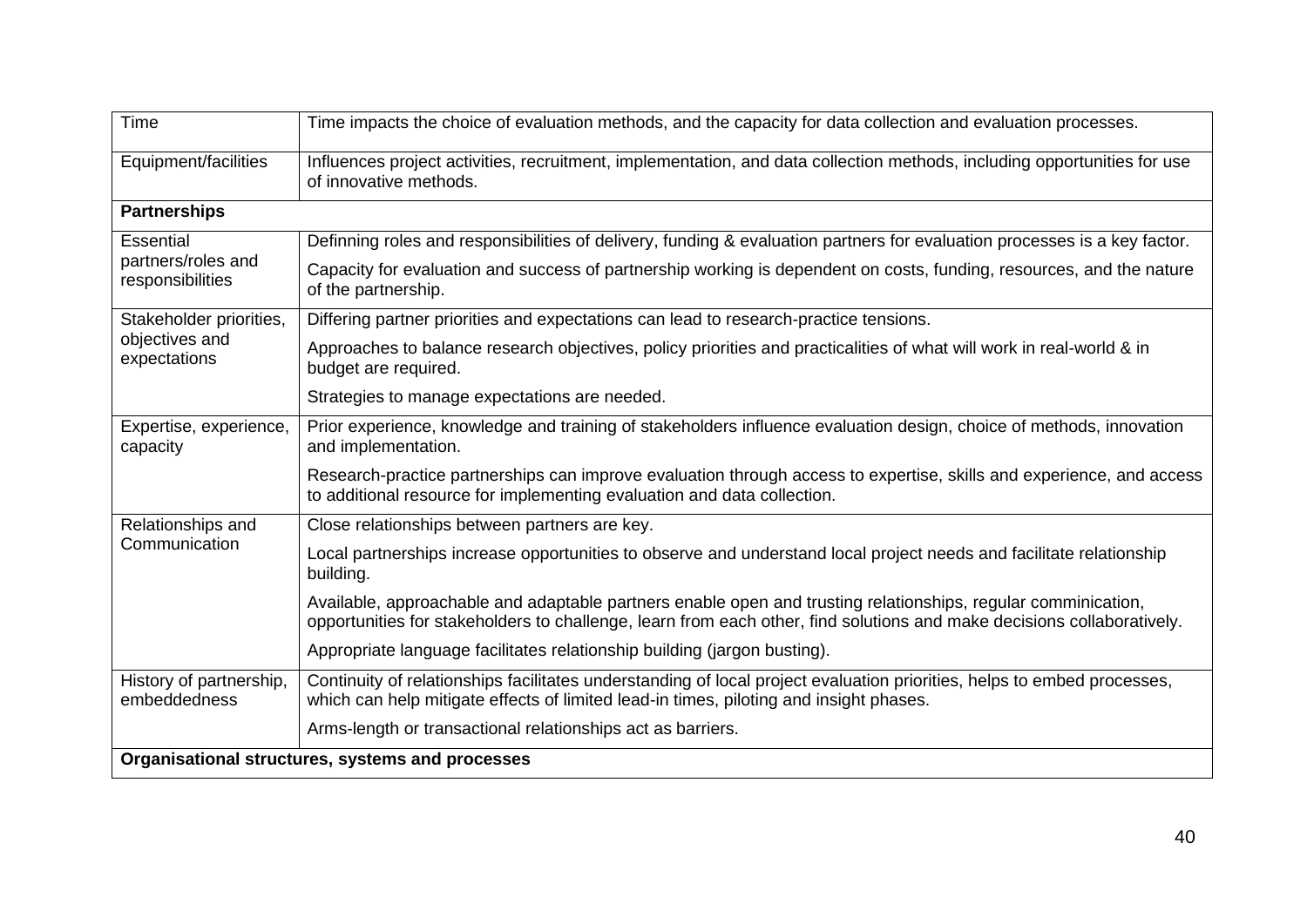| Funding systems and                      | Clearly defined, agreed and communicated funding requirements act as facilitators to evaluation and use of evidence.                                                                                                                                                                                       |  |  |  |  |  |  |
|------------------------------------------|------------------------------------------------------------------------------------------------------------------------------------------------------------------------------------------------------------------------------------------------------------------------------------------------------------|--|--|--|--|--|--|
| requirements                             | Funding cycles and time scales for reporting and review can limit learning from evaluation, dissemination and project<br>sustainability.                                                                                                                                                                   |  |  |  |  |  |  |
|                                          | Understanding future commissioning needs facilitates evaluation planning and implementation to ensure practice-<br>relevant evidence is collected.                                                                                                                                                         |  |  |  |  |  |  |
| <b>Staffing structures</b>               | Clearly defining roles and responsibilities of staff, volunteers and partners is vital to successful partnership working,<br>project implementation and evaluation processes.                                                                                                                              |  |  |  |  |  |  |
|                                          | Key staff that have capacity &/or responsibility for co-ordinating processes, relationships and practices can be<br>essential for the success of a project and its evaluation. These may be embedded in the staff structure as an<br>evaluation officer, or an external partner that champions evaluation. |  |  |  |  |  |  |
|                                          | Highly mobile workforce & employment contracts linked to short funding cycles act as a barrier to continuity of<br>partnerships, relationships, and organisational learning, but as a facilitator to inter-organisational learning.                                                                        |  |  |  |  |  |  |
| Systems for oversight,<br>monitoring and | Information and support from funders, essential to guide project planning, but also to make use of feedback from<br>intermediate monitoring and evaluation.                                                                                                                                                |  |  |  |  |  |  |
| communication                            | Service level agreements help to define and agree roles, responsibilites, objectives and outputs, but can limit<br>adaptability and flexibility.                                                                                                                                                           |  |  |  |  |  |  |
|                                          | Steering groups (project boards or operational groups) enable sharing of good practice, open dialogue and support.                                                                                                                                                                                         |  |  |  |  |  |  |
|                                          | Regular meetings that include evaluation feedback facilitates evaluation process. Challenges remain to ensure<br>decisions are transferred between strategic and operational stakeholders, and that actions agreed are followed up.                                                                        |  |  |  |  |  |  |
| Processes for<br>capacity building and   | Training to build capacity, knowledge and gain buy-in is essential, especially where data collection is dependent on<br>delivery staff.                                                                                                                                                                    |  |  |  |  |  |  |
| knowledge exchange                       | Workshops and networking opportunities facilitate knowledge exchange across projects, partners and wider<br>audiences.                                                                                                                                                                                     |  |  |  |  |  |  |
| Data management<br>systems               | Effective data management systems facilitate data collection and management, participant engagement and project<br>implementation.                                                                                                                                                                         |  |  |  |  |  |  |
|                                          | Developing, agreeing and embedding systems that meet the needs of practitioners and researchers is essential, but<br>has implications for resources such as time, staffing and budgets.                                                                                                                    |  |  |  |  |  |  |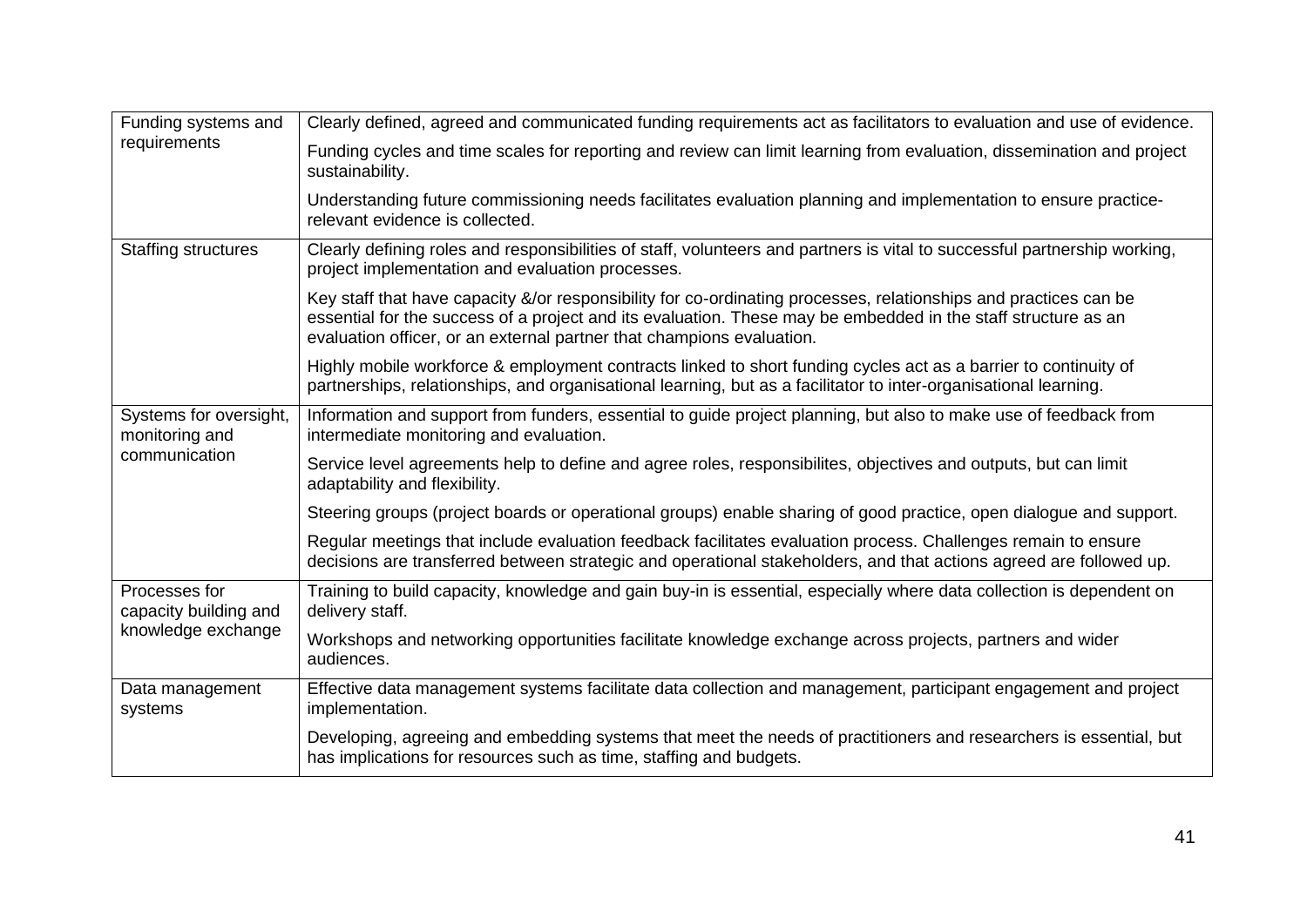|                                                             | System development and use needs to consider implications for data security policies and practices, reliability,<br>flexibility, integration with existing service delivery systems and needs, standardisation to allow reporting and<br>comparison between partners, projects and programme.                  |
|-------------------------------------------------------------|----------------------------------------------------------------------------------------------------------------------------------------------------------------------------------------------------------------------------------------------------------------------------------------------------------------|
| Wider external<br><i>influences</i>                         | Embedding project and evaluation into existing service delivery offers opportunities for efficiencings, e.g. shared<br>resources, staffing economies and use of existing infrastructure such as data management systems. Embedding in<br>existing service delivery can also facilitate project sustainability. |
|                                                             | Evolving policies, strategies, commissioning priorities and knoweldge development interact to influence priorities for<br>funding, project and evaluation objectives, reporting and desimmination, and use made of evidence.                                                                                   |
|                                                             | Multi-sectoral, multi-component projects or localised delivery and evaluation can lead to fragmentation of projects<br>across organisations and locations, which can act as a barrier to standardised approaches to evaluaton, knowledge<br>exchange and use of evidence.                                      |
| Organisational culture<br>and embeddedness of<br>evaluation | Organisational culture and a history of evaluation and partnership working within organisations can increase<br>opportunities for integrating evaluation and project design, improve the skills base, capacity and buy-in to evaluation<br>process and practices and facilitate the embedding of evaluation.   |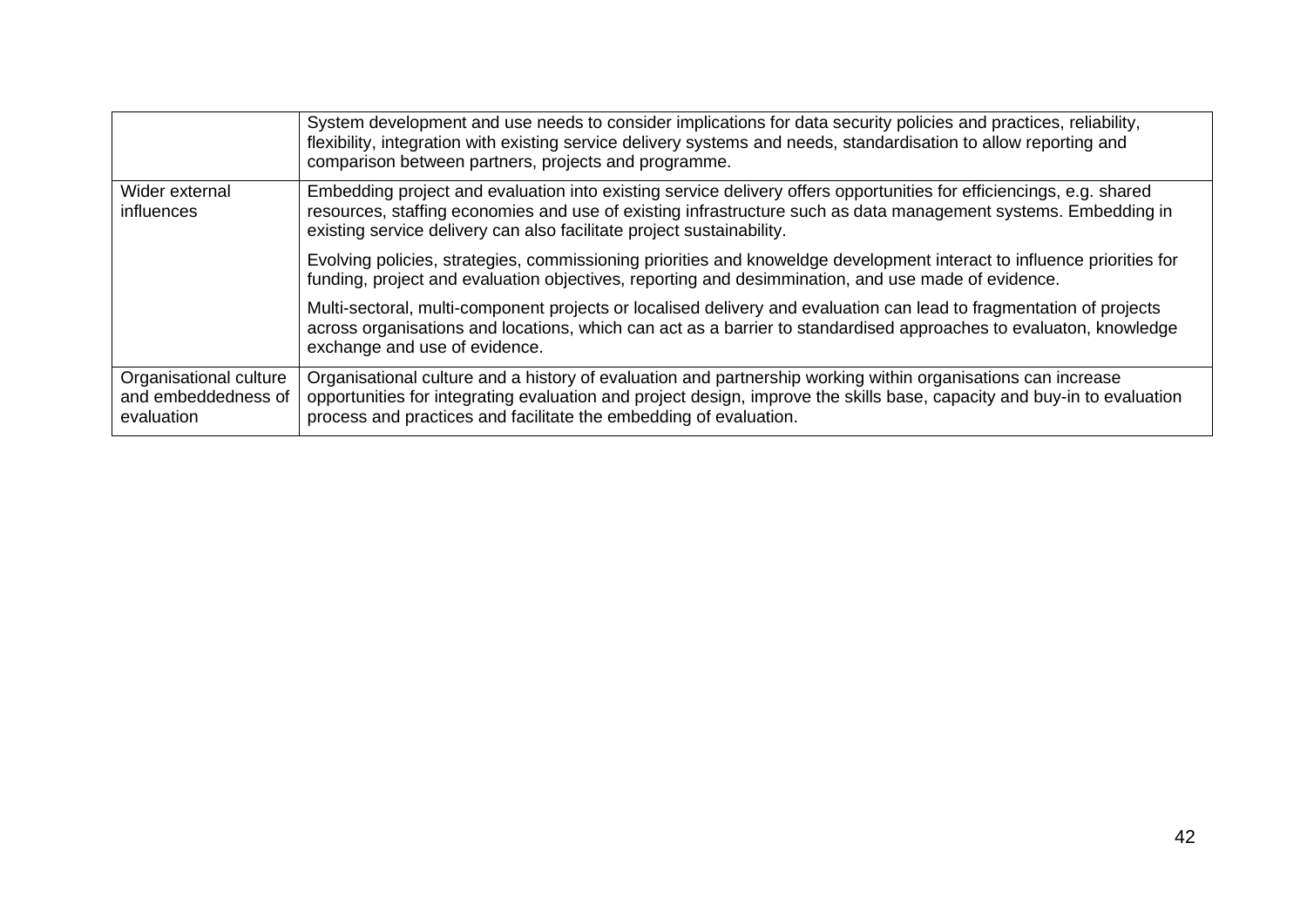| Methods     | Project Codes: 1-01 1-02 1-03 1-04 1-05 1-06 1-07 1-08 1-09 1-10 1-11 2-01 2-02 2-03 2-04 2-05 2-06 2-07 2-08 2-09 2-10 2-11 2-12 % |   |             |   |             |                           |              |   |                           |   |   |   |   |                           |   |             |   |   |              |             |   |   |             |   |    |
|-------------|-------------------------------------------------------------------------------------------------------------------------------------|---|-------------|---|-------------|---------------------------|--------------|---|---------------------------|---|---|---|---|---------------------------|---|-------------|---|---|--------------|-------------|---|---|-------------|---|----|
|             | International Physical Activity Questionnaire (IPAQ short)                                                                          | x |             |   |             |                           |              |   |                           | x | x |   |   |                           |   |             |   |   |              |             |   |   | x           | x | 78 |
|             | International Physical Activity Questionnaire (IPAQ-E)                                                                              |   |             |   |             |                           |              |   |                           |   |   |   | x |                           |   |             |   | x | $\mathbf{x}$ |             |   |   |             |   | 13 |
| Physical    | Scottish Physical Activity Questionnaire (SPAQ)                                                                                     |   |             |   |             |                           |              | x |                           |   |   |   |   |                           |   |             |   |   |              |             |   |   |             |   |    |
| Activity    | Stanford 7 day recall                                                                                                               |   |             |   | x           |                           |              |   |                           |   |   |   |   |                           |   |             |   |   |              |             |   |   |             |   |    |
|             | Measurement Sport participation question (adapted from IPAQ)                                                                        | x |             |   |             |                           |              |   |                           |   |   |   |   |                           |   |             |   |   |              |             |   |   |             |   |    |
|             | Objective measure using accelerometer in subsample                                                                                  |   |             |   | x           |                           |              |   |                           |   | x |   | x |                           |   |             |   |   |              |             |   | x |             |   | 17 |
|             | <b>Borg scale</b>                                                                                                                   |   |             |   |             |                           |              |   |                           |   |   |   |   |                           |   |             |   |   |              |             |   |   |             |   |    |
|             | <b>Single Item Measure</b>                                                                                                          | x |             | x | $\mathbf x$ | $\boldsymbol{\mathsf{x}}$ | $\mathbf{x}$ |   | $\mathbf x$               |   | x |   | x | $\mathbf{x}$              | x | $\mathbf x$ |   | x |              | $\mathbf x$ |   | × |             | × | 70 |
| Screening   | Physical Activity Readiness Questionnaire (PARQ)                                                                                    |   |             |   |             |                           |              | x |                           |   |   | x |   |                           |   |             | x |   |              |             | x |   |             |   | 17 |
|             | General Practice Physical Activity Questionnaire (GPPAQ)                                                                            |   | x           |   |             |                           |              |   |                           |   |   |   |   |                           |   |             |   |   |              |             |   |   |             |   |    |
|             | Cancer Physical Activity Standard Evaluation Framework (CaPASEF)                                                                    |   |             |   |             |                           |              | x |                           |   |   |   |   |                           |   |             |   |   |              |             |   |   |             |   |    |
|             | Health Related Quality of Life (EQ-5D-5L, EQ-5D-3L &/or VAS)                                                                        | x |             | x |             |                           |              | x | $\mathbf x$               |   |   |   | x | $\boldsymbol{\mathsf{x}}$ |   |             |   | x |              |             |   |   |             |   | 30 |
|             | Kemp Qulaity of Life Scale                                                                                                          |   |             |   |             |                           |              |   |                           |   |   |   |   |                           |   |             |   |   |              |             |   |   |             |   |    |
|             | Warwick Edinburgh Mental Wellbeing Scale (WEMWS)                                                                                    |   |             |   |             | x                         |              |   |                           |   |   |   |   |                           |   |             |   |   |              |             |   |   |             |   |    |
|             | Functional Assessment of Chronic Illness Therapy (FACIT-Fatigue scale)                                                              |   |             |   |             |                           |              | x |                           |   |   |   |   |                           |   |             |   |   |              |             |   |   |             |   |    |
|             | General Self-Efficacy (GSE) scale                                                                                                   |   |             |   |             |                           |              | x |                           |   |   |   |   |                           |   |             |   |   |              |             |   |   | $\mathbf x$ |   |    |
|             | Wellbeing (e.g. Adolescent Wellbeing Scale, Well-Being Questionnaire)                                                               |   |             |   |             |                           |              |   |                           | x |   | x |   |                           |   |             |   |   |              |             |   |   |             |   |    |
|             | WHO-5 Well-being Index                                                                                                              |   |             |   |             |                           |              |   |                           |   |   |   |   |                           |   |             |   |   |              |             |   |   | x           |   |    |
| Self-report | <b>RAND SF32</b>                                                                                                                    |   | x           |   |             |                           |              |   |                           |   |   |   |   |                           |   |             |   |   |              |             |   |   |             |   |    |
| Surveys     | <b>Loneliness Questionnaire</b>                                                                                                     |   |             |   |             |                           |              |   |                           |   |   |   |   |                           |   |             |   |   |              |             |   |   |             |   |    |
|             | <b>Motivation Questionnaire</b>                                                                                                     |   |             |   |             |                           |              |   |                           |   |   |   |   |                           |   |             |   |   |              |             |   |   |             |   |    |
|             | Fear of Falling Visual Analogue Scale                                                                                               |   |             |   |             |                           |              |   |                           |   |   |   | x |                           |   |             |   |   |              |             |   |   |             |   |    |
|             | Life satisfaction scale                                                                                                             | x |             |   | x           |                           |              |   |                           |   |   |   |   |                           |   |             |   |   |              |             |   |   |             |   |    |
|             | Cantril Self-Anchoring Striving Scale                                                                                               |   |             |   |             |                           |              |   |                           |   |   |   |   |                           |   | x           |   |   |              |             |   |   |             |   |    |
|             | Mediators of sport or physical activity (self report & other)                                                                       |   | x           |   |             |                           |              |   |                           |   |   |   |   |                           |   |             |   | x |              |             | x | x |             |   |    |
|             | Other self reporting (e.g. health status or behaviours)                                                                             |   |             |   | x           | x                         | $\mathbf{x}$ |   |                           |   |   |   |   |                           | x |             |   |   | x            |             | x | x |             |   | 30 |
|             | Feedback/satisfaction survey                                                                                                        | x | x           |   |             |                           |              |   | x                         |   |   |   |   |                           |   |             |   |   |              |             | x |   |             |   | 17 |
|             | Attendance                                                                                                                          | x |             | x |             |                           | $\mathbf x$  |   |                           |   |   |   |   |                           |   |             | x |   |              | $\mathbf x$ |   | X |             |   | 26 |
|             | Costs, resource use, programme records                                                                                              | x |             | x |             |                           |              | x | $\boldsymbol{\mathsf{x}}$ |   |   |   |   | x                         |   |             |   | x |              | x           |   |   | $\mathbf x$ |   | 39 |
| Other       | Objective measures (e.g. anthropometric, health, functional fitness)                                                                |   | $\mathbf x$ |   |             |                           |              |   |                           |   |   |   |   |                           |   |             |   |   |              |             | x |   |             |   | 22 |
|             | Interviews, Focus groups                                                                                                            | x |             |   |             |                           |              |   |                           |   | x |   |   |                           |   |             |   |   |              |             |   |   |             |   | 83 |
|             | Ethnographic/observation                                                                                                            |   |             | x |             |                           |              | x |                           |   |   |   | x |                           | x |             |   |   |              |             |   |   |             |   | 17 |

# *Table 4 Study design and data collection methods included in project evaluation*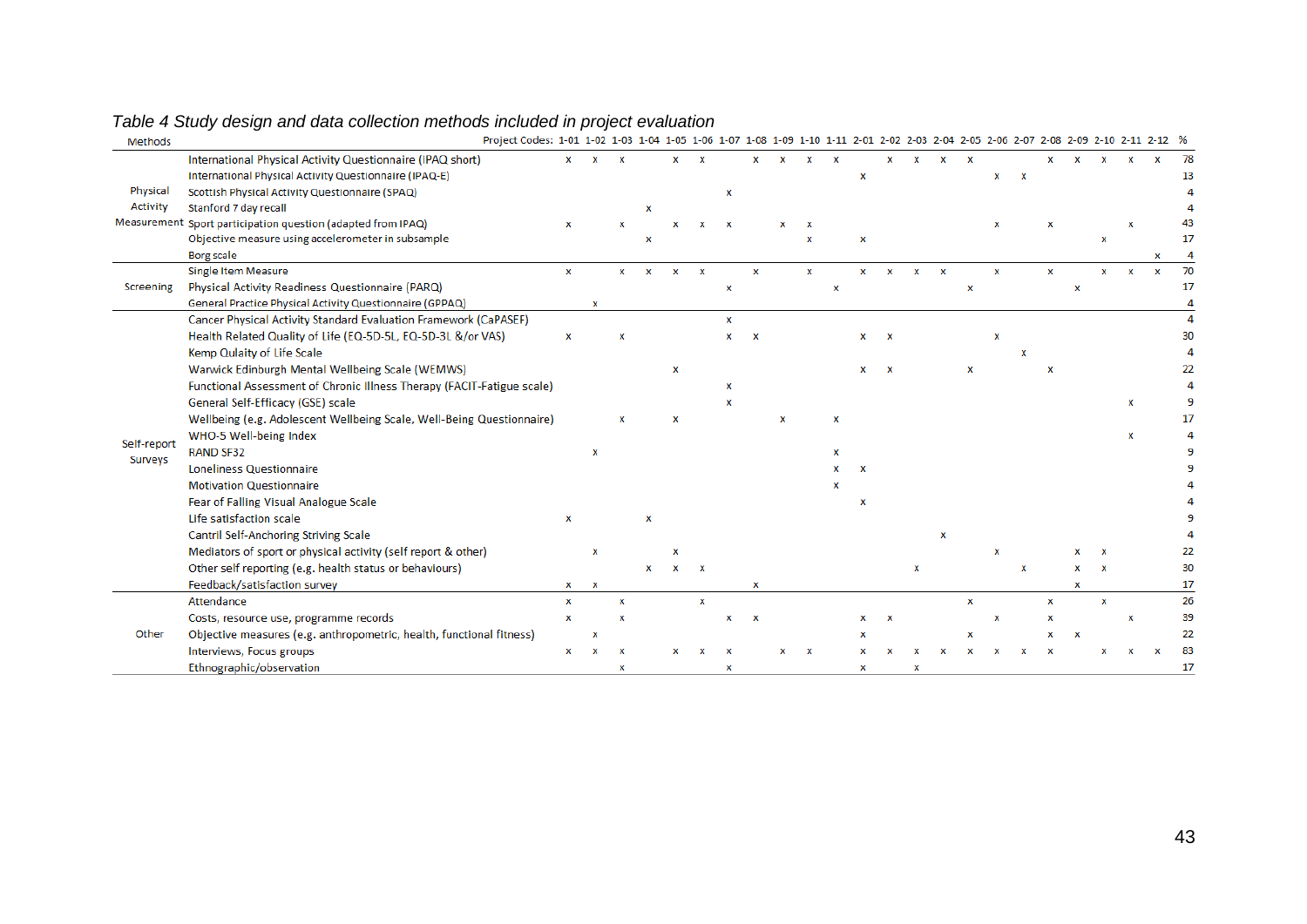| Project Codes: 1-01 1-02 1-03 1-04 1-05 1-06 1-07 1-08 1-09 1-10 1-11 2-01 2-02 2-03 2-04 2-05 2-06 2-07 2-08 2-09 2-10 2-11 2-12 |   |   |   |   |   |   |   |   |   |   |   |   |   |   |   |   |   |   |   |   |   |   |   | %   |
|-----------------------------------------------------------------------------------------------------------------------------------|---|---|---|---|---|---|---|---|---|---|---|---|---|---|---|---|---|---|---|---|---|---|---|-----|
| <b>SEF mentioned</b>                                                                                                              | х |   |   |   | x | x | x | x | x |   |   | х |   |   |   |   | x | x | x |   |   | x |   | 48  |
| 1. Intervention title                                                                                                             | x | x | x | x | x | х | x | x | x | x | x | x | x | x | x | x | x | x | x | x | x | x | x | 100 |
| 2. Aims & objectives                                                                                                              | x | x | x | x | x | x | x | x | x | х | x | x | x | x | x | x | x | x | х | x | x | x | x | 100 |
| 3. Rationale for the intervention                                                                                                 | x | x | x |   |   | x | x | x | x | x | x | x |   |   | x | x | x | x | x | x | x | x | x | 83  |
| 4. Contact details                                                                                                                | x | x | x |   | x | x | x |   | X |   | x | X | x |   |   |   |   |   | x |   | x | х |   | 57  |
| 5. Commissioners & sources of                                                                                                     | x | x | x |   | x | x | x | x | x | x | x | x | x | x | x | x | x | x | x | x | x | x | x | 96  |
| 6. Intervention timescale                                                                                                         | x | x | x |   | x | х | x | x | x | x | x | х | x | x |   |   | х | x | x | x | x | х | x | 87  |
| 7. &/or 8. Delivery or funding dates                                                                                              | х |   | x |   | x | x | x | x | x | x |   | x | x | x | x | x | x | x | x |   | x | x | x | 83  |
| 9. Location & setting                                                                                                             | x | x | x | x | x | x | x | x | x | x | x | x | x | x | x | x | x | x | x | x | x | x | x | 100 |
| 10a. Target population                                                                                                            | x | x | x | x | x | x | x | x | x | x | x | x | x | x | х | x | x | x | x |   | x |   | x | 91  |
| 10b. Content                                                                                                                      | x | x | х |   | x | x | x | x | x | x | x | x | x | x | x | x |   | x |   | x | x | x | x | 87  |
| 10c. Delivery method                                                                                                              | x | x | x |   | x | x | X | x | x | x |   | x | x | x | x | x | х |   | x | x | x | х | x | 91  |
| 10d. Deliverer                                                                                                                    | x | x | x | x | x | x | x | x | x | x | x | x | x | x | x |   | x | x |   | x | x | x | x | 91  |
| 10e. Quality assurance mechanisms                                                                                                 |   |   |   |   |   |   | x | x | x | x |   |   | x |   |   | x |   |   |   |   | x |   |   | 30  |
| 10f. Potential unintended                                                                                                         |   |   | x |   |   |   |   |   | x |   |   |   |   |   |   |   |   |   |   |   |   |   |   | 9   |
| 11. Method of recruitment & referral                                                                                              | x | x | x | x | x |   | x | x | x | x | x | x | x | x | x | x | x | х | х | x | x | x | x | 100 |
| 12. Admission/inclusion criteria                                                                                                  | x | x | x |   | x | x |   | x | x | x |   |   | x | x |   | x |   |   | x |   |   | х | x | 61  |
| 13. Consent mechanism/ethical                                                                                                     | x | x | x |   | x | x | x |   | x | x |   | x |   |   | х | x | x | х | x |   | x | x | x | 74  |
| 14. Equipment & resources                                                                                                         | x |   | x |   | x | x | x |   | x | x |   | x | x |   |   |   | x |   | x |   |   |   |   | 48  |
| 15. Core staff competencies/training                                                                                              | x |   | x |   | x | х | x | x | x | x |   | х | x | x | x | x | x |   | x |   | х |   | x | 74  |
| 16. Incentives for attendance                                                                                                     | x |   | x | x | x | x | х | x | x | x | x |   | x |   |   |   |   | х |   |   | x |   |   | 57  |
| 17. Detailed breakdown of costs                                                                                                   | x |   | x |   |   |   | x | x |   |   |   | х | x |   |   |   | x |   | x |   |   | x |   | 39  |
| 18. Costs per participant                                                                                                         | x |   |   |   |   |   | x | x |   | x |   | x | x |   |   |   |   |   | x |   | x | х |   | 39  |
| 19. Cost to the participant                                                                                                       | x | x |   |   | x | x | x |   | x | x | х |   | x |   | x |   | x | х |   |   |   |   |   | 52  |
| 20. Relevant policy context                                                                                                       | x |   | x |   |   |   | x | x | x | x | x | х | x |   | x | x | x | x | x | x | х |   | x | 74  |
| 21. Health needs assessment                                                                                                       |   |   | x | х |   | x |   | x |   |   |   |   | x |   |   | x | x |   | x | x |   | x | x | 48  |
| 22. Equality impact assessments                                                                                                   |   |   |   |   |   |   |   |   |   |   |   |   |   |   |   |   |   |   |   |   |   |   |   | 0   |
| 23. Declaration of interest                                                                                                       |   |   |   |   |   |   |   |   |   |   |   |   |   |   |   |   |   |   |   |   |   |   |   | 0   |

*Table 5 Summary of project reporting on SEF criteria related to programme details*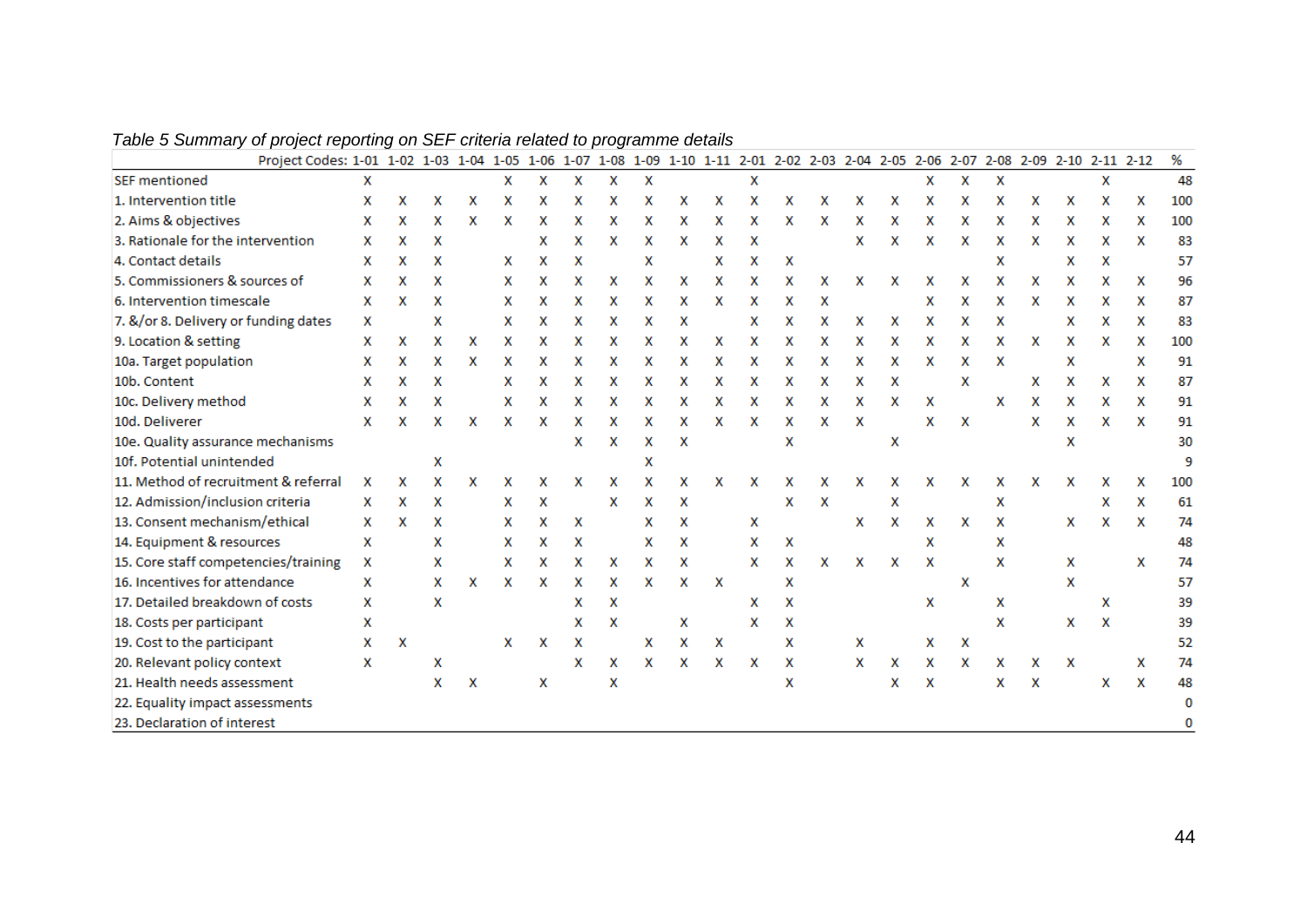| <b>Participant Demographics</b>                           |    |  |   |  |   |                   |          |  |             |                         |              |                                        |    |              |                                             |    |                   | 1-01 1-02 1-03 1-04 1-05 1-06 1-07 1-08 1-09 1-10 1-11 2-01 2-02 2-03 2-04 2-05 2-06 2-07 2-08 2-09 2-10 2-11 2-12 % |      |
|-----------------------------------------------------------|----|--|---|--|---|-------------------|----------|--|-------------|-------------------------|--------------|----------------------------------------|----|--------------|---------------------------------------------|----|-------------------|----------------------------------------------------------------------------------------------------------------------|------|
| Age                                                       |    |  |   |  |   |                   | <b>X</b> |  |             | $X$ $X$ $X$ $X$ $X$ $X$ |              | $\mathbf{x}$ . The set of $\mathbf{x}$ | X. | <b>X</b>     | $\times$ $\times$                           |    |                   | x x x 100                                                                                                            |      |
| Sex                                                       |    |  |   |  |   |                   |          |  |             | x x x x x x x x x x x   |              |                                        |    |              | $\times$ $\times$                           |    |                   | x x x 100                                                                                                            |      |
| Ethnicity                                                 |    |  |   |  |   |                   | x        |  |             | $X$ x x x x x x x x     |              |                                        |    |              | $\mathbf x$ and $\mathbf x$ and $\mathbf x$ |    |                   | x x x 91                                                                                                             |      |
| <b>Disability</b>                                         |    |  | x |  | x | $\mathbf{x}$      | <b>X</b> |  |             | $X$ $X$ $X$ $X$ $X$     |              |                                        |    |              | <b>X</b>                                    |    |                   | x x x 78                                                                                                             |      |
| Socio-economic status                                     | x. |  |   |  | X | $\times$ $\times$ |          |  | $\mathbf x$ |                         | $X \times X$ |                                        |    | $X \times X$ |                                             | X. | $\times$ $\times$ |                                                                                                                      | - 83 |
| Additional information e.g. health status x x x x x x x x |    |  |   |  |   |                   |          |  |             |                         |              |                                        |    |              |                                             |    |                   |                                                                                                                      | -39  |

# *Table 6 Summary of project reporting on SEF criteria related to participant demographics*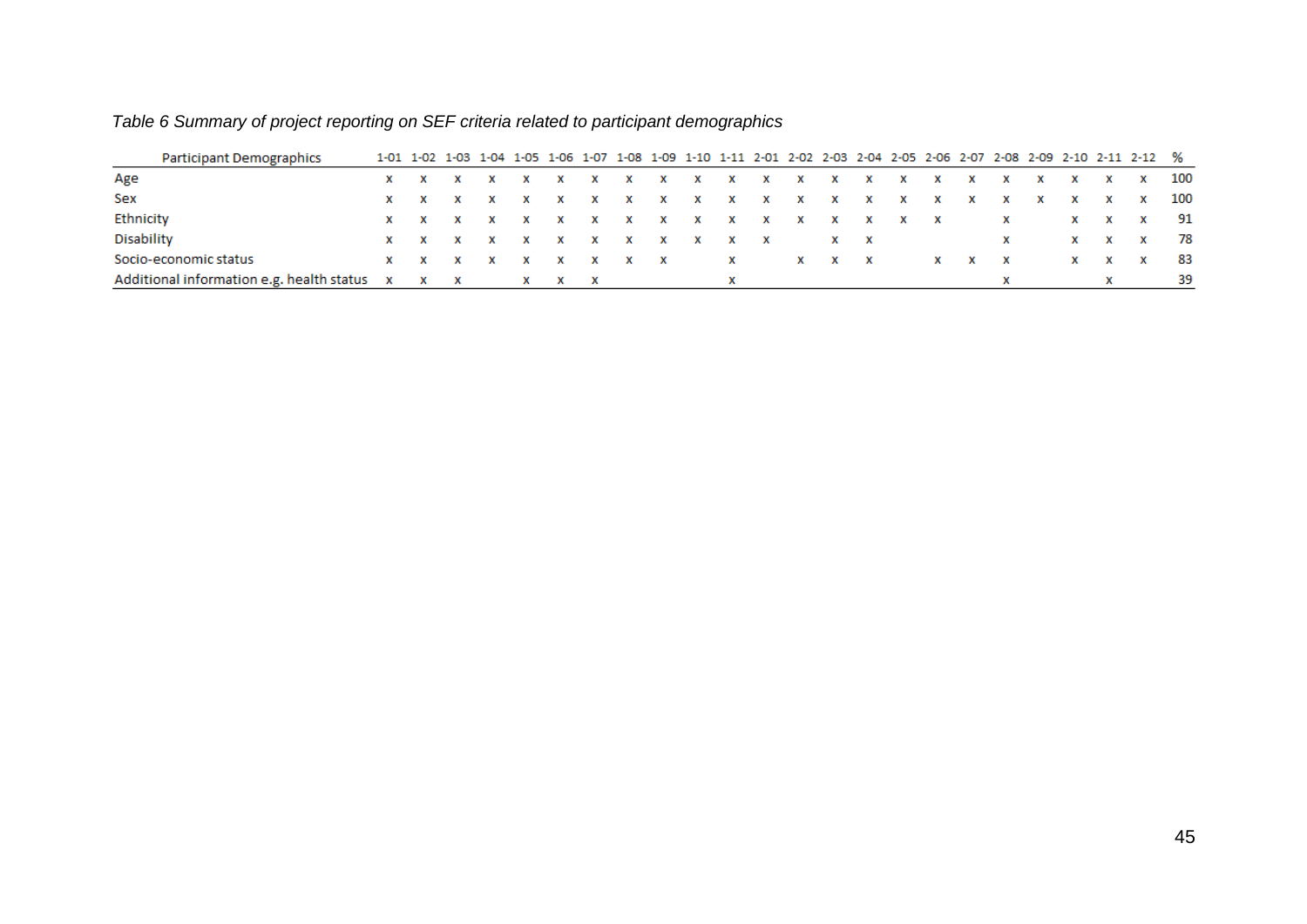| <b>Intended Outcomes</b>                                                                                                                                          | <b>Actual Outcomes (Evidence Generated)</b>                                                                                                                                                                                                                                                                                                                                   | <b>Strengths and Limitations</b>                                                                                                                                                                                                                                                                                                                                                                                                           |
|-------------------------------------------------------------------------------------------------------------------------------------------------------------------|-------------------------------------------------------------------------------------------------------------------------------------------------------------------------------------------------------------------------------------------------------------------------------------------------------------------------------------------------------------------------------|--------------------------------------------------------------------------------------------------------------------------------------------------------------------------------------------------------------------------------------------------------------------------------------------------------------------------------------------------------------------------------------------------------------------------------------------|
| More previously inactive people participating in at<br>least 30 minutes of PA once per week<br>More physically active individuals, communities<br>and populations | · Final project evaluation reports<br>. Interim programme-level reporting <sup>1</sup> provided<br>summary numbers engaged in sport & physical<br>activity from project level monitoring &<br>evaluation data from Round One and case<br>studies                                                                                                                              | Project level evidence & insights generated, with<br>the caveat of limitations to pooling of data &<br>generalisability:<br>· diverse project aims, content, demographics,<br>implementation<br>• variability in use and reporting of data & analysis<br>• variability in response rates & follow up<br>• variability in sustainability & reporting of<br>sustainability                                                                   |
| Embedded cross sector & partnership working                                                                                                                       | Anecdotal evidence of on-going & new<br>partnerships between sport, physical activity and<br>health sector                                                                                                                                                                                                                                                                    | Sustainability of partnerships subject to the<br>nature of relationships, contexts & characteristics<br>of local projects & organisational structures such<br>as funding                                                                                                                                                                                                                                                                   |
| Improved capacity for pragmatic evaluation<br>Better understanding & development of tools to<br>measure physical activity in practice                             | Resource development:<br>• Sport England Design Principles <sup>2</sup><br>• Sport England Evaluation Framework <sup>3</sup><br>• Project Organisation Evaluation Frameworks <sup>4</sup><br>Anecdotal evidence:<br>• Programme-level changes to funding<br>requirements & guidance on evaluation and<br>data collection<br>· Improved capacity for evaluation of individuals | · Insights & learning have informed resources at<br>programme & project level to improve capacity<br>for evaluation<br>· Project reporting on many SEF criteria was<br>consistent, but variable across several important<br>evaluation components<br>• Inconsistent approaches to communication and<br>to engage stakeholders within & across multiple<br>projects limits wider-scale knowledge exchange<br>and use of evidence & learning |
| Improved evidence base<br>• more robust reporting<br>• published evaluations                                                                                      | & organisations at project level<br>Project evaluation reports<br>Publications <sup>5</sup><br>Conference presentations<br>Local knowledge exchange activities                                                                                                                                                                                                                | · Limited programme-level knowledge-exchange<br>activities in later stages of programme means<br>learning often remains at project or person level<br>• Limited number of publications &/or limited<br>reporting of publications means important<br>evidence does not get used<br>· Time-lags between end of projects &<br>dissemination of findings limits use of evidence                                                                |
| Translation & scale up of effective interventions                                                                                                                 | · Small number of projects sustained<br>• Anecdotal evidence of project level learning<br>informing practice at local level                                                                                                                                                                                                                                                   | Translations and scale up is dependent on<br>structures, systems & processes that limit or<br>facilitate knowledge exchange, use of evidence,<br>funding and resourcing                                                                                                                                                                                                                                                                    |

*Figure 3 Evidence generated from the Get Healthy Get Active programme mapped against the intended outcomes*

Notes: <sup>1</sup>Get Active Get Healthy, what we have learned so far (34), Tackling Inactivity (43), <sup>2</sup>Design Principles (44), <sup>3</sup>Sport England Evaluation Framework (46), <sup>4</sup>Hertfordshire Evaluation Framework *(63), <sup>5</sup>Examples of publications include (62, 64-73)*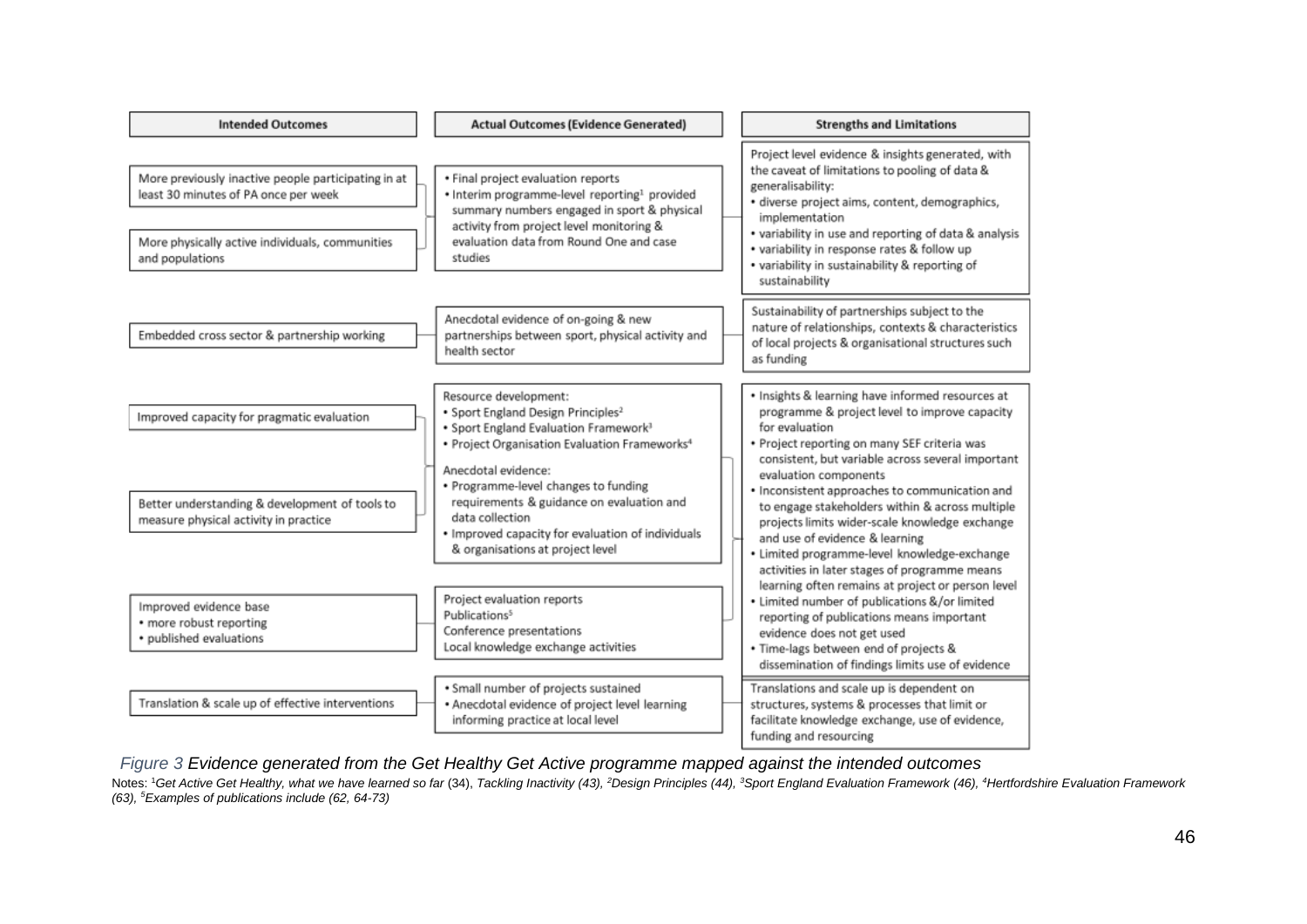## **References**

1. World Health Organization. Global action plan on physical activity 2018–2030: more active people for a healthier world. Geneva: World Health Organization; 2018.

2. Public Health England. Everybody Active, Every Day: An evidence-based approach to physical activity. London: Public Health England; 2014.

3. Public Health England. A Guide to Community-Centred Approaches to Health and Well-being Full Report. London; 2015. Contract No.: 2014711.

4. Sport England. Towards an Active Nation. London: Sport England; 2016.

p.

5. Datta J, Petticrew M. Challenges to evaluating complex interventions: a content analysis of published papers. BMC public health. 2013;13(1):568.

6. Petticrew M, Rehfuess E, Noyes J, Higgins JP, Mayhew A, Pantoja T, et al. Synthesizing evidence on complex interventions: how meta-analytical, qualitative, and mixed-method approaches can contribute. Journal of clinical epidemiology. 2013;66(11):1230-43.

7. Brug J, Tak NI, Te Velde SJ. Evaluation of nationwide health promotion campaigns in the Netherlands: an exploration of practices, wishes and opportunities. Health Promotion International. 2011;26(2):244-54.

8. Li V, Carter SM, Rychetnik L. Evidence valued and used by health promotion practitioners. Health Education Research. 2015(2):193.

9. Learmonth AM. Utilizing research in practice and generating evidence from practice. Health Education Research. 2000;15(6):743-56.

10. Brownson RC, Roux AVD, Swartz K. Commentary: generating rigorous evidence for public health: the need for new thinking to improve research and practice. Annual Review of Public Health. 2014;35:1-7.

11. Glasgow RE, Emmons KM. How Can We Increase Translation of Research into Practice? Types of Evidence Needed. Annual Review of Public Health. 2007;28(1):413-33.

12. Harden SM, Johnson SB, Almeida FA, Estabrooks PA. Improving physical activity program adoption using integrated research-practice partnerships: an effectiveness-implementation trial. Translational Behavioral Medicine. 2017;7(1):28-38.

13. Northridge ME, Metcalf SS. Enhancing implementation science by applying best principles of systems science. Health Res Policy Syst. 2016;14(1):74.

14. Craig P, Dieppe P, Macintyre S, Michie S, Nazareth I, Petticrew M. Developing and evaluating complex interventions: The new Medical Research Council guidance. British Medical Journal. 2008;337:a1655.

15. Craig P, Cooper C, Gunnell D, Haw S, Lawson K, Macintyre S, et al. Using natural experiments to evaluate population health interventions: new Medical Research Council guidance. J Epidemiol Community Health. 2012;66(12):1182-6.

16. Lobo R, Petrich M, Burns SK. Supporting health promotion practitioners to undertake evaluation for program development. BMC Public Health. 2014;14:1315.

17. Schneider CH, Milat AJ, Moore G. Barriers and facilitators to evaluation of health policies and programs: Policymaker and researcher perspectives. Evaluation and Program Planning. 2016;58:208-15.

18. Francis LJ, Smith BJ. Toward Best Practice in Evaluation: A Study of Australian Health Promotion Agencies. Health Promotion Practice. 2015;16(5):715-23.

19. Schwarzman J, Bauman A, Gabbe B, Rissel C, Shilton T, Smith B. Organizational determinants of evaluation practice in Australian prevention agencies. Health Education Research. 2018;33(3):243-55.

20. Pawson R, Tilley N. Realistic Evaluation. London: Sage Publications Ltd; 1997.

21. Brousselle A, Buregeya J-M. Theory-based evaluations: Framing the existence of a new theory in evaluation and the rise of the 5th generation. Evaluation. 2018;24(2):153-68.

22. Pettman TL, Armstrong R, Doyle J, Burford B, Anderson LM, Hillgrove T, et al. Strengthening evaluation to capture the breadth of public health practice: ideal vs. real. Journal of Public Health. 2012;34(1):151-5.

23. Smith RD, Petticrew M. Public health evaluation in the twenty-first century: time to see the wood as well as the trees. Journal of Public Health. 2010;32(1):2-7.

24. Moore G, Audrey S, Barker M, Bond L, Bonell C, Hardeman W, et al. Process Evaluation of Complex Interventions: UK Medical Research Council (MRC) Gudiance 2015.

25. Glasgow RE, Vogt TM, Boles SM. Evaluating the public health impact of health promotion interventions: The RE-AIM framework. American Journal of Public Health. 1999;89(9):1322-7.

26. Cavill N, Roberts K, Rutter H. Standard Evaluation Framework for Physical Activity Interventions. Oxford: National Obesity Observatory; 2012.

27. Centers for Disease Control and Prevention (CDC). Framework for program evaluation in public health. 1999;48(RR-11).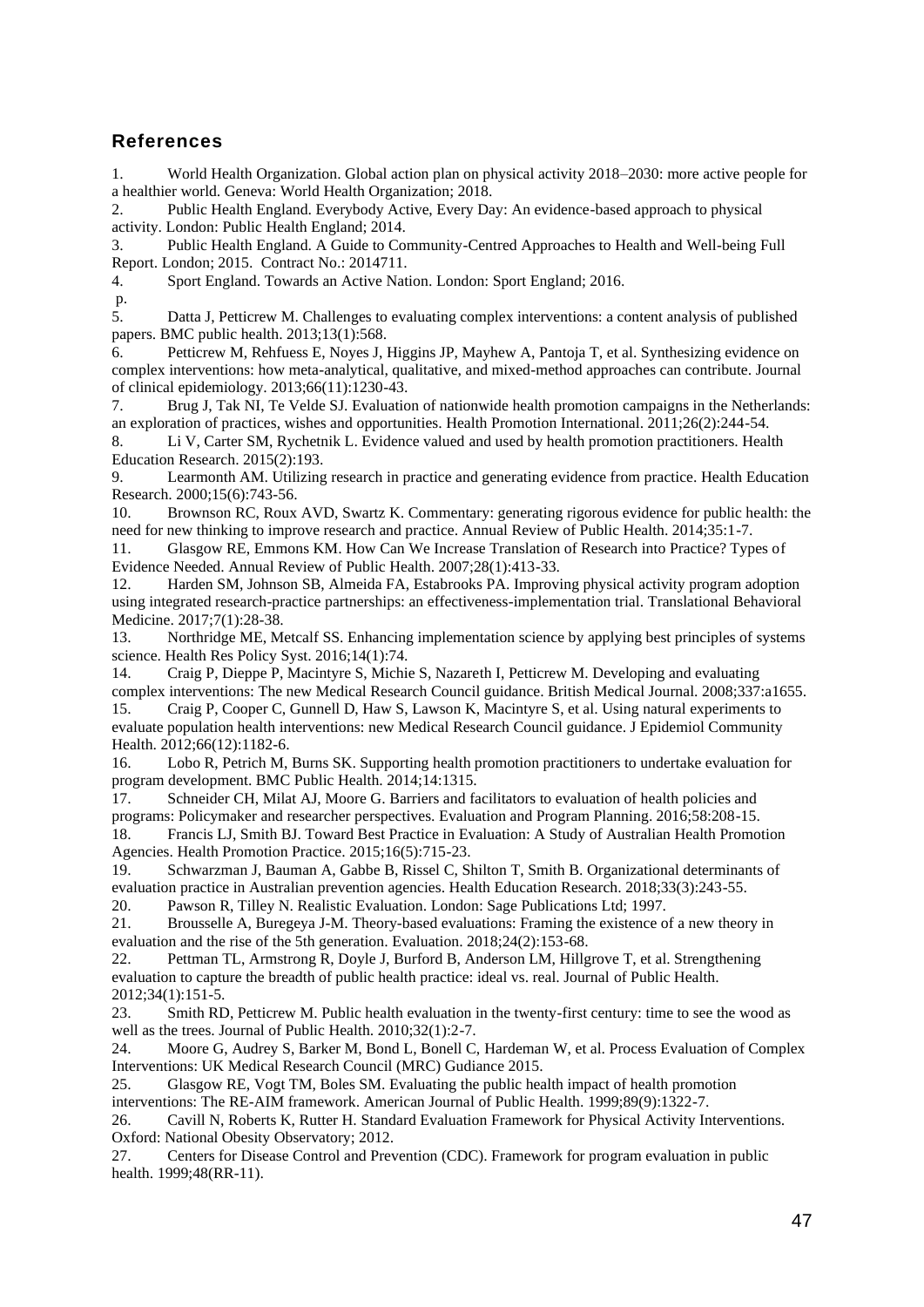28. Fynn JF, Hardeman W, Milton K, Murphy J, Jones A. A systematic review of the use and reporting of evaluation frameworks within evaluations of physical activity interventions. International Journal of Behavioral Nutrition and Physical Activity. 2020;17(1):1-17.

29. Jolley G. Evaluating complex community-based health promotion: Addressing the challenges. Evaluation and Program Planning. 2014;45:71-81.

30. Denford S, Lakshman R, Callaghan M, Abraham C. Improving public health evaluation: a qualitative investigation of practitioners' needs. BMC Public Health. 2018;18(1):190.

31. Bowen S, Zwi AB. Pathways to "evidence-informed" policy and practice: a framework for action. PLoS Med. 2005;2.

32. Sport England. New £5 million drive to help tackle inactivity London: Sport England; 2014 [updated 23 October 2014].

33. Sport England. Building an Active Nation London: Sport England; 2020 [Available from: [https://www.sportengland.org/why-were-here#buildinganactivenation-5887\]](https://www.sportengland.org/why-were-here#buildinganactivenation-5887).

34. Cavill N, Adams E, Gardner S, Ruane S. Tackling Inactivity What we know: Key insights from our Get Healthy Get Active pilots. London: Sport England; 2016.

35. Milton K, Bull F, Bauman A. Reliability and validity testing of a single-item physical activity measure. British journal of sports medicine. 2011;45(3):203-8.

36. Craig CL, Marshall AL, Sjöström M, Bauman AE, Booth ML, Ainsworth BE, et al. International physical activity questionnaire: 12-country reliability and validity. Medicine & science in sports & exercise. 2003;35(8):1381-95.

37. Crowe S, Cresswell K, Robertson A, Huby G, Avery A, Sheikh A. The case study approach. BMC Medical Research Methodology. 2011;11(1):100.

38. Richie J, Spencer L. Qualitative data analysis for applied policy research. Analysing qualitative data. Edited by: Bryman A, Burgess B. 1994. London: Routledge.

39. Gale NK, Heath G, Cameron E, Rashid S, Redwood S. Using the framework method for the analysis of qualitative data in multi-disciplinary health research. BMC Medical Research Methodology. 2013;13(1):1-8.

40. Cavill N, Richardson D, Foster C. Improving health through participation in sport: a review of research and practice. British Heart Foundation Health Promotion Research Group University of Oxford. 2012.

41. Department of Health. Start Active, Stay Active: A report on physical activity from the four home countries' Chief Medical Officers. London: HM Government; 2011.

42. Sport England. Creating a sporting habit for life: a new youth sport strategy. London: DCMS. 2012.

43. Sport England. Tackling inactivity. Sport England: London. 2016.

44. Sport England. Tackling Inactivity: The Design Principles 2016 [Available from: [https://sportengland](https://sportengland-production-files.s3.eu-west-2.amazonaws.com/s3fs-public/tackling-inactivity-design-principles.pdf)[production-files.s3.eu-west-2.amazonaws.com/s3fs-public/tackling-inactivity-design-principles.pdf.](https://sportengland-production-files.s3.eu-west-2.amazonaws.com/s3fs-public/tackling-inactivity-design-principles.pdf)

45. Sport England. Applying Behaviour Change Theories: Real World Examples from The Get Healthy Get Active Programme. London: : Sport England; 2016.

46. Sport England. Evaluation Framework: Measurement and Evaluation Guidance Tools and Resources. London: Sport England; n.d. Available from[: https://evaluationframework.sportengland.org/.](https://evaluationframework.sportengland.org/)

47. Varney J, Lawson R, Williams T, Copeland R, Brannan M, Lane A, et al. Moving at scale: Promising practice and practical guidance on evaluation of physical activity programmes in the UK. 2018.

48. Beedie C, Mann S, Copeland R, Domone S. Identifying what works for local physical inactivity interventions. 2014.

49. Jolley GM, Lawless AP, Baum FE, Hurley CJ, Fry D. Building an evidence base for community health: a review of the quality of program evaluations. Australian Health Review. 2007;31(4):603-10.

50. Habicht JP, Victora CG, Vaughan JP. Evaluation designs for adequacy, plausibility and probability of public health programme performance and impact. International Journal of Epidemiology. 1999;28(1):10-8. 51. Rychetnik L, Bauman A, Laws R, King L, Rissel C, Nutbeam D, et al. Translating research for

evidence-based public health: key concepts and future directions. Journal of Epidemiology and Community Health. 2012;66(12):1187 -92.

52. Rychetnik L, Frommer M, Hawe P, Shiell A. Criteria for evaluating evidence on public health interventions. Journal of Epidemiology Community Health. 2002;56:119-27.

53. Milstein B, Wetterhall S. A Framework Featuring Steps and Standards for Program Evaluation. Health Promotion Practice. 2000;1(3):221-8.

54. Koenig G. Realistic evaluation and case studies: stretching the potential. Evaluation. 2009;15(1):9-30. 55. Lipsey MW, Cordray DS. Evaluation methods for social intervention. Annual Review of Psychology. 2000;51(1):345-75.

56. Wagemakers A, Vaandrager L, Koelen MA, Saan H, Leeuwis C. Community health promotion: A framework to facilitate and evaluate supportive social environments for health. Evaluation and Program Planning. 2010;33(4):428-35.